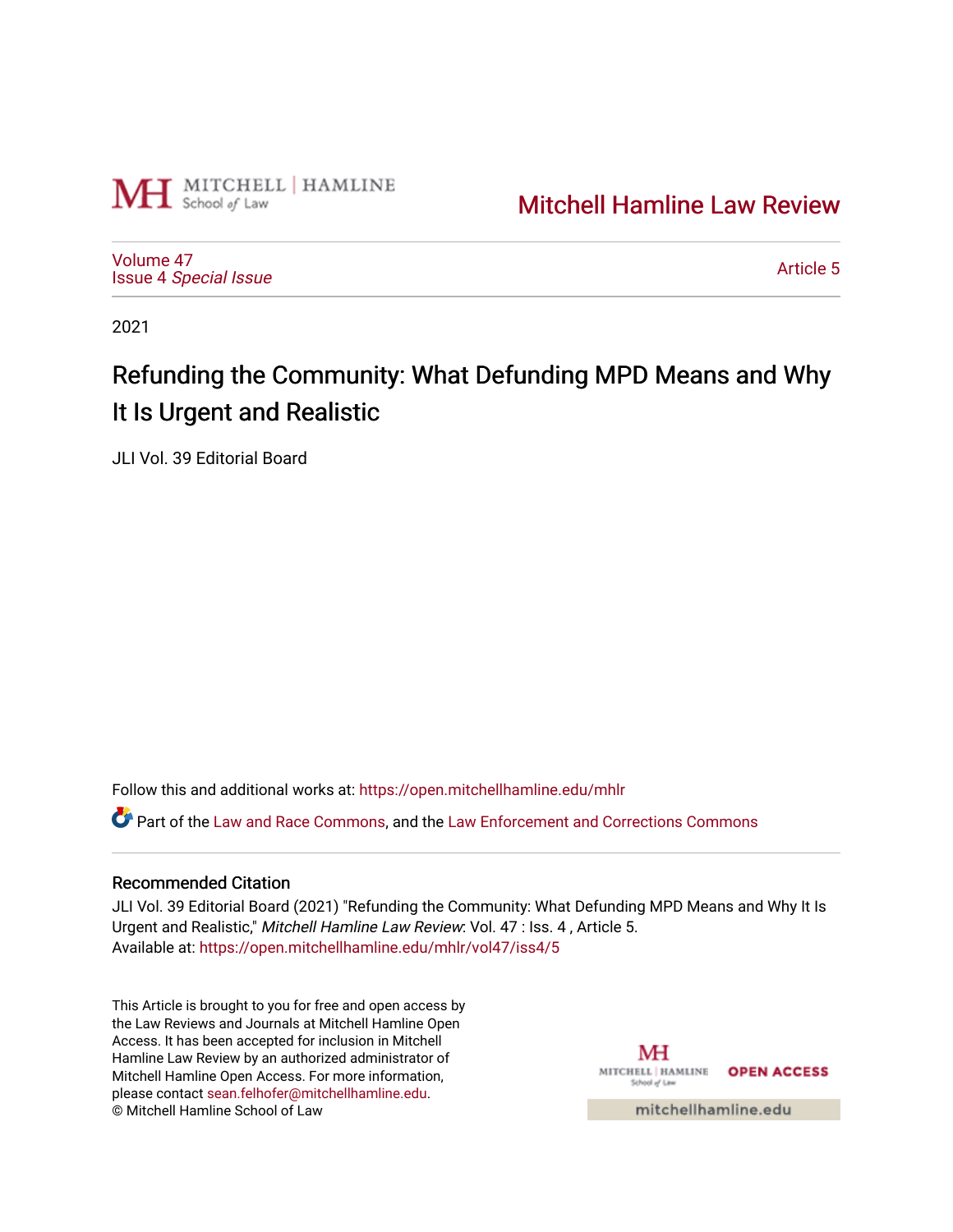# REFUNDING THE COMMUNITY: WHAT DEFUNDING MPD MEANS AND WHY IT IS URGENT AND REALISTIC

JLI Vol. 39 Editorial Board<sup>[1](#page-1-0)</sup>

"(The police) are a very real menace to every black cat alive in this country. And no matter how many people say, 'You're being paranoid when you talk about police brutality'—I know what I'm talking about. I survived those streets and those precinct basements and I know. And I'll tell you this—I know what it was like when I was really helpless, how many beatings I got. And I know what happens now because I'm not really helpless. But I know, too, that if he (police) don't know that this is Jimmy Baldwin and not just some other nigger<sup>[[2\]](#page-1-1)</sup> he's gonna blow my head off just like he blows off everybody else's head. It could happen to my mother in the morning, to my sister, to my brother . . . [.] For me this has always been a violent country—it has never been a democracy." - James Baldwin<sup>[3](#page-1-2)</sup>

<span id="page-1-5"></span>"Fuck Tha Police," rapped the revered American hip-hop group N.W.A from Compton, California in their semin[al](https://www.revolt.tv/2019/2/21/20824193/tale-of-the-tape-n-w-a-s-fuck-tha-police) debut studio album, "Straight Outta Compton."[5](#page-1-4) In six short minutes, Emcees Ice Cube, Ren,

<span id="page-1-2"></span>3. See Liz Kaufman, 6 James Baldwin Quotes About Race, PBS: AM. MASTERS (Aug. 4, 2020), https://www.pbs.org/wnet/americanmasters/6-james-baldwin-quotes-race/15142/ [perma.cc/73KR-SE49] (quote from Baldwin's 1969 interview on the Dick Cavett Show).

<span id="page-1-3"></span>4. N.W.A., Fuck tha Police, on STRAIGHT OUTTA COMPTON (Universal Music Grp., Ruthless Records, Priority Records 1988).

<span id="page-1-4"></span>5. Id.; see also Preezy Brown, Tale of the Tape: N.W.A.'s "Fuck Tha Police", REVOLT (Feb. 21, 2019), https://www.revolt.tv/2019/2/21/20824193/tale-of-the-tape-n-w-a-s-fuck-thapolice [perma.cc/T3ZS-B8XY].

138

<span id="page-1-0"></span><sup>1.</sup> The Minnesota Journal of Law & Inequality's  $(J\mathcal{L})$  editorial board includes both the editors and the staff members. The article was drafted by Anna Berglund, Articles Editor; Sam Brower, Lead Online Editor; Abigail Hanson, Lead Managing Editor; Navin Ramalingam, Editor-in-Chief; and one more Editor. Thanks to Jen Davison, Lead Articles Editor, for her feedback; Abby Rauls, Executive Editor, and Hillary Richard, Staff Member, for their inputs. Thanks are also due to Adam Johnson and Chris Lund, Online Editors, for their help editing this article. Thanks, most of all, to  $JLI$  for providing a space for all us to come together, learn, and advocate for much-needed legal reform in this country.

<span id="page-1-1"></span><sup>2.</sup>  $J\!L\!I$ s Vol. 39 does not have a single Black Editor.  $J\!L\!I$  acknowledges its own role in perpetuating racial inequality by not having Black voices in positions of power within the Journal. *JLI* strives to diversify its membership, authorship, and readership, and has measurable goals to achieve these objectives in the next few years. We chose to publish the n-word unredacted because it was part of a Baldwin quote. We do not possess the intellectual chutzpah to edit or censor a quote by James R. Baldwin. Not redacting the word while providing this context is our best solution to make peace with these competing tensions.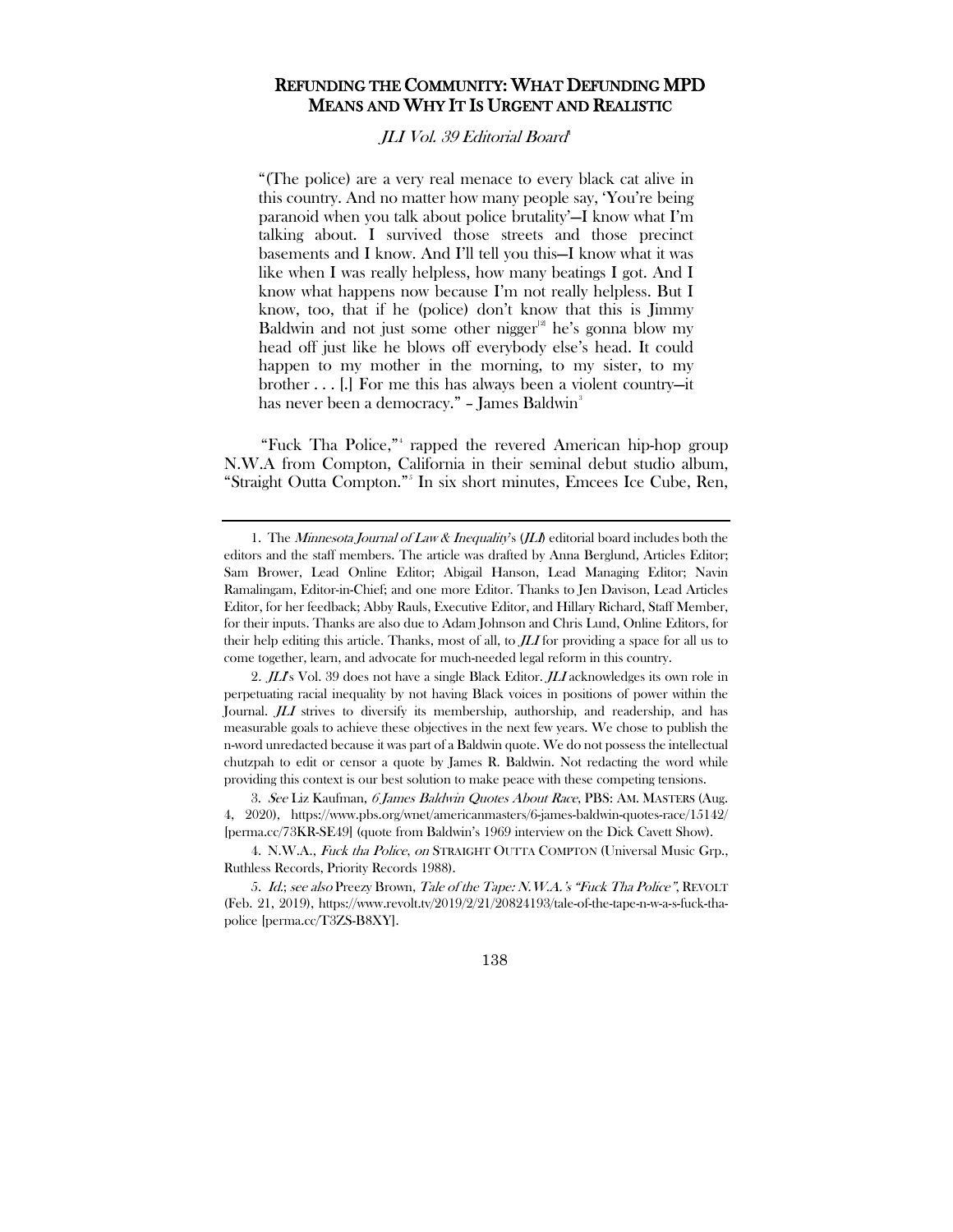<span id="page-2-5"></span>and Eazy-E, [s](https://wordpress.clarku.edu/musc210-hhp/hip-hop-culture-politics-exploring-the-narrative-and-power-of-rap-lyrics/fuck-tha-police-n-w-a/)erve as effective [p](https://www.rollingstone.com/music/music-features/nwa-fuck-tha-police-protest-song-1010355/)rosecutors—with Dr. Dre presiding as a judge in the case of *N.W.A v. The Police Department*  $-\text{against the Los Angeles}$ Police Department (LAPD) for possessing the "authority to kill a minority." The LAPD, like police departments in other American cities,<sup>[8](#page-2-2)</sup> had a notorious reputation for corruption,<sup>[9](#page-2-3)</sup> using excessive force, racial profiling, and harassing minority communities in the Greater Los Angeles area.<sup>[10](#page-2-4)</sup>

<sup>6.</sup> N.W.A., supra note [4,](#page-1-5) at 0:08.

<span id="page-2-1"></span><span id="page-2-0"></span><sup>7.</sup> Id. at 0:38. See also "Fuck Tha Police", N.W.A., CLARKU: HIP-HOP & POLITICS, https://wordpress.clarku.edu/musc210-hhp/hip-hop-culture-politics-exploring-the-narrativeand-power-of-rap-lyrics/fuck-tha-police-n-w-a/ [perma.cc/AHL7-LFHD]; Kory Grow, How N.W.A.'s 'Fuck tha Police' Became the 'Perfect Protest Song', ROLLING STONE (June 9, 2020), https://www.rollingstone.com/music/music-features/nwa-fuck-tha-police-protest-song-1010355/ [perma.cc/44RE-SLW3].

<span id="page-2-2"></span><sup>8.</sup> See, e.g., CLARENCE TAYLOR, FIGHT THE POWER: AFRICAN AMERICANS AND THE LONG HISTORY OF POLICE BRUTALITY IN NEW YORK CITY (2018); Hollie A Teague, Black and Blue in North Texas: The Long-Neglected History of Anti-Black Police Violence in North Texas, 1880-1930, 49 J. BLACK STUD. 756 (2018); Safia Samee Ali, George Floyd's Death a Painful Reminder of Chicago's History of Police Brutality, NBC NEWS (June 3, 2020), https://www.nbcnews.com/news/us-news/george-floyd-s-death-painful-reminderchicago-s-history-police-n1224076 [perma.cc/NV43-TMMN]; Arun Rath, Looking Back on Police Brutality and Racism in Boston, GBH NEWS (June 14, 2020), https://www.wgbh.org/news/local-news/2020/06/14/looking-back-on-police-brutality-and-

racism-in-boston [perma.cc/H5AX-2C7S]; Rebecca Gordon, San Francisco's Police Problem, THE NATION (Feb. 23, 2016), https://www.thenation.com/article/archive/sanfranciscos-police-problem/ [perma.cc/

ZY4H-YQZZ]; Levi Pulkkinen, Feds: Seattle Police Show 'Pattern of Excessive Force', SEATTLEPI (Dec. 16, 2011), https://www.seattlepi.com/local/article/Feds-findings-in-Seattle-Police-abuse-2407378.php [perma.cc/3FXM-KXHJ]; Radley Balko, Albuquerque's Long History of Police Abuse, Cover-Up, and Scandal, WASH. POST (Apr. 14, 2014), https://www.washingtonpost.com/news/the-watch/wp/2014/04/14/

albuquerques-long-history-of-police-abuse-cover-up-and-scandal/ [perma.cc/DX46-75WX].

<span id="page-2-3"></span><sup>9.</sup> See Rampart Scandal Timeline, PBS: FRONTLINE (May 2001), https://www.pbs.org/wgbh/pages/frontline/shows/lapd/scandal/cron.html [perma.cc/368W-BJ2D].

<span id="page-2-4"></span><sup>10.</sup> See Karen Grigsby Bates, 'It's Not Your Grandfather's LAPD'—and That's a Good Thing, NPR: CODE SWITCH (Apr. 26, 2017), https://www.npr.org/sections/ codeswitch/2017/04/26/492848045/-it-s-not-your-father-s-lapd-and-that-s-a-good-thing [perma.cc/F9PS-T8H5]; Peter J. Boyer, Bad Cops, NEW YORKER (May 13, 2001),

https://www.newyorker.com/magazine/2001/05/21/bad-cops [perma.cc/685P-4MQS]; Sara Kate, The 12 Biggest LAPD Screw-Ups of All Time, RANKER (Sept. 18, 2020), https://www.ranker.com/list/the-13-biggest-lapd-screw-ups-of-all-time/sarakate [perma.cc/87DP-EG44].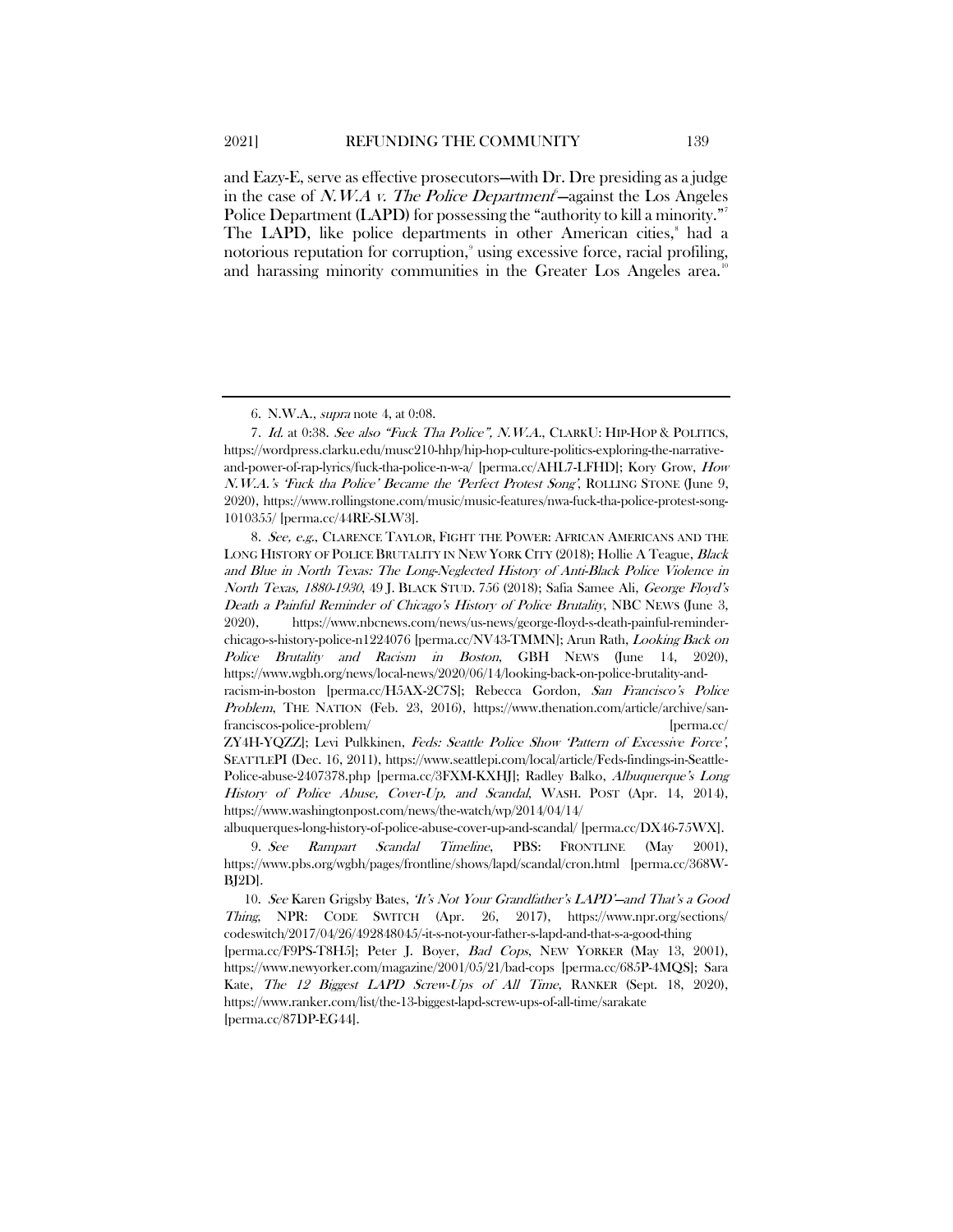<span id="page-3-5"></span>While some citizens<sup>[11](#page-3-0)</sup> and the police<sup>[12](#page-3-1)</sup> g[a](https://wordpress.clarku.edu/musc210-hhp/hip-hop-culture-politics-exploring-the-narrative-and-power-of-rap-lyrics/fuck-tha-police-n-w-a/)ve it their all t[o](https://www.rollingstone.com/feature/n-w-as-straight-outta-compton-12-things-you-didnt-know-707207/) curb the popularity of the track, the song, the album, and the hip-hop group themselves would go on to achieve blockbuster status. In the summer of 2020, after the brutal killing of George Floyd $^{\text{\tiny{13}}}$  $^{\text{\tiny{13}}}$  $^{\text{\tiny{13}}}$ —an unarmed Black man—by a police officer $^{\text{\tiny{14}}}$  $^{\text{\tiny{14}}}$  $^{\text{\tiny{14}}}$  with the Minneapolis Police Department (MPD), the popularity of the thirty-two-year old anti-police-brutality anthem skyrocketed.<sup>[15](#page-3-4)</sup> The very existence of an audio track called "Fuck Tha Police" and its enduring and unwavering appeal among large swaths of Americans over multiple decades perfectly encapsulates the story of modern American policing, especially its relationship to racial and ethnic minority groups in the United States.

In four sections, this Article (1) looks at the history of policing in the United States and the city of Minneapolis; (2) surveys the ineffective internal reforms the MPD and the City have undertaken over the past few decades; (3) proposes urgent and effective responses to prevent the deaths of Black Americans, like Floyd, and other racial and ethnic minorities at the hands of the MPD; and (4) concludes why refunding the community, by defunding

<span id="page-3-2"></span>13. See Evan Hill, Ainara Tiefenthäler, Christiaan Triebert, Drew Jordan, Haley Willis & Robin Stein, How George Floyd Was Killed in Police Custody, N.Y. TIMES (Apr. 20, 2021), https://www.nytimes.com/2020/05/31/us/george-floyd-investigation.html [perma.cc/2M5M-VUXL].

<span id="page-3-0"></span><sup>11.</sup> See Rich Goldstein, A Brief History of the Phrase 'F<sup>\*</sup>ck the Police', DAILY BEAST (Apr. 24, 2017), https://www.thedailybeast.com/a-brief-history-of-the-phrase-fck-the-police [perma.cc/52MD-852U] (describing how the album Straight Outta Compton was among the first to receive a Parental Advisory sticker after advocacy from the group Parents Music Resource Center).

<span id="page-3-1"></span><sup>12.</sup> See Steve Knopper, The True Story of N.W.A. Playing "Fuck Tha Police" Live in Detroit, GQ (July 21, 2020), https://www.gq.com/story/nwa-fuck-the-police-live-detroit [perma.cc/7C3S-CYBB]; Fuck Tha Police", N.W.A., CLARKU, supra not[e 7](#page-2-5) (citing a letter from the Assistant Dir. of the FBI Off. of Pub. Affairs to Priority Records); Kory Grow, N.W.A.'s 'Straight Outta Compton': 12 Things You Didn't Know, ROLLING STONE (Aug. 8, 2018), https://www.rollingstone.com/feature/n-w-as-straight-outta-compton-12-things-youdidnt-know-707207/ [perma.cc/S6JF-L46Z] ("Law enforcement flat out refused to protect N.W.A. on tour," and "[t]heir contract forbade them from performing 'Fuck tha Police' and 'Straight Outta Compton' . . . but they chose to do so anyway . . . .").

<span id="page-3-3"></span><sup>14.</sup> See Doha Madani, Derek Chauvin, Ex-officer Charged with Murder in George Floyd Case, Released on \$1M Bond, NBC NEWS (Oct. 7, 2020), https://www.nbcnews.com/news/us-news/derek-chauvin-ex-officer-charged-murder-georgefloyd-case-released-n1242433 [perma.cc/NFL7-UCK4].

<span id="page-3-4"></span><sup>15.</sup> See Jonathan Bernstein, Streams of N.W.A.'s 'F-k tha Police' Nearly Quadruple Amid Nationwide Protests, ROLLING STONE (June 3, 2020), https://www.rollingstone.com/music/music-news/fuck-tha-police-streams-protest-songsgeorge-floyd-1009277/ [perma.cc/UD5Y-6ET8]; Charlotte Krol, Streams of N.W.A.'s "Fuck Tha Police" Grow by 272 per Cent amid George Floyd Protests, NME (June 3, 2020), https://www.nme.com/news/music/streams-of-n-w-as-fuck-tha-police-grow-by-272-per-centamid-george-floyd-protests-2681270 [perma.cc/R2SP-GZPM].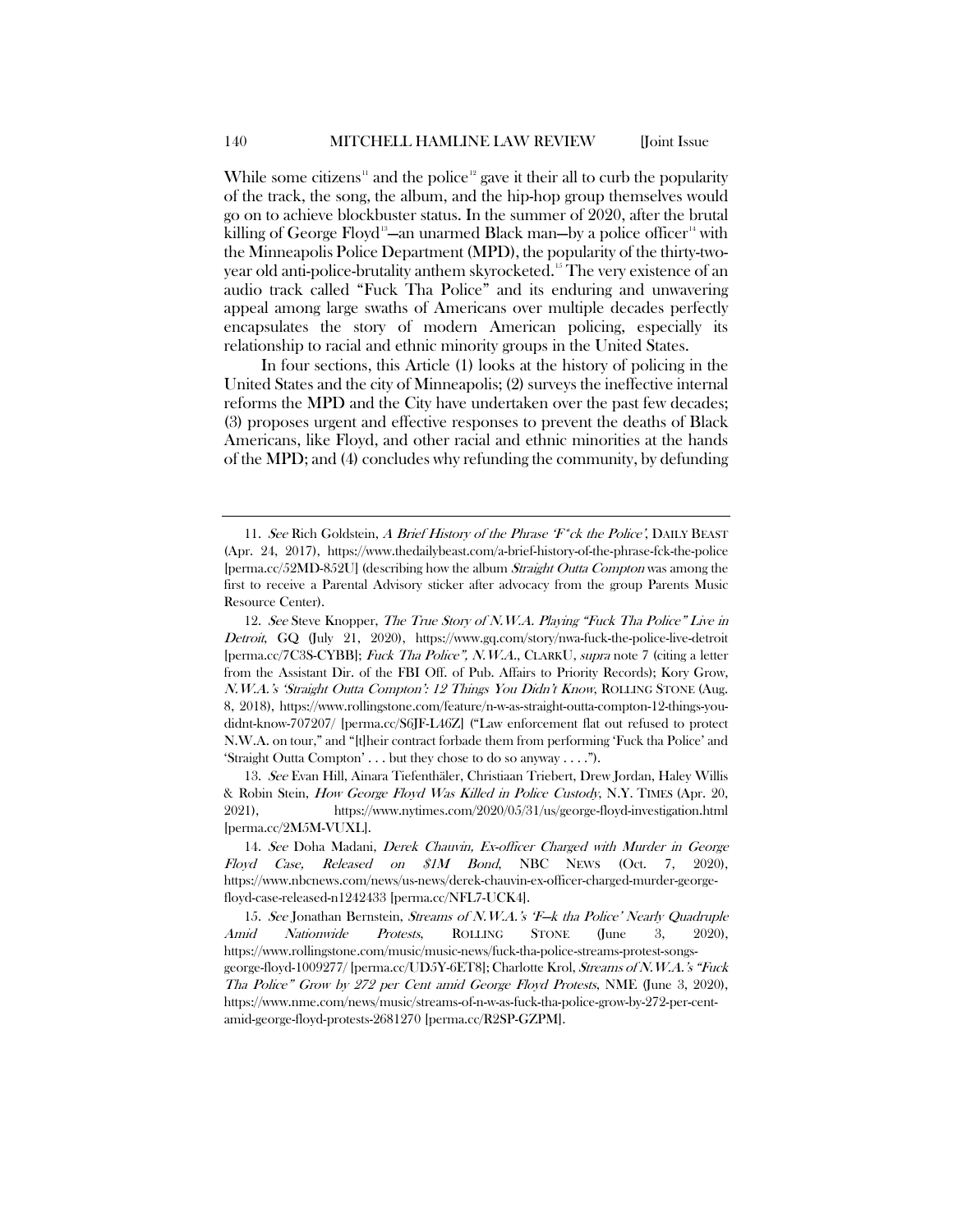## I. THE TRUE HISTORY OF POLICING IN THE UNITED STATES AND MINNEAPOLIS

This past summer, Americans and people around the world watched in horror as pictures and videos of police officers in heavily militarized gear and war-time weapons subjected peaceful protestors across the United States to extraordinary violence.<sup>16</sup> The scale and intensity of violence the police inflicted upon Americans exercising their constitutionally-protected first amendment rights begged the question—exactly who are these police officers sworn to "protect and serve?"<sup>[17](#page-4-1)</sup> Any meaningful survey tracing the roots of modern American policing begins with its relationship to that purported North Star of American prosperity $^{\text{\tiny{18}}}$  $^{\text{\tiny{18}}}$  $^{\text{\tiny{18}}}$ —private property. $^{\text{\tiny{19}}}$  $^{\text{\tiny{19}}}$  $^{\text{\tiny{19}}}$ 

<span id="page-4-5"></span>The first documented death of Black men by law enforcement in what would become the United States happened in 1619 when a Dutch slave ship landed in Virginia.<sup>[20](#page-4-4)</sup> Enslaved Africans aboard the ship were killed "because of overcrowding, unsanitary conditions, and inadequate provisions on the

<span id="page-4-1"></span>17. See Jeremiah P. Johnson, A Hippocratic Oath for Policing, NAT'L POLICE FOUND., https://www.policefoundation.org/a-hippocratic-oath-for-policing/ [perma.cc/Q66F-VPRB] (discussing Professor David Kennedy's proposal for a Hippocratic Oath in policing).

<span id="page-4-0"></span><sup>16.</sup> See Shawn Hubler & Julie Bosman, A Crisis that Began with an Image of Police Violence Keeps Providing More, N.Y. TIMES (Mar. 11, 2021), https://www.nytimes.com/2020/06/05/us/police-violence-george-floyd.html

<sup>[</sup>perma.cc/8T9W-A5SF]; Daniel Politi, Activists Create Public Online Spreadsheet of Police Violence Videos, SLATE (June 6, 2020), https://slate.com/news-and-politics/2020/06/georgefloyd-public-spreadsheet-police-violence-videos.html [perma.cc/63PG-MHSW]; Taylor Lorenz, People Can't Stop Watching Videos of Police and Protesters. That's the Idea., N.Y. TIMES (June 3, 2020), https://www.nytimes.com/2020/06/02/style/police-protests-video.html [perma.cc/Q8SZ-9A5J]; Jay Corbett, 2020 George Floyd Protests – Police Brutality Compilation - The 29th of May to the 2nd of June, YOUTUBE (June 5, 2020), https://www.youtube.com/watch?v=Dn6pAOIjgQg.

<span id="page-4-2"></span><sup>18.</sup> See Roger Pilon, 16. Property Rights and the Constitution, in CATO HANDBOOK FOR POLICY MAKERS (8th ed. 2017), https://www.cato.org/cato-handbookpolicymakers/cato-handbook-policy-makers-8th-edition-2017/property-rights-constitution [perma.cc/8AN6-8TQJ] (referring to property as "the foundation of all rights" in American law).

<span id="page-4-3"></span><sup>19.</sup> See Jack Hurbanis, History of Policing in America: Starts and Ends with Protecting Private Property, WUWM 89.7 (June 2, 2020), https://www.wuwm.com/ podcast/spotlight/2020-06-02/history-of-policing-in-america-starts-and-ends-with-protectingprivate-property#stream/0 [perma.cc/YRV3-B2JV].

<span id="page-4-4"></span><sup>20.</sup> Michael A. Robinson, Black Bodies on the Ground: Policing Disparities in the African American Community—An Analysis of Newsprint from January 1, 2015, Through December 31, 2015, 48 J. BLACK STUD. 551, 552 (2017).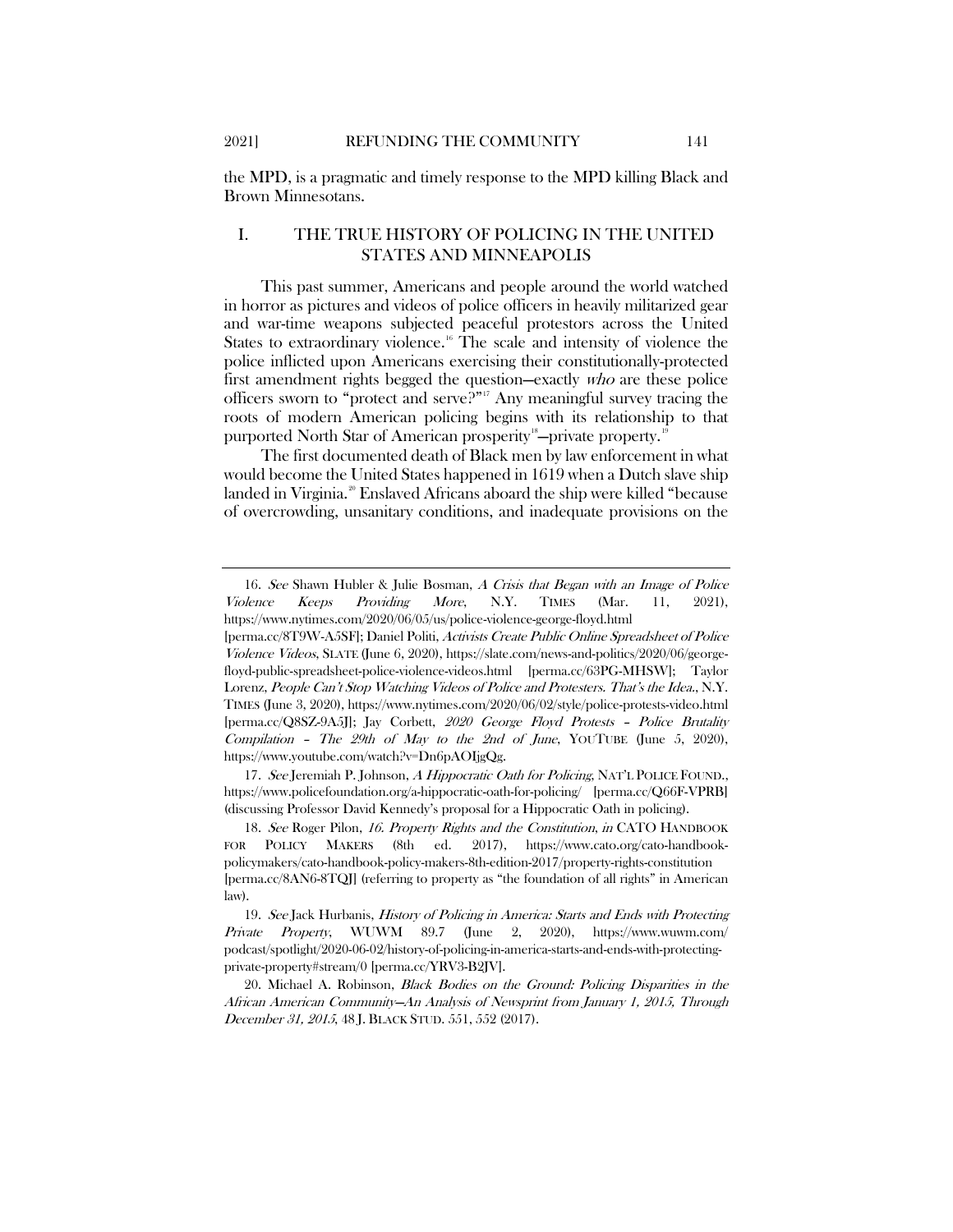ships."<sup>[21](#page-5-0)</sup> Their situation did not improve after they landed.<sup>[22](#page-5-1)</sup> The highly impactful Barbadian Slave Codes,<sup>[23](#page-5-2)</sup> used by the British "to justify the practice of slavery and legalize the planters' inhumane treatment of their enslaved Africans," inspired American colonies to draft their own [sl](https://journals.sagepub.com/doi/10.1177/0021934717702134)ave [co](https://journals.sagepub.com/doi/10.1177/0021934717702134)des.[24](#page-5-3) The first of these codes, drafted by Maryland and Virginia, defi[ned](https://journals.sagepub.com/doi/10.1177/0021934717702134) enslaved people as "piece[s] of property" possessing no human rights, unlike their White owners.<sup>[25](#page-5-4)</sup> The enslaved essentially had the same "status" of farm animals or chattel."[26](#page-5-5) While Americans enslaved the Africans starting in the early seventeenth century, the history of modern policing itself goes back to thirteenth-century England.

<span id="page-5-11"></span>William Blackstone, the eighteenth-century English lawyer, jurist, author of "Commentaries on the Laws of England," and Tory politician the American common law judges love to love, $\overline{z}$  called the modern police's predecessor[s King's](https://www.newyorker.com/magazine/2020/07/20/the-invention-of-the-police) men.[28](#page-5-7) These men kept the "king's peace" since as early as the thirteenth century.<sup>[29](#page-5-8)</sup> Even after Americans overthrew the king—with Thomas Paine famously proclaiming "the law is king" [30](#page-5-9) —Americans retained the King's men. Since the thirteenth century, the constable, an officer of the King's court, was aided by a group called the "watch."<sup>[31](#page-5-10)</sup> The watch was

<span id="page-5-6"></span><span id="page-5-5"></span><span id="page-5-4"></span>27. See Greg Bailey, Sir William Blackstone in America, VARSITYTUTORS, https://www.varsitytutors.com/earlyamerica/early-america-review/volume-2/sir-williamblackstone-in-america [perma.cc/LYL5-SGZ7]; cf. Neal Devins & David Klein, The Vanishing Common Law Judge?, 165 U. PENN. L. REV. 595 (2017).

<span id="page-5-7"></span>28. Jill Lepore, The Invention of the Police, NEW YORKER (July 13, 2020), https://www.newyorker.com/magazine/2020/07/20/the-invention-of-the-police [perma.cc/CZP2-T6EY].

29. Id.

<span id="page-5-9"></span><span id="page-5-8"></span>30. Paine on the Idea that the Law Is King (1776), LIBERTY FUND: ONLINE LIBR. OF LIBERTY, https://oll.libertyfund.org/quote/paine-on-the-idea-that-the-law-is-king-1776 [perma.cc/VU6F-J3QK].

<span id="page-5-10"></span>31. Gary Potter, The History of Policing in the United States, Part 1, E. KY. UNIV.: POLICE STUD. ONLINE (June 25, 2013), https://plsonline.eku.edu/insidelook/historypolicing-united-states-part-1 [perma.cc/9J9H-W34N].

<span id="page-5-12"></span><sup>21.</sup> Id.

<span id="page-5-1"></span><span id="page-5-0"></span><sup>22.</sup> Mary Elliott & Jazmine Hughes, Four Hundred Years After Enslaved Africans Were First Brought to Virginia, Most Americans Still Don't Know the Full Story of Slavery, N.Y. TIMES (Aug. 19, 2019), https://www.nytimes.com/interactive/ 2019/08/19/magazine/history-slavery-smithsonian.html?mtrref=undefined& assetType=REGIWALL&mtrref=www.nytimes.com&gwh=2AB56260100AE928A4AE9A1

<sup>2</sup>CB77E790&gwt=regi&assetType=REGIWALL [perma.cc/KX95-MDTU].

<span id="page-5-3"></span><span id="page-5-2"></span><sup>23.</sup> See Sir Hilary Beckles, On Barbados, the First Black Slave Society, BLACK PERSPECTIVES (Apr. 8, 2017), https://www.aaihs.org/on-barbados-the-first-black-slavesociety/ [perma.cc/92BJ-683K].

<sup>24.</sup> Robinson, supra not[e 20,](#page-4-5) at 552–53.

<sup>25.</sup> Id. at 552.

<sup>26.</sup> Id.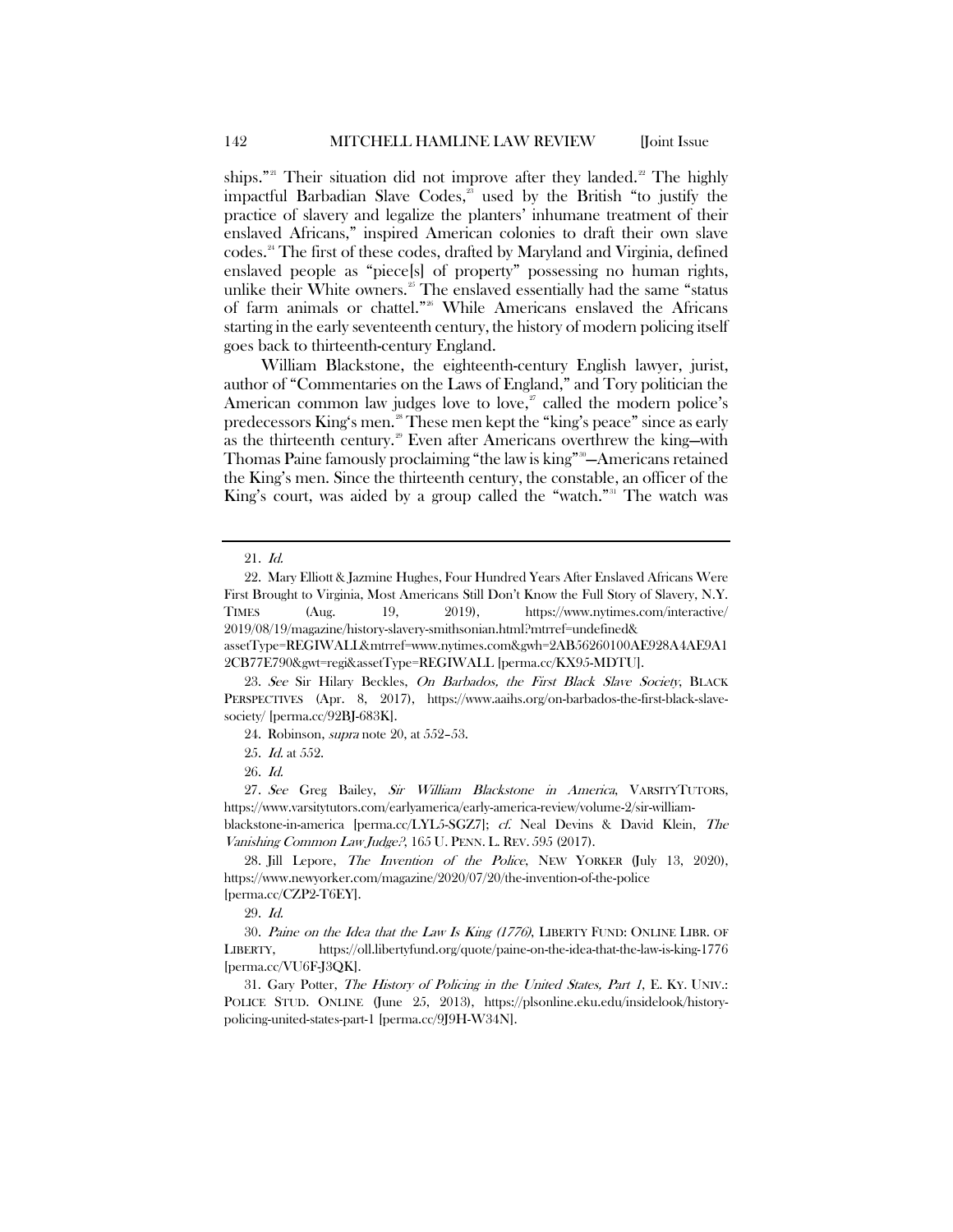<span id="page-6-6"></span>composed of able-bodied adult male volunteers from the community who alerted authorities when there was trouble and operated mostly at night.<sup>[32](#page-6-0)</sup> In the early American colonies, these watches streamlined. Boston, New York, and Philadelphia formed their official night watches in the seventeenth century and their day watches in the early nineteenth century. [33](#page-6-1) The goal of these watches was to "warn of impending danger" including activity that would break the law.<sup>[34](#page-6-2)</sup> In the early colonies, and up until the mid-nineteenth century, slavery was legal in large parts of the United States.<sup>[35](#page-6-3)</sup> This meant that any action that subverted slavery, like escaping it, was breaking the law.

# A. Modern American Policing is a Loyal Descendant of the Original Slave Patrols

"It was part of my business to arrest all slaves and free persons of color who were collected in crowds at night, and lock them up. It was also part of my business to take them before the Mayor. I did this without any warrant, and at my own discretion. Next day they were examined and punished. The punishment is flogging. I am one of the men who flog them. They get not exceeding thirty-nine lashes. I am paid 50 cents for every negro I flog. The price used to be sixty-two and a half cents. I am paid fifty cents for every negro I arrest, and fifty cents more if I flog him. I have flogged hundreds. I am often employed by private persons to pursue fugitive slaves. I have been thus employed since 1838. I never refuse a good job of that kind." - John Capeheart, Norfolk, Virginia's Constable<sup>[36](#page-6-4)</sup>

<span id="page-6-7"></span>" . . . the paddy rollers would come an' horse whip every las' one of 'em, jes cause poor souls were praying to God to free 'em from dat awful bondage." - Minnie Fulkes, formerly enslaved, Work Projects Administration interview, March 5, 19[37](#page-6-5)<sup>37</sup>

<sup>32.</sup> Lepore, *supra* not[e 28;](#page-5-11) Potter, *supra* note [31.](#page-5-12)

<span id="page-6-1"></span><span id="page-6-0"></span><sup>33.</sup> GARY POTTER, THE HISTORY OF POLICING IN THE UNITED STATES 2 (2013), https://plsonline.eku.edu/sites/plsonline.eku.edu/files/the-history-of-policing-in-us.pdf [perma.cc/7EB6-RUEU].

<sup>34.</sup> Id.

<span id="page-6-3"></span><span id="page-6-2"></span><sup>35.</sup> See American Slavery: Separating Fact from Myth, THE CONVERSATION (June 19, 2017), https://theconversation.com/american-slavery-separating-fact-from-myth-79620 [perma.cc/X9MU-VNQ8].

<span id="page-6-5"></span><span id="page-6-4"></span><sup>36.</sup> SALLY E. HADDEN, SLAVE PATROLS: LAW AND VIOLENCE IN VIRGINIA AND THE CAROLINAS 83 (First Harvard University Press paperback ed. 2003) (2001).

<sup>37.</sup> Lincolnquakers, Loudon County and the Paddy Rollers, NEST OF ABOLITIONISTS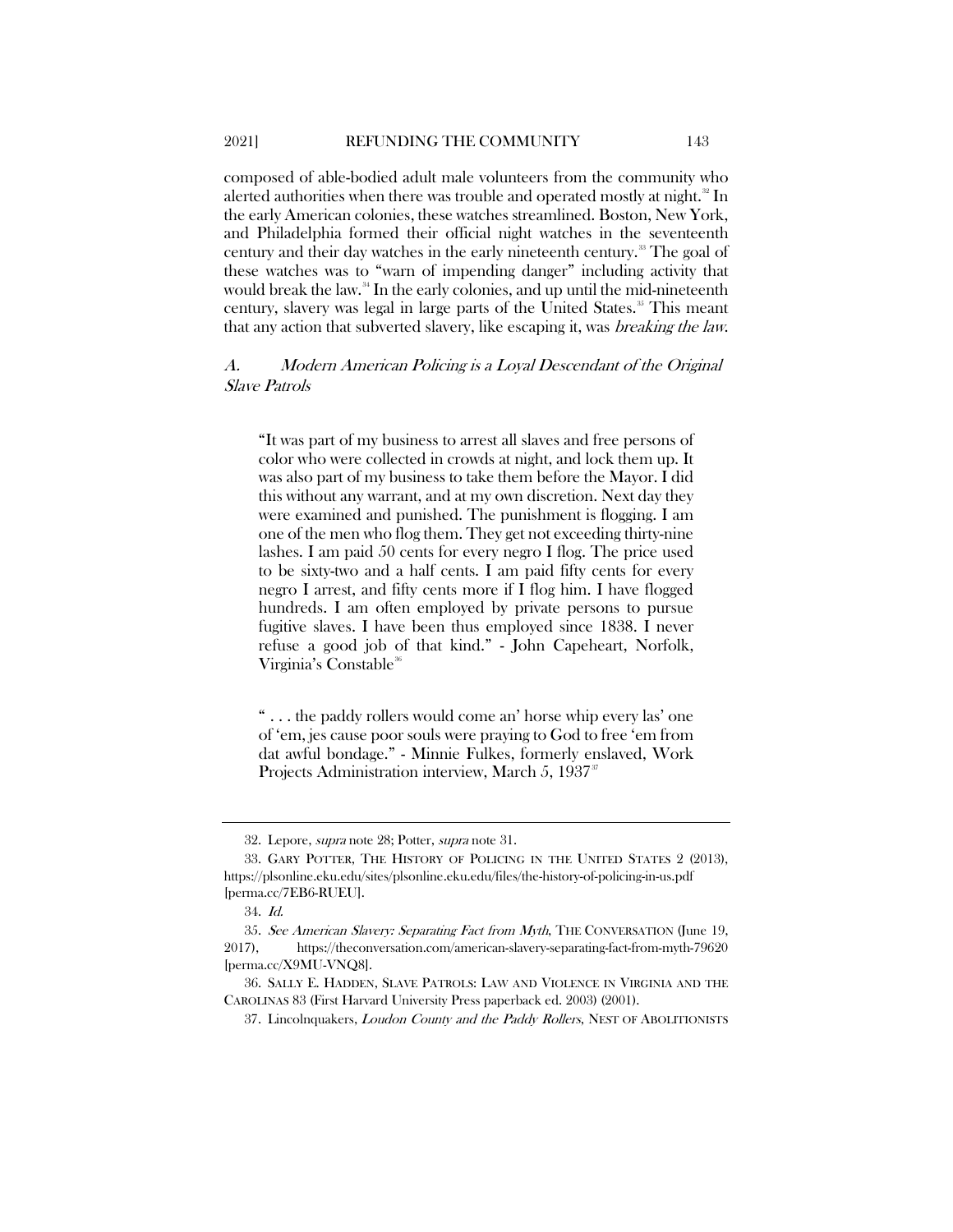<span id="page-7-10"></span>Historian Jill Lepore argues slavery is "not a rule of law . . . [but] a rule of police." [38](#page-7-0) Policing in the early United States followed two distinct but ultimately complementary approaches in the North and the South.<sup>[39](#page-7-1)</sup> In the South, following the adoption of the aforementioned slave codes, slave patrols were formed in the early eighteenth century, the first one in the Carolinas in  $1704.^{\circ}$  The enslaved Africans called the slave patrols "patrollers," "patty rollers," or "paddy rollers" who used what would eventually become known as "paddy wagons," an older version of the modern-day police van[,](https://medium.com/an-injustice/the-patty-rollers-have-returned-but-did-they-ever-really-leave-b70f9b22b58b) to scour the counties for the runaway enslaved.<sup>[41](#page-7-3)</sup> These slave patrols were formed under state laws, organized by counties, and bankrolled by taxes.<sup>[42](#page-7-4)</sup> The same slave patrols would go on to inspire the Ku Klux Klan's "night riders" after the end of the Civil War in 1865.<sup>[43](#page-7-5)</sup>

Following the Carolinas, the other southern colonies, Virginia, Tennessee, Georgia, and, after independence, states such as Kentucky, all formed slave patrols in the eighteenth century to protect the properties of White slave owners.<sup>[44](#page-7-6)</sup> These laws were further strengthened following the slave revolts led by Abolitionists like Nat Turner, Gabriel Prosser, and Denmark Vesey in the early nineteenth century.<sup>[45](#page-7-7)</sup> The goals of these slave patrols were multifold: (1) apprehend the runaway enslaved; (2) provide organized terror to deter revolt by the enslaved; and (3) maintain extra-judicial discipline for enslaved workers.<sup>[46](#page-7-8)</sup> These slave patrols shed light on not only the origins of American law enforcement but also its primary motive—"the need to police enslaved Africans and control the behavior of Black people."<sup>[47](#page-7-9)</sup>

Though slave patrols originated in the Southern states, Northern states are not off the hook for their own contributions. Northern states like New York and Connecticut passed laws controlling the enslaved who escaped

40. POTTER, supra note [33,](#page-6-6) at 3.

<sup>(</sup>Sept. 9, 2020), https://lincolnquakers.com/2020/09/09/loudoun-county-and-the-paddyrollers/ [perma.cc/VRA2-NYTT].

<sup>38.</sup> Lepore, supra not[e 28.](#page-5-11)

<span id="page-7-1"></span><span id="page-7-0"></span><sup>39.</sup> See The Racist Roots of American Policing: From Slave Patrols to Traffic Stops, THE CONVERSATION (June 4, 2019), https://theconversation.com/the-racist-roots-ofamerican-policing-from-slave-patrols-to-traffic-stops-112816 [perma.cc/8HDR-PZ5H].

<span id="page-7-6"></span><span id="page-7-5"></span><span id="page-7-4"></span><span id="page-7-3"></span><span id="page-7-2"></span><sup>41.</sup> Shem El, From Slave Patrols to Paddy Wagons, MOORISH AM. NEWS (May 2, 2015), http://moorishamericannews.com/from-slave-patrols-to-paddy-wagons [perma.cc/LGR2- YBKH].

<sup>42.</sup> Loudon County and the Paddy Rollers, supra note [37.](#page-6-7)

<sup>43.</sup> Id.

<sup>44.</sup> Robinson, *supra* not[e 20,](#page-4-5) at 553.

<span id="page-7-7"></span><sup>45.</sup> Id.

<span id="page-7-8"></span><sup>46.</sup> POTTER, supra note [33,](#page-6-6) at 3.

<span id="page-7-9"></span><sup>47.</sup> Robinson, supra not[e 20,](#page-4-5) at 533.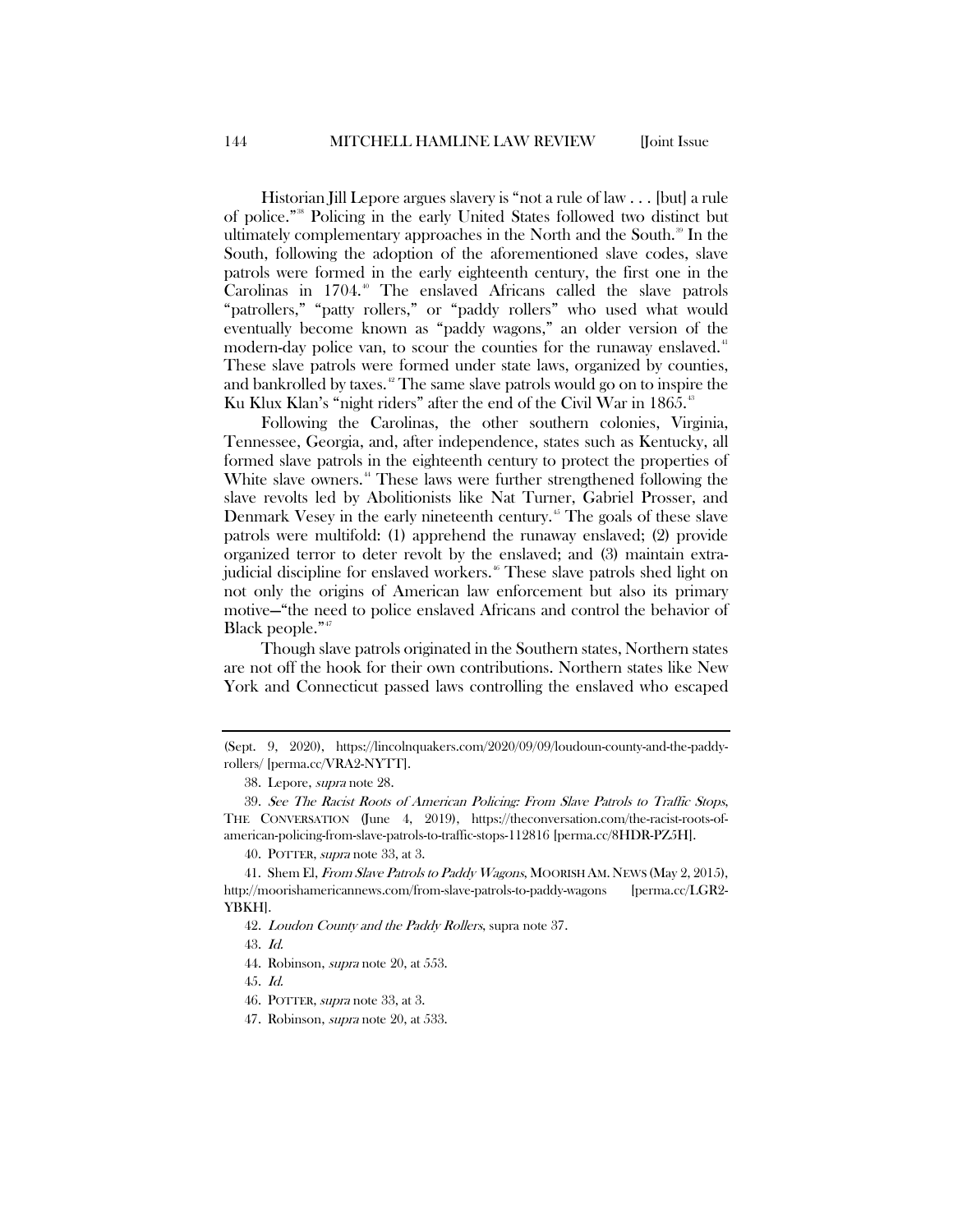from the South to the Northern states.<sup>[48](#page-8-0)</sup> The Northern States also helped Congress pass Fugitive Slave Laws in 1793—which were strengthened again in 1850—that "allowed for runaway enslaved Africans to be returned to their owners." [49](#page-8-1)

In the early nineteenth century, American cities experienced huge population growth through immigration and industrialization.<sup>51</sup> Industrialization also increased urbanization.<sup>[51](#page-8-3)</sup> Although public disorderpublic drunkenness and prostitution—seemed to have increased with swift urbanization, "evidence of an actual crime wave [was] lacking." [52](#page-8-4) But this did not stop the "emerging commercial elite"<sup>33</sup> nativists<sup>[54](#page-8-6)</sup> from using the fear of purported "outsiders"—mostly immigrants and Blacks—to whip up fear and establish "a mechanism to insure a stable and orderly work force, a stable and orderly environment for the conduct of business, and the maintenance of what they referred to as the ['c](https://plsonline.eku.edu/sites/plsonline.eku.edu/files/the-history-of-policing-in-us.pdf)ollective good.'" [55](#page-8-7) Around the same time, starting in the early 1830s, almost every major American city—Boston, New York City, Albany, Chicago, New Orleans, Cincinnati, Philadelphia, Newark, and Baltimore—had established centralized, bureaucratic police forces.[56](#page-8-8) Professor Michael A. Robinson of the University of Georgia [argues](https://journals.sagepub.com/doi/10.1177/0021934717702134) that the goal of early police departments was "to protect the financial interest of the wealthy, much like the slave patrols protected financial interests of enslaved African owners."<sup>[57](#page-8-9)</sup>

While early policing in America targeted and terrorized enslaved Black people, early policing efforts also took aim at other non-White populations. Indigenous communities were forcibly moved and held indefinitely in military detention, including at Minnesota's Fort Snelling Concentration Camp, which held over 1,600 Dakota people during the winter of  $1862-63.^{ss}$  It is estimated that up to 300 Dakota detainees died in the camp.[59](#page-8-11) The Texas Rangers reorganized shortly after in the 1870s to

<sup>48.</sup> Id.

<sup>49.</sup> Id. at 533–34.

<sup>50.</sup> Lepore, supra not[e 28.](#page-5-11)

<span id="page-8-5"></span><span id="page-8-4"></span><span id="page-8-3"></span><span id="page-8-2"></span><span id="page-8-1"></span><span id="page-8-0"></span><sup>51.</sup> See Stuart M. Blumin, Driven to the City: Urbanization and Industrialization in the 19th Century, COLLEGE BD.: AP CENTRAL, https://apcentral.collegeboard.org/ series/america-on-the-world-stage/urbanization-industrialization-nineteenth-century [perma.cc/7LY4-XD56].

<sup>52.</sup> POTTER, supra not[e 33,](#page-6-6) at 3.

<sup>53.</sup> Id. at 4.

<sup>54.</sup> Lepore, supra not[e 28.](#page-5-11)

<sup>55.</sup> POTTER, supra not[e 33,](#page-6-6) at 4.

<sup>56.</sup> Id. at 2–3.

<sup>57.</sup> Robinson, supra not[e 20,](#page-4-5) at 555.

<span id="page-8-11"></span><span id="page-8-10"></span><span id="page-8-9"></span><span id="page-8-8"></span><span id="page-8-7"></span><span id="page-8-6"></span><sup>58.</sup> The US-Dakota War of 1862, HISTORIC FORT SNELLING, https://www.mnhs.org/fortsnelling/learn/us-dakota-war [perma.cc/986Y-UUV6].

<sup>59.</sup> Id.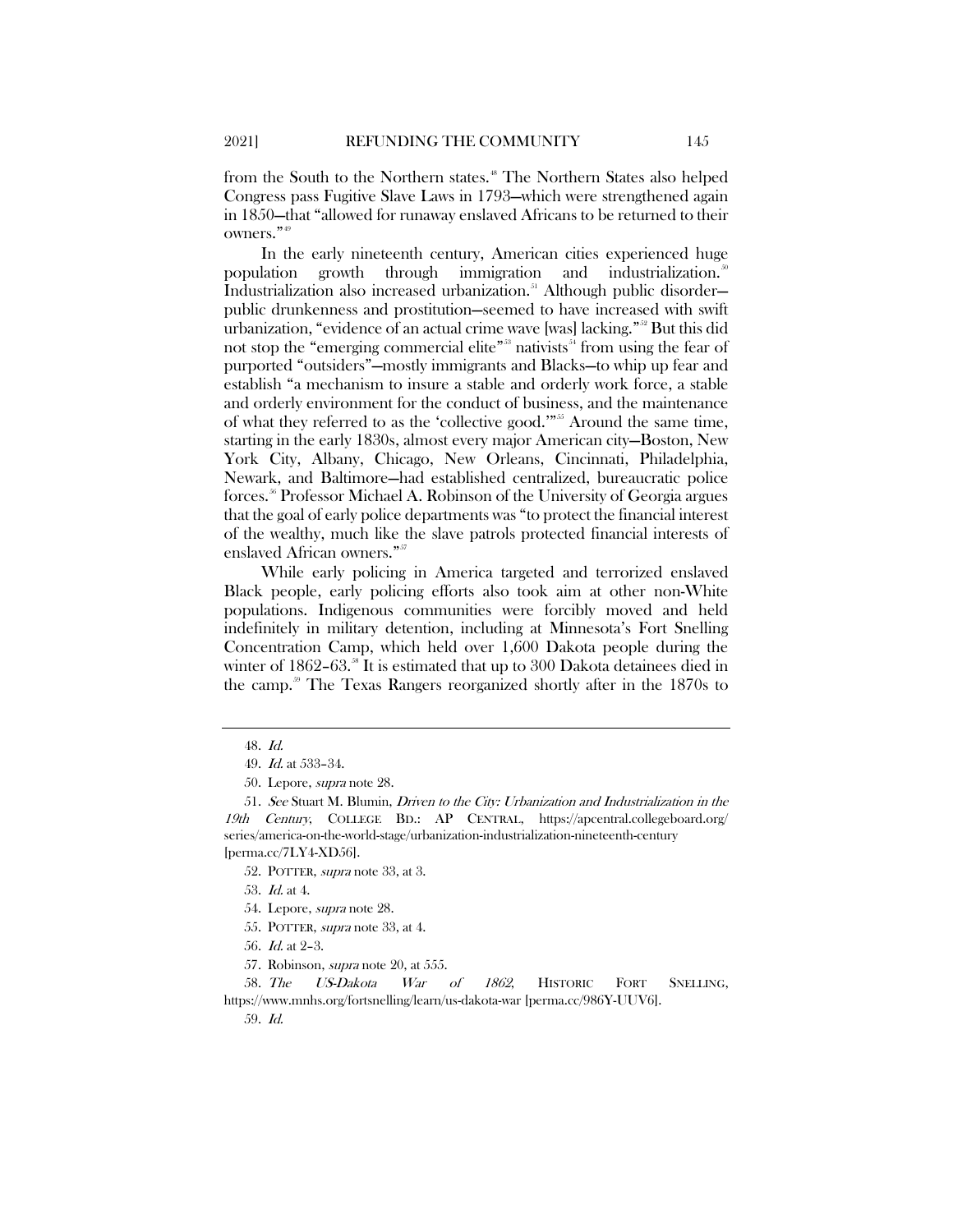address the pressing "native question."<sup>[60](#page-9-0)</sup> More recently, in 2016–2017, law enforcement officers in North Dakota inflicted extraordinary violence against Native water protectors at Standing Rock.<sup>[61](#page-9-1)</sup> Over 300 police-inflicted injuries were reported among those protesting the Dakota Access Pipeline.<sup> $\alpha$ </sup>

Although slave patrols were formally dissolved after the Civil War, the formerly enslaved promptly came under the Black Codes. [63](#page-9-3) These Codes restricted where Black Americans could travel and live, and were brutally enforced by the newly formed police departments in both the North and the South.<sup> $64$ </sup> The Black Codes were followed by (1) the Jim Crow laws (a "new kind of slave code"); $65$  (2) the emergence of state police forces and union busting<sup>[66](#page-9-6)</sup>—a proud American tradition<sup>[67](#page-9-7)</sup>—during the Progressive Era; (3) the bipartisan "War on Crime" led by Presidents Lyndon Johnson and Richard Nixon;<sup>[68](#page-9-8)</[s](https://www.americanprogress.org/issues/criminal-justice/reports/2019/03/26/467486/1994-crime-bill-continues-undercut-justice-reform-heres-stop/)up> and (4) the 1990s' so-called Tough-on-Crime bills.<sup>6</sup> Lepore succinctly articulates the vicious cycle of the self-fulfilling prophecy that is the policing of Black Americans in the United States:

Police patrolled Black neighborhoods and arrested Black people disproportionately; prosecutors indicted Black people disproportionately; juries found Black people guilty disproportionately; judges gave Black people disproportionately

65. Lepore, supra not[e 28.](#page-5-11)

<span id="page-9-6"></span><span id="page-9-5"></span><span id="page-9-4"></span>66. See Frank Olito, Photos Show How Policing Has Evolved in the US Since Its Beginnings in the 1600s, INSIDER (Apr. 26, 2021), https://www.insider.com/history-of-policein-the-us-photos-2020-6 [perma.cc/8KMU-LTAY].

<span id="page-9-7"></span>67. See G. William Domhoff, The Rise and Fall of Labor Unions in the U.S., WHO RULES AMERICA? (Feb. 2013), https://whorulesamerica.ucsc.edu/power/history\_ of\_labor\_unions.html [perma.cc/J43H-KFZ9].

<span id="page-9-8"></span>68. See Elizabeth Hinton, Why We Should Reconsider the War on Crime, TIME (Mar. 20, 2015), https://time.com/3746059/war-on-crime-history/ [perma.cc/LMF6-JWTT].

<span id="page-9-9"></span>69. See Ed Chung, Betsy Pearl & Lea Hunter, The 1994 Crime Bill Continues to Undercut Justice Reform—Here's How to Stop It, CTR. FOR AM. PROGRESS (Mar. 26, 2019), https://www.americanprogress.org/issues/criminal-justice/reports/2019/03/26/

467486/1994-crime-bill-continues-undercut-justice-reform-heres-stop/ [perma.cc/6CLR-33TF].

<span id="page-9-0"></span><sup>60.</sup> Andrew R. Graybill, Rangers, Mounties, and the Subjugation of Indigenous Peoples, 1870-1885, GREAT PLAINS QUARTERLY, Spring 2004, at 82, 83.

<span id="page-9-1"></span><sup>61.</sup> See Julia Carrie Wong & Sam Levin, Standing Rock Protesters Hold Out Against Extraordinary Police Violence, THE GUARDIAN (Nov. 29, 2016), https://www.theguardian.com/us-news/2016/nov/29/standing-rock-protest-north-dakotashutdown-evacuation [perma.cc/9VVD-FHX2].

<sup>62.</sup> Id.

<span id="page-9-3"></span><span id="page-9-2"></span><sup>63.</sup> Racist Roots of American Policing, supra note [39;](#page-7-10) Jim Crow Laws, HISTORY.COM (Mar. 26, 2021), https://www.history.com/topics/early-20th-century-us/jim-crow-laws [perma.cc/FE4A-9RUG].

<sup>64.</sup> Racist Roots of American Policing, supra not[e 39.](#page-7-10)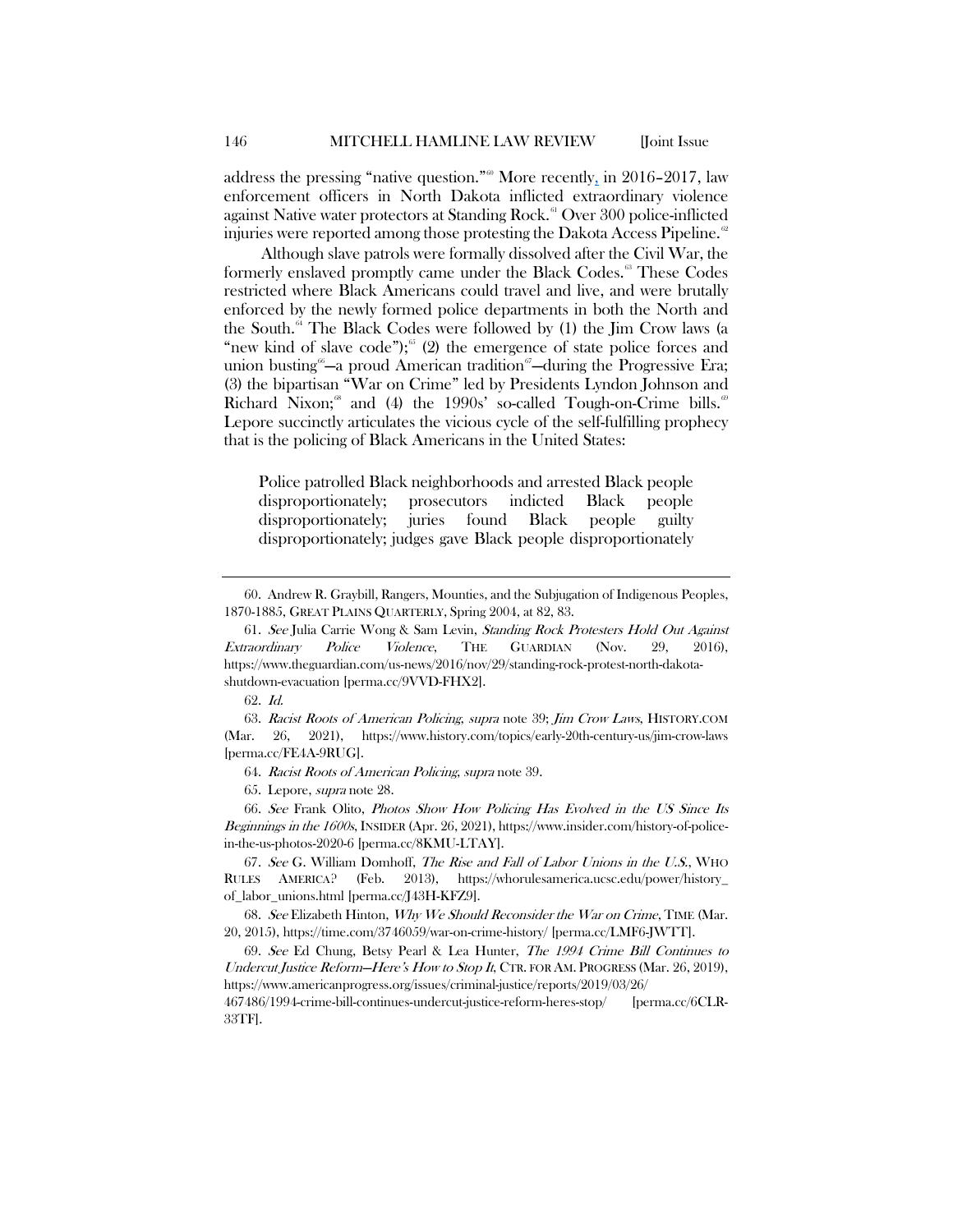long sentences; and, then, after all this, social scientists, observing the number of Black people in jail, decided that, as a matter of biology, Black people were disproportionately inclined to criminality. $\frac{70}{2}$  $\frac{70}{2}$  $\frac{70}{2}$ 

Today, there are approximately eighteen thousand law-enforcement agencies or police departments in the United States.<sup> $n$ </sup> Between them, they have nearly seven hundred thousand police officers. These agencies have received more than "seven billion dollars' worth of surplus military equipment" from the Pentagon in the past two decades.<sup>[72](#page-10-2)</sup> In its treatment of its Black population, especially through its police force, Minneapolis is no different from any other major American city.

# B. Minneapolis—A Unique American Subculture Yet All Too Common American Policing Problems

"Would [the killing of Philando Castile by an officer in a suburb of St. Paul] have happened if those passengers, the driver and the passengers, were white? I don't think it would have. So, I'm forced to confront, and I think all of us in Minnesota are forced to confront, that this kind of racism exists and that it's incumbent upon all of us to vow that we're going to do whatever we can to see that it doesn't happen, doesn't continue to happen." - Governor Mark Dayton of Minnesota, July 7, 2016<sup>[73](#page-10-3)</sup>

<span id="page-10-8"></span>Minneapolis has long been described as a paradox.<sup>[74](#page-10-4)</sup> It is part of one of the wealthiest metropolitan areas in the country, but this has been primarily true only for its White residents. [75](#page-10-5) Minneapolis is a bastion of progressive politics,[76](#page-10-6) but is also a racially segregated city despite a history of

<span id="page-10-7"></span><sup>70.</sup> Lepore, supra not[e 28.](#page-5-11)

<sup>71.</sup> Robinson, supra not[e 20,](#page-4-5) at 552.

<sup>72.</sup> Lepore, supra not[e 28.](#page-5-11)

<span id="page-10-3"></span><span id="page-10-2"></span><span id="page-10-1"></span><span id="page-10-0"></span><sup>73.</sup> PBS Newshour, Minn. Governor: Castile Shooting Outcome Would Have Been Different If He Was White, YOUTUBE (Jul. 7, 2016), https://www.youtube.com/ watch?v=E6Qf7zJYNHc.

<span id="page-10-4"></span><sup>74.</sup> Ricardo Lopez, Minnesota's Decades-Long Failure to Prevent Police Abuse, NEW YORKER (June 10, 2020), https://www.newyorker.com/news/news-desk/ minnesotas-decades-long-failure-to-confront-police-abuse [perma.cc/8HMU-EMFA].

<sup>75.</sup> Id.

<span id="page-10-6"></span><span id="page-10-5"></span><sup>76.</sup> See Matt Furber, John Eligon & Audra D. S. Burch, Minneapolis Police, Long Accused of Racism, Face Wrath of Wounded City, N.Y. TIMES (Apr. 5, 2021), https://www.nytimes.com/2020/05/27/us/minneapolis-police.html [perma.cc/Q5LC-FUT8].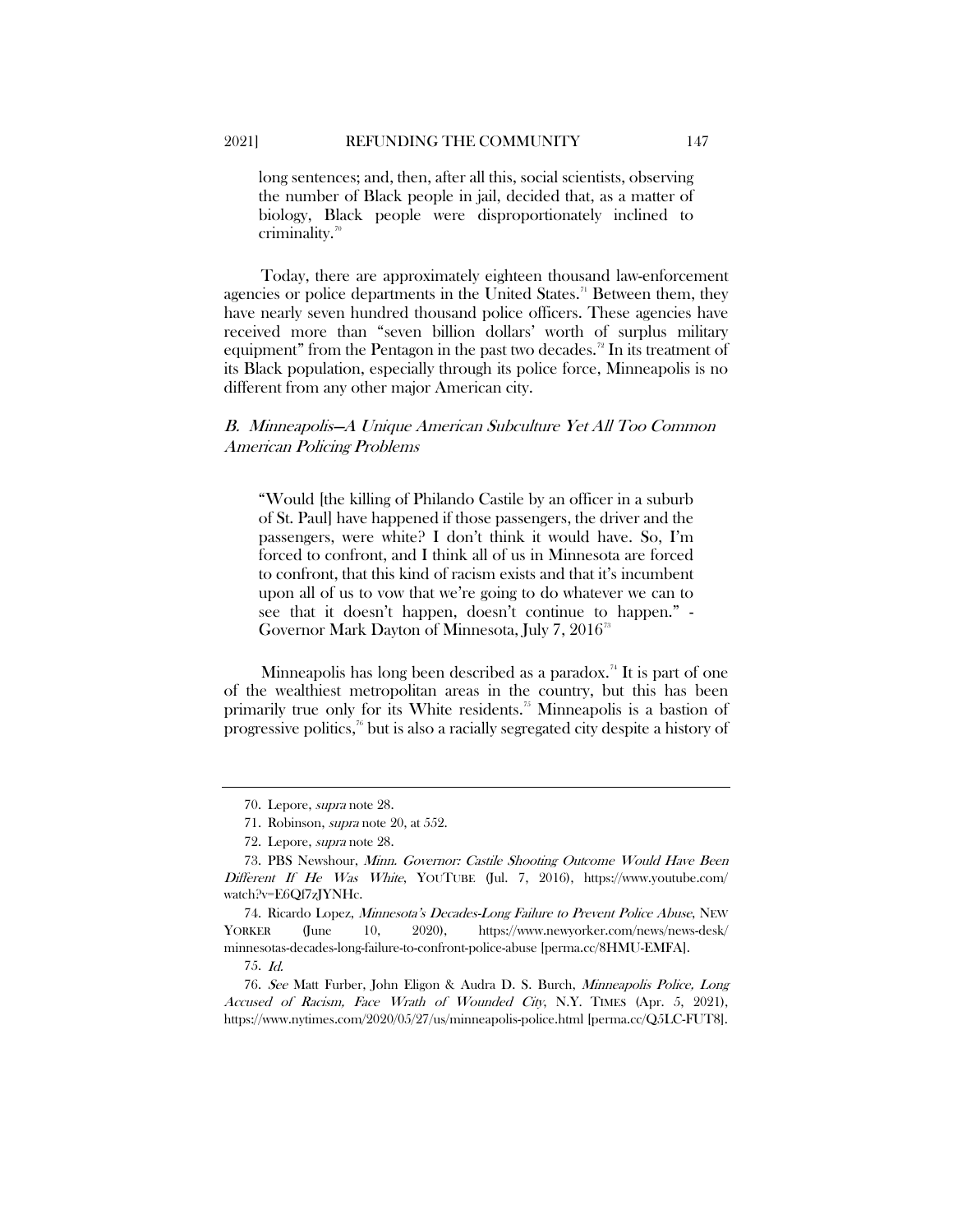welcoming refugees and immigrants from all around the world.<sup>[77](#page-11-0)</sup> The current chief of the MPD, as a young lieutenant, once joined a lawsuit filed against his own department for tolerating racism.<sup>[78](#page-11-1)</sup> Only 7 percent of MPD officers live in the city. [79](#page-11-2) Some commute from predominantly White suburbs like Anoka or even exurbs like Hudson, Wisconsin.<sup>[80](#page-11-3)</sup> This disparity has worsened in the past two decades after Governor Jesse Ventura signed a law revoking the requirement that Minneapolis and St. Paul police officers live in the cities in which they worked.<sup>[81](#page-11-4)</sup>

Excessive force complaints against the eight-hundred-plus-officer strong MPD are commonplace.<sup>[82](#page-11-5)</sup> Black Americans account for twenty percent of the city's population, but "accounted for more than 60 percent of the victims in Minneapolis police shootings from late 2009 through May 2019."[83](#page-11-6) Black Minneapolitans are also more likely "to be pulled over, arrested and have force used against them than white residents,"<sup>[84](#page-11-7)</sup> which MPD's own data demonstrates.<sup>[85](#page-11-8)</sup>

Today in Minneapolis, Native individuals experience more stops and searches relative to their population frequency.<sup>[86](#page-11-9)</sup> In the U.S., Native Americans are more likely to be killed by the police than any other racial or ethnic group.<sup>[87](#page-11-10)</sup> For those who survive police encounters and end up incarcerated in Minnesota, Native inmates are 1.8 times more likely than

80. Lopez, supra not[e 74.](#page-10-8)

<span id="page-11-5"></span><span id="page-11-4"></span><span id="page-11-3"></span>81. News Release, Representative Rich Stanek, Stanek Residency Freedom Bill Becomes Law (Mar. 15, 1999), https://www.house.leg.state.mn.us/GOP/goppress/ Stanek/0309rsresidency.htm [perma.cc/XW7A-NN3P].

<span id="page-11-0"></span><sup>77.</sup> See generally MYRON ORFIELD, Draft, INTEGRATION AND NEO-SEGREGATION IN MINNESOTA (Dec. 2018), https://www.law.umn.edu/sites/law.umn.edu/files/metrofiles/orfield\_neosegregation\_draft.pdf [perma.cc/7PDV-BWP3].

<sup>78.</sup> See Furber et al., supra not[e 76.](#page-10-7)

<span id="page-11-2"></span><span id="page-11-1"></span><sup>79.</sup> Jessie Van Berkel & Liz Navratil, Minnesota Human Rights Department Launches Probe into Minneapolis Police, STAR TRIB. (June 30, 2020), https://www.startribune.com/minn-officials-push-for-systems-change-at-minneapolis-policedept/570958652/ [perma.cc/MPY2-H5E6].

<sup>82.</sup> See Furber et al., supra not[e 76.](#page-10-7)

<sup>83.</sup> Id.

<sup>84.</sup> Id.

<span id="page-11-8"></span><span id="page-11-7"></span><span id="page-11-6"></span><sup>85.</sup> Joseph Schneider & Alfred Ndungu, Does the Minneapolis Police Department Traffic Stop Data Reveal Racial Bias?, INEQUALITY INQUIRY (Nov. 24, 2020), https://lawandinequality.org/2020/11/24/does-the-minneapolis-police-department-trafficstop-data-reveal-racial-bias/ [perma.cc/65SS-KCMG].

<span id="page-11-10"></span><span id="page-11-9"></span><sup>86.</sup> Matthew Harvey, Fatal Encounters Between Native Americans and the Police, FED'L RESERVE BANK OF MINNEAPOLIS (Mar. 25, 2020), https://www.minneapolisfed.org/article/2020/fatal-encounters-between-native-americansand-the-police [perma.cc/99DN-UCL7].

<sup>87.</sup> Id.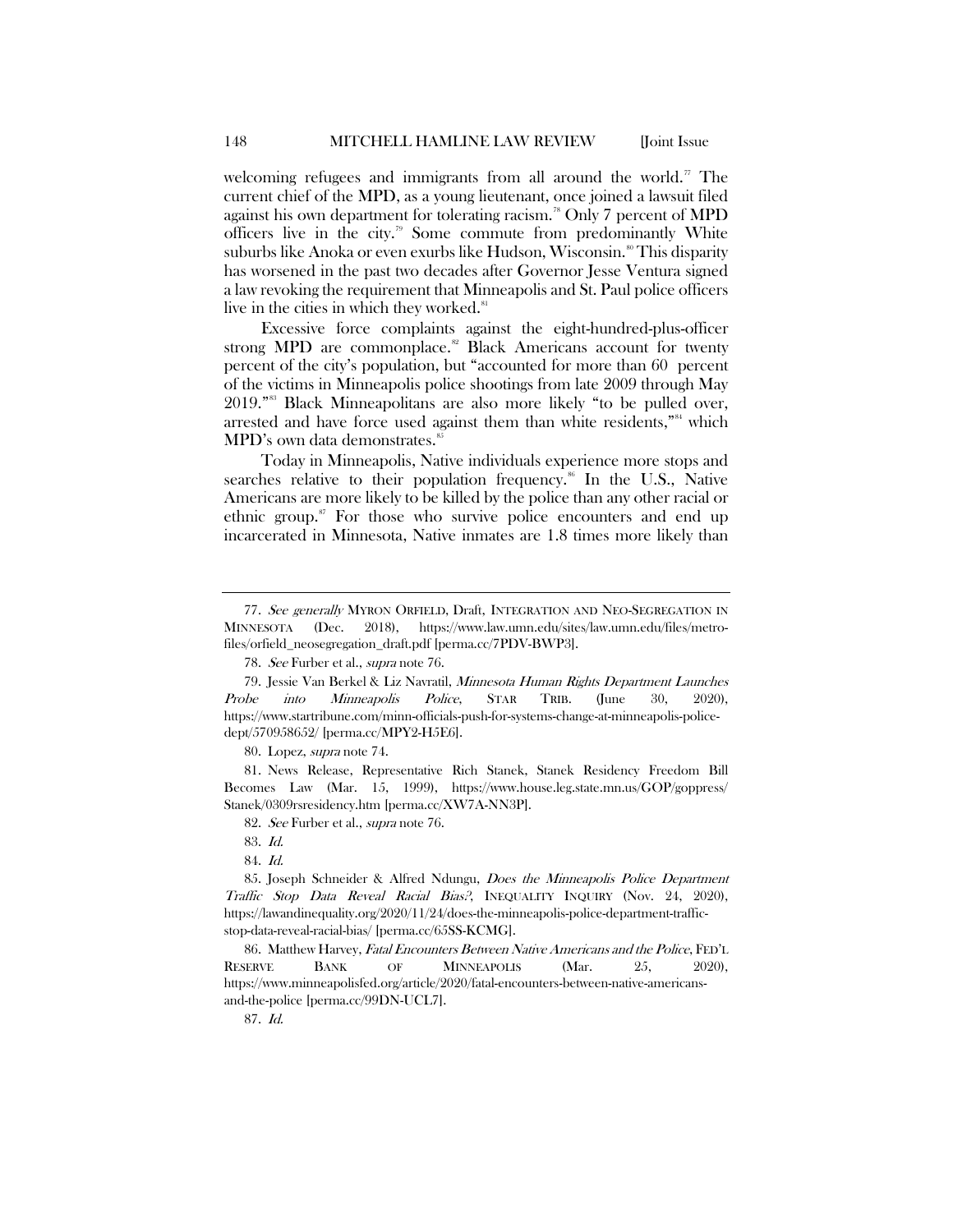their White counterparts to be placed in solitary confinement.<sup>[88](#page-12-0)</sup> Native organizers have rallied against police brutality for many years: The American Indian Movement (AIM) was formed in 1968, in part due to police brutality against Native people in Minneapolis.<sup>[89](#page-12-1)</sup> Minnesota's Native communities continue to protest the state-sanctioned violence against non-White bodies and affirm that Native Lives Matter.<sup>[90](#page-12-2)</sup>

In 2015, an MPD officer killed Jamar Clark, a Black man, claiming that Clark tried to take another officer's weapon.<sup>[91](#page-12-3)</sup> The Hennepin County Attorney, Mike Freeman, declined to press charges, claiming the shooting was justified. In 2016, a suburban police officer fired seven shots and killed Philando Castile, a Black man, in front of Castile's four-year-old daughter, and girlfriend, even after Castile informed the officer he had a licensed gun on his person.<sup>[92](#page-12-4)</sup> In 2018, Thurman Blevins, a Black man, begged two White police officers closing in on him to not shoot him and leave him alone. Blevins was still shot in a fatal encounter captured on camera.<sup>33</sup> Only one percent of complaints against MPD officers "that have been adjudicated since 2012 have resulted in disciplinary action."<sup>[94](#page-12-6)</sup> The only MPD officer to be convicted of an on-duty, fatal shooting was "a Black MPD officer who shot and killed Justine Ruszczyk, a white woman, in 2017."[95](#page-12-7) Ruszczyk's family received a \$20 million settlement from the city of Minneapolis. Minneapolis Police Union's then-president has called Black Lives Matter a "terrorist organization"[96](#page-12-8) and "openly wore a white power patch on his motorcycle jacke[t."](https://www.insider.com/president-minneapolis-police-union-wore-white-power-patch-lawsuit-2020-5) [97](#page-12-9) MPD, like many other police departments, has tried unsuccessfully to reform itself many times over the past few decades.

94. See Furber et al., *supra* not[e 76.](#page-10-7)

<span id="page-12-9"></span><span id="page-12-8"></span><span id="page-12-7"></span><span id="page-12-6"></span>95. Kandace Montgomery & Miski Noor, Decades of Tensions Between Minneapolis Police and Black Communities Have Led to This Moment, VOX (June 1, 2020), https://www.vox.com/first-person/2020/6/1/21276309/george-floyd-police-protestsminneapolis-black-lives-matter [perma.cc/X6AD-43TF].

96. Id.

<span id="page-12-11"></span><span id="page-12-10"></span><span id="page-12-0"></span><sup>88.</sup> Andy Mannix & Jeff Hargarten, Minnesota Sending Black, Native American Prisoners to Solitary Confinement at Higher Rates than Whites, STAR TRIB. (Jan. 17, 2020), https://www.startribune.com/minnesota-sending-black-native-american-prisoners-to-solitaryconfinement-at-higher-rates-than-whites/567087582/ [perma.cc/6US3-WQXL].

<span id="page-12-1"></span><sup>89.</sup> See Katrina Phillips, Longtime Police Brutality Drove American Indians to Join the George Floyd Protests, WASH. POST (June 6, 2020), https://www.washingtonpost.com/outlook/2020/06/06/longtime-police-brutality-droveamerican-indians-join-george-floyd-protests/ [perma.cc/CBT7-A3W3].

<sup>90.</sup> Id.

<sup>91.</sup> See Lopez, supra not[e 74.](#page-10-8)

<sup>92.</sup> See id.

<span id="page-12-5"></span><span id="page-12-4"></span><span id="page-12-3"></span><span id="page-12-2"></span><sup>93.</sup> Barbara Marcolini, Minneapolis Police Video Shows Moments Before Thurman Blevins Was Shot, N.Y. TIMES (July 30, 2018), https://www.nytimes.com/ video/us/100000006031561/minneapolis-police-video-thurman-blevins-shot.html.

<sup>97.</sup> Haven Orecchio-Egresitz, A 2007 Lawsuit Said the President of the Minneapolis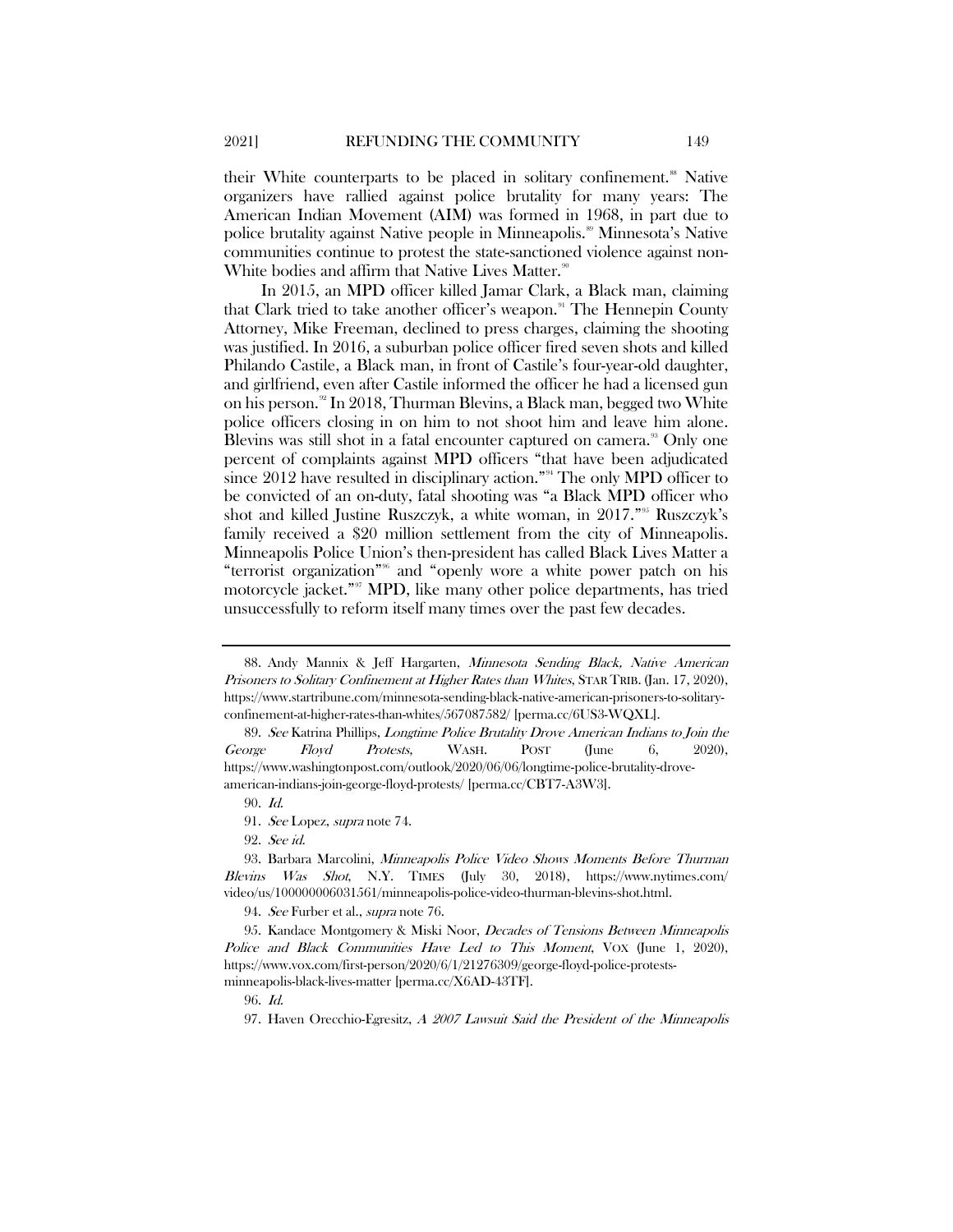### II. CURRENT EFFORTS AT REFORM

# A. Trial and Error—A Decades-Long Story of the City and the MPD's Inability to Create Meaningful Change

"We're tired of weak reforms like body cameras, tweaks to civilian oversight, and new signs in police cars . . . .150 years after MPD was founded and 3 years after they murdered Jamar Clark, the problems they cause in our communities haven't changed. We want a better return on the investment of our tax dollars." - Hani Ali, Black Visions Collective, Nov. 1, 2018. [98](#page-13-0)

George Floyd.<sup>[99](#page-13-1)</sup> Jamar Clark.<sup>[100](#page-13-2)</sup> David Smith.<sup>[101](#page-13-3)</sup> Tommie Baker.<sup>[102](#page-13-4)</sup> Quincy Smith.<sup>[103](#page-13-5)</sup> Dominic Felder.<sup>[104](#page-13-6)</sup> Christopher Burns.<sup>[105](#page-13-7)</sup> Mark Henderson. [106](#page-13-8) Philando Castile. Thurman Blevins. How much longer will

99. See Hill et al., supra note [13.](#page-3-5)

<span id="page-13-2"></span><span id="page-13-1"></span>100. See Jamar Clark Shooting, One Year Later, MPR NEWS, https://live.mprnews.org/Event/Black\_Lives\_Matter\_protests\_in\_Minneapolis\_Fourth\_Pre cinct?Page=24#.

<span id="page-13-3"></span>101. See Randy Furst, May 25: Minneapolis Pays \$3 Million in Police Misconduct Case, STAR TRIB. (June 1, 2013), https://www.startribune.com/may-25-minneapolis-pays-3-millionin-police-misconduct-case/208912661/ [perma.cc/BS57-6CBV].

<span id="page-13-4"></span>102. See COMMUNITIES UNITED AGAINST POLICE BRUTALITY, STOLEN LIVES IN MINNESOTA: PEOPLE WHO HAVE LOST THEIR LIVES THROUGH ENCOUNTERS WITH LAW ENFORCEMENT AUTHORITIES 3 (Oct. 18, 2018), https://d3n8a8pro7vhmx.cloudfront.net/cuapb/pages/17/attachments/original/1556948828/ Minnesota\_Stolen\_Lives\_Names\_2018.pdf?1556948828 [perma.cc/N7FC-3P5B].

<span id="page-13-5"></span>103. See Minneapolis Agrees to Pay \$3 Million for Police Misconduct, PINTAS & MULLINS (May 31, 2013), https://www.pintas.com/blog/minneapolis-agrees-to-pay-3-millionfor-police-misconduct/ [perma.cc/HR2F-H8LB].

<span id="page-13-6"></span>104. See Brandt Williams, Family of Man Shot by Mpls Police Wins \$1.8M Award, MPR NEWS (Oct. 25, 2010), https://www.mprnews.org/story/2010/10/25/excessive-force-verdict [perma.cc/Y4UU-T93P].

<span id="page-13-8"></span><span id="page-13-7"></span>105. Alejandra Matos & Matt McKinney, 13 Excessive Force Complaints Against Minneapolis Police Officer Involved in Terrence Franklin Shooting, STAR TRIB. (July 1, 2013), https://www.startribune.com/13-excessive-force-complaints-against-minneapolis-copinvolved-in-shooting/213718651/ [perma.cc/HWM9-K4S2].

106. Mara Klecker, Woodbury Reaches \$1.5 Million Settlement with Mother of Man

Police Union Wore a 'White Power' Patch on His Motorcycle Jacket and Discriminated Against Officers of Color, INSIDER (May 29, 2020), https://www.insider.com/presidentminneapolis-police-union-wore-white-power-patch-lawsuit-2020-5 [perma.cc/5V2H-W3US].

<span id="page-13-0"></span><sup>98.</sup> Press Release, Black Visions Collective, FACEBOOK (Nov. 1, 2018), https://www.facebook.com/LitBLVC/posts/for-immediate-release-november-1- 2018reclaim-the-block-coalition-demands-5-dives/316155155638538/.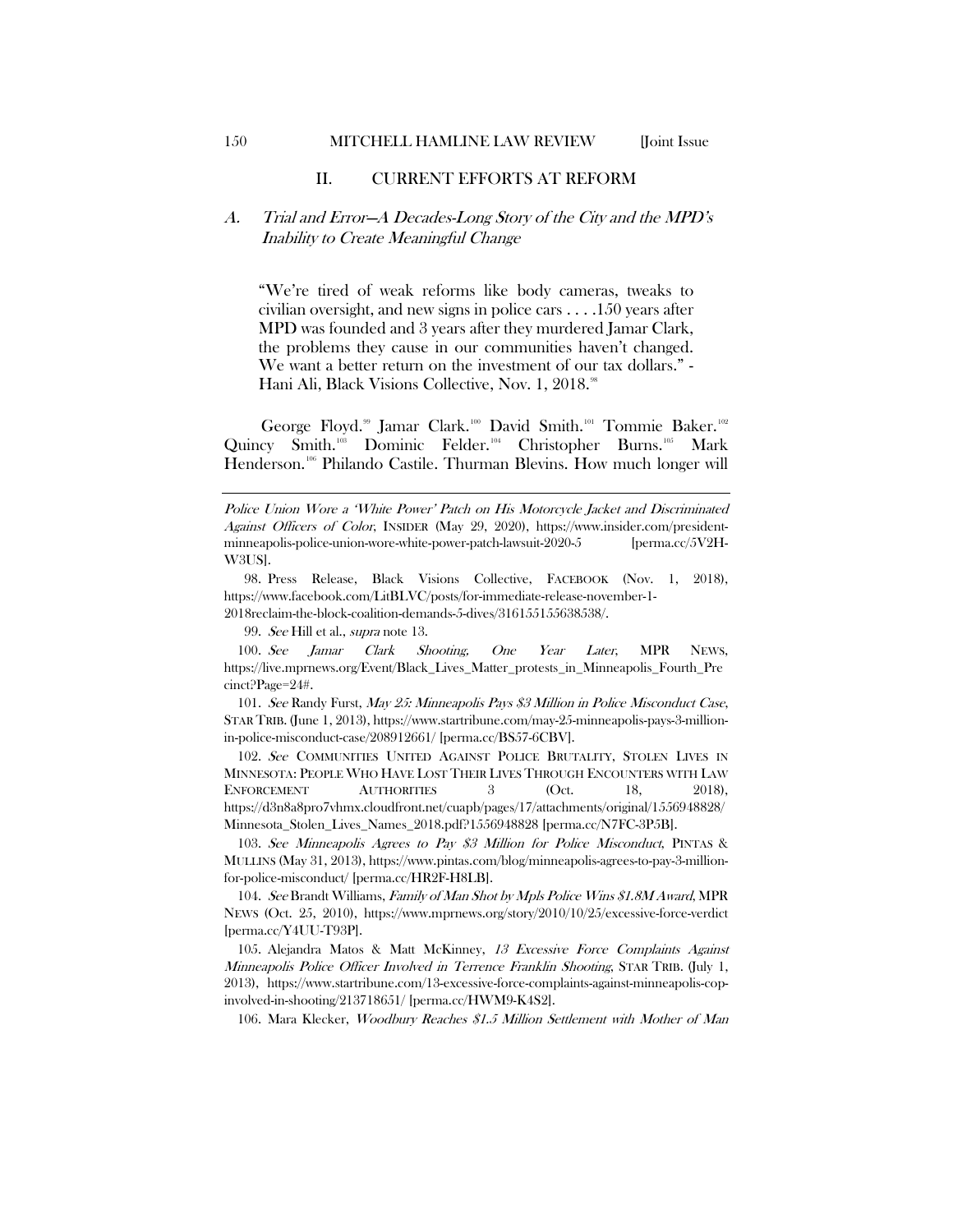<span id="page-14-10"></span><span id="page-14-9"></span><span id="page-14-0"></span>we engage in a process of trial and error that results in Black and Brown people shot and killed?<sup>[107](#page-14-1)</sup> Racially discriminatory policing in Minneapolis is not a recent phenomenon,  $\frac{108}{100}$  $\frac{108}{100}$  $\frac{108}{100}$  and any suggestion  $\frac{109}{100}$  $\frac{109}{100}$  $\frac{109}{100}$  that the issue can be solved through incremental policy changes faces a difficult task in explaining why this time will be different. George Floyd's tragic murder was preceded by decades of unrestrained police misconduct and decades of ineffective reform\_measures.<sup>[110](#page-14-4)</sup> The experience of Minneapolis, one of the most "progressive" cities in the United States, [111](#page-14-5) demonstrates that good intentions and internal solutions are not enough to counteract the repressive and systemic racism that has been intrinsic to police forces from the outset. $112$ When it comes to constraining excessive use of force and holding MPD accountable, we have fallen woefully short.

Complicating Minneapolis' reputation for racist policing<sup>[113](#page-14-7)</sup> are the City's progressive attitudes and prior attempts to constrain the use of force. In 2016, MPD issued a new policy creating a "duty to intervene" for officers in circumstances where they see a fellow officer use excessive force.<sup>[114](#page-14-8)</sup> That

<span id="page-14-2"></span>108. See Jamiles Lartey & Simone Weichselbaum, Before George Floyd's Death, Minneapolis Police Failed to Adopt Reforms, Remove Bad Officers, THE MARSHALL PROJECT (May 28, 2020), https://www.themarshallproject.org/2020/05/28/before-georgefloyd-s-death-minneapolis-police-failed-to-adopt-reforms-remove-bad-officers [perma.cc/ZWC8-5HYJ].

<span id="page-14-3"></span>109. E.g., Jason C. Johnson & James A. Gagliano, Opinion, Defunding the Police Isn't the Answer, CNN (June 9, 2020), https://www.cnn.com/2020/06/09/ opinions/defunding-police-is-not-the-answer-johnson-gagliano/index.html [perma.cc/G2HB-N9FL].

<span id="page-14-4"></span>110. MPD150, ENOUGH IS ENOUGH: A 150 YEAR PERFORMANCE REVIEW OF THE MINNEAPOLIS POLICE DEPARTMENT (Expanded ed. 2020), https://www.mpd150.com/ wp-content/uploads/reports/report\_2\_compressed.pdf [perma.cc/65X8-9F5A]; see also Lopez, supra not[e 74.](#page-10-8)

<span id="page-14-5"></span>111. See John Eligon & Julis Bosman, How Minneapolis, One of America's Most Liberal Cities, Struggles with Racism, N.Y. TIMES (July 21, 2020), https://www.nytimes.com/2020/06/01/us/minneapolis-racism-minnesota.html [perma.cc/QFZ2-RGVU].

112. See Lepore, supra not[e 28;](#page-5-11) MPD150, ENOUGH IS ENOUGH, supra not[e 110.](#page-14-0)

113. See Furber et al., supra not[e 76.](#page-10-7)

<span id="page-14-8"></span><span id="page-14-7"></span><span id="page-14-6"></span>114. MINNEAPOLIS POLICE DEPARTMENT POLICY AND PROCEDURE MANUAL 5-301 § III(C)(2) ("Regardless of tenure or rank, any sworn employee who observes another employee use any prohibited force, or inappropriate or unreasonable force (including applying force when it is no longer required), must attempt to safely intervene by verbal and

Killed by Police in 2012, STAR TRIB. (Apr. 17, 2019), https://www.star tribune.com/woodbury-reaches-1-5-million-settlement-with-mother-of-man-killed-by-policein-2012/508709872/ [perma.cc/SQ46-C2E9].

<span id="page-14-1"></span><sup>107.</sup> Jeff Hargarten, Jennifer Bjorhus, MaryJo Webster & Kelly Smith, Every Police-Involved Death in Minnesota Since 2000, STAR TRIB. (Apr. 27, 2021), https://www.startribune.com/every-police-involved-death-in-minnesota-since-2000/502088871/ [perma.cc/CFQ5-UV63].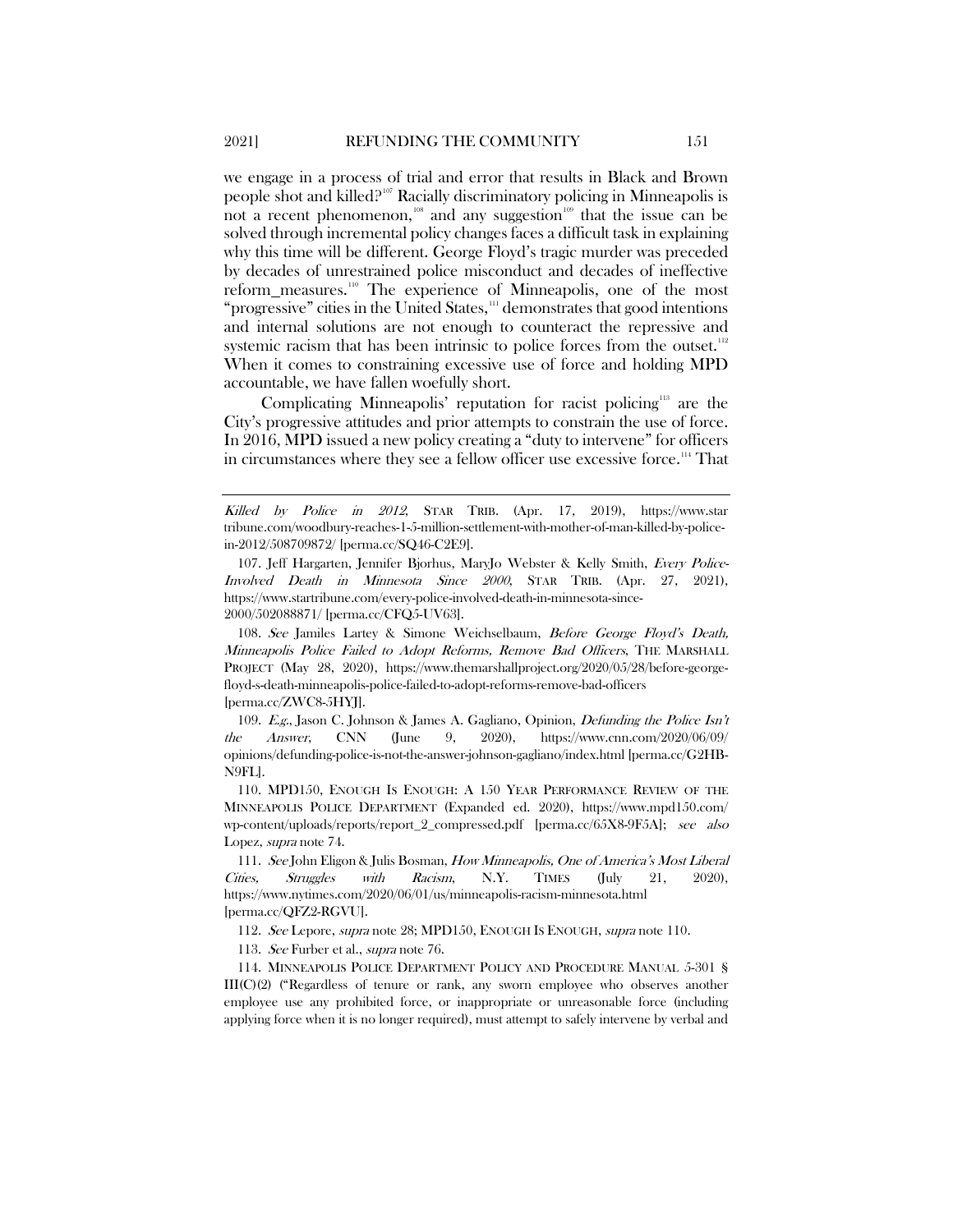same year, MPD unveiled its "sanctity of life" policy,<sup>[115](#page-15-0)</sup> which set forth a requirement of de-escalation for officers in "dangerous situations."<sup>[116](#page-15-1)</sup> In 2017, the Department implemented body cameras to be worn by its officers,[117](#page-15-2) a measure viewed by some as "key to police reform."[118](#page-15-3) There was also cause for optimism when, in August 2017, Medaria Arradondo was appointed the City's first Black police chief.<sup>[119](#page-15-4)</sup> Arradondo had previously joined other Black police officers in Minneapolis in suing the MPD for racial discrimination; the case eventually settled for  $$740,000$ .<sup>120</sup>

In 2018, the City Council shifted \$1.1 million of the MPD budget to fund community-led public safety initiatives.<sup>[121](#page-15-6)</sup> However, the City Council added \$8.2 million to the department budget in December of 2019.<sup>[122](#page-15-7)</sup> In April of 2019, Minneapolis Mayor Jacob Frey announced that the City would ban "warrior-style" training that police officers were allowed to use when they were off-duty, one of the first bans of its kind in the nation.<sup>[123](#page-15-8)</sup> These policies and reform measures failed to prevent George Floyd's killing, when former-Officer Derek Chauvin knelt on Floyd's neck for—at least— 8 minutes and 46 seconds. [124](#page-15-9) Nor do these policies, even with the

115. MINNEAPOLIS POLICE DEPARTMENT POLICY AND PROCEDURE MANUAL 5-301 § I.

physical means, and if they do not do so shall be subjected to discipline to the same severity as if they themselves engaged in the prohibited, inappropriate, or unreasonable use of force."). See also Lopez, supra note [74;](#page-10-8) Bernard Condon & Todd Richmond, Duty to Intervene: Floyd Cops Spoke Up but Didn't Step In, ASSOCIATED PRESS (June 7, 2020), https://apnews.com/article/george-floyd-american-protests-us-news-ap-top-news-mn-statewire-0d52f8accbbdab6a29b781d75e9aeb01 [perma.cc/4MW5-M3TM].

<span id="page-15-1"></span><span id="page-15-0"></span><sup>116.</sup> Libor Jany, Minnapolis Police Reveal Changes to Use-of-Force Policy, STAR TRIB. (Aug. 9, 2016), https://www.startribune.com/minneapolis-police-reveal-changes-to-use-offorce-policy/389509371/ [perma.cc/2LUS-DKNH].

<span id="page-15-2"></span><sup>117.</sup> See Tim Nelson, Bodycam Use by Minneapolis Police Hits Record Highs This Year, MPR NEWS (Aug. 14, 2019), https://www.mprnews.org/story/2019/ 08/14/bodycam-use-by-minneapolis-police-hits-record-highs-this-year [perma.cc/HJ8B-4UXF].

<span id="page-15-3"></span><sup>118.</sup> See Candice Norwood, Body Cameras Are Seen as Key to Police Reform. But Do They Increase Accountability?, PBS NEWSHOUR (June 25, 2020), https://www.pbs.org/newshour/politics/body-cameras-are-seen-as-key-to-police-reform-butdo-they-increase-accountability [perma.cc/7QYF-AN7E].

<span id="page-15-5"></span><span id="page-15-4"></span><sup>119.</sup> Minneapolis Police Name First Black Chief in Wake of Shooting, NBC NEWS (Aug. 21, 2017), https://www.nbcnews.com/news/nbcblk/minneapolis-police-name-first-blackchief-wake-shooting-n793956 [perma.cc/X84L-2PPV].

<sup>120.</sup> See Orecchio-Egresitz, supra not[e 97.](#page-12-10)

<sup>121.</sup> See Montgomery & Noor, supra note [95.](#page-12-11)

<sup>122.</sup> Id.

<span id="page-15-9"></span><span id="page-15-8"></span><span id="page-15-7"></span><span id="page-15-6"></span><sup>123.</sup> Cinnamon Janzer, Minneapolis Bans "Warrior-Style" Training for Police Officers, NEXT CITY (Apr. 30, 2019), https://nextcity.org/daily/entry/minneapolis-bans-warrior-styletraining-for-police-officers [perma.cc/MJ27-8QTT].

<sup>124.</sup> See Hill et al., supra note [13.](#page-3-5)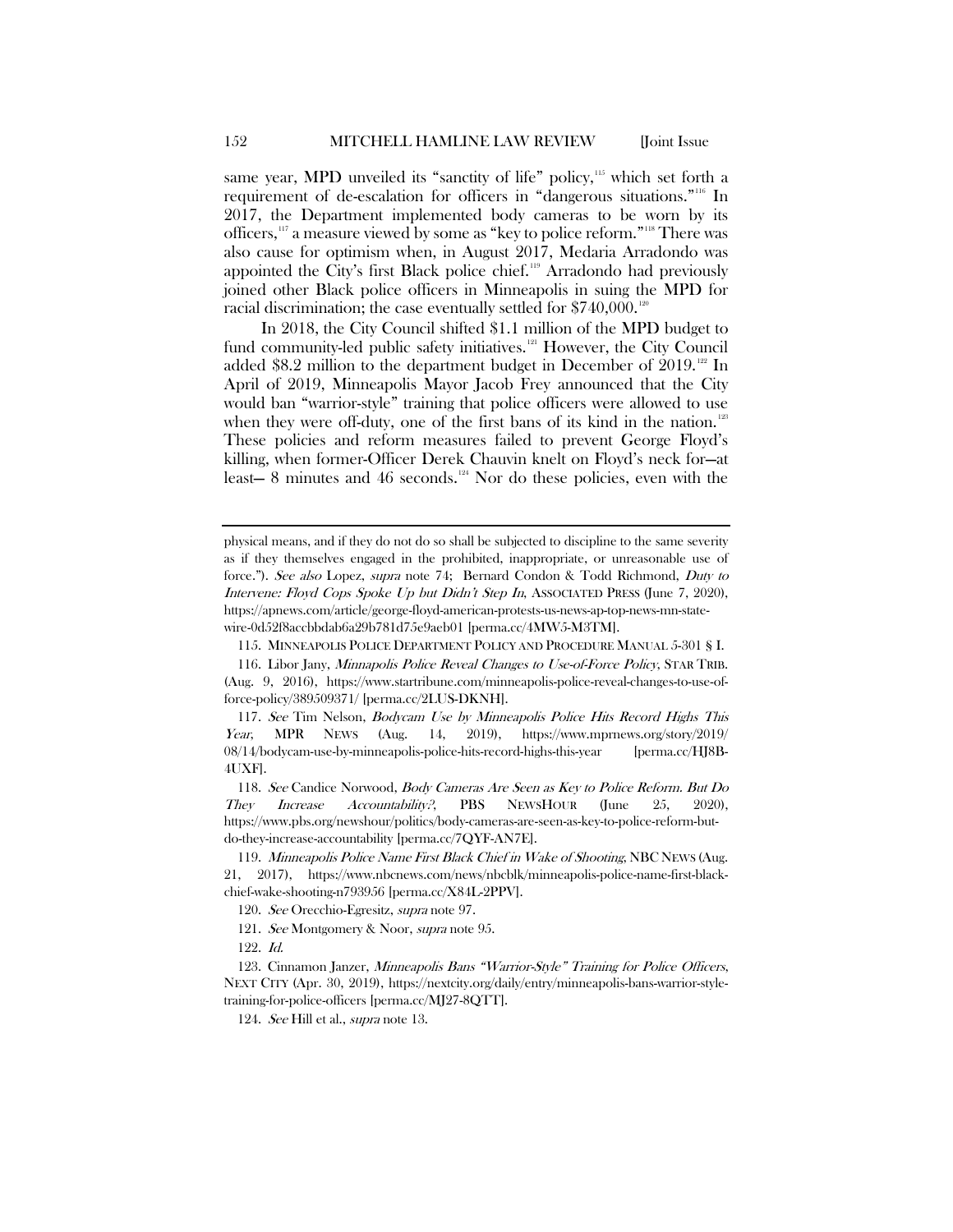added weight of public scrutiny after Floyd's murder, give any assurance that they will be sufficient to prevent another instance of police brutality.

An inability to prevent MPD officers from using excessive force against Black and Brown people has led to reliance on other avenues, beyond internal reform, to seek accountability for the officers involved.[125](#page-16-0) MPD 150—a collective of local organizers, researchers, artists, and activists—have compiled resources that analyze the history of the Minneapolis Police Department.<sup>[126](#page-16-1)</sup> In the late 1960s, the City Council created a "Civil Rights" Commission" designed to provide an outlet for investigating civilian complaints about police officers. [127](#page-16-2) Shortly thereafter, Mayor Charles Stenvig, who had previously served as head of the police union, revoked the Civil Rights Commission's authority to conduct investigations, leaving the Minneapolis Police Department as the only entity capable of investigating police misconduct.[128](#page-16-3) The issues that led to the creation of the Civil Rights Commission persisted in its absence, and the City created the "Civilian Review Authority" in 1990. [129](#page-16-4) Unfortunately, the Civilian Review Authority was stripped of power by the Minnesota Legislature in 2012—at the request of the Minneapolis Police Federation—and replaced by the City with the Office of Police Conduct Review.<sup>[130](#page-16-5)</sup>

<span id="page-16-8"></span>The current process of filing complaints against Minneapolis police officers is complicated, based on theories of self-accountability, and is, ultimately, ineffective.<sup>[131](#page-16-6)</sup> In its current form, the Office of Police Conduct Review works to investigate charges of police misconduct and provides "recommendations regarding the merits of such complaints to the chief of police."[132](#page-16-7) Any such recommendations are interceded by another layer of

<span id="page-16-0"></span><sup>125.</sup> See Lartey & Weichselbaum, supra note [108](#page-14-9) (quoting Valerie Castile, mother of Philando Castile) ("We still have that big question: Why? Why does this keep happening and why no one is being held accountable?").

<span id="page-16-2"></span><span id="page-16-1"></span><sup>126.</sup> MPD 150: A People's Project Evaluating Policing, https://www.mpd150.com/. See MPD150, ENOUGH IS ENOUGH, supra note [110.](#page-14-0)

<sup>127.</sup> MPD150, ENOUGH IS ENOUGH, supra note [110,](#page-14-0) at 12.

<sup>128.</sup> Id.

<sup>129.</sup> Id. at 13.

<span id="page-16-5"></span><span id="page-16-4"></span><span id="page-16-3"></span><sup>130.</sup> Id. at 15; Randy Furst, New Law Throws Minneapolis Police Oversight in Turmoil, STAR TRIB. (Apr. 6, 2012), https://www.startribune.com/new-law-throws-minneapolis-policeoversight-in-turmoil/146497655/ [perma.cc/Z38F-FZRG]; Office of Police Conduct Review, MINNEAPOLIS: CITY OF LAKES https://www2.minneapolismn.gov/government/departments/civil-rights/opcr/ [perma.cc/UN74-KJ77].

<span id="page-16-6"></span><sup>131.</sup> See Jennifer Bjorhus, Liz Sawyer & Star Tribune Staff Writers, Minneapolis Police Officers Disciplined in Fraction of Cases, STAR TRIB. (June 9, 2020), https://www.startribune.com/minneapolis-police-officers-disciplined-in-fraction-ofcases/571120852/ [perma.cc/F6EJ-QSEX].

<span id="page-16-7"></span><sup>132.</sup> MINNEAPOLIS, MINN. CODE OF ORDINANCES § 172.10, available at https://library.municode.com/mn/minneapolis/codes/code\_of\_ordinances?nodeId=COOR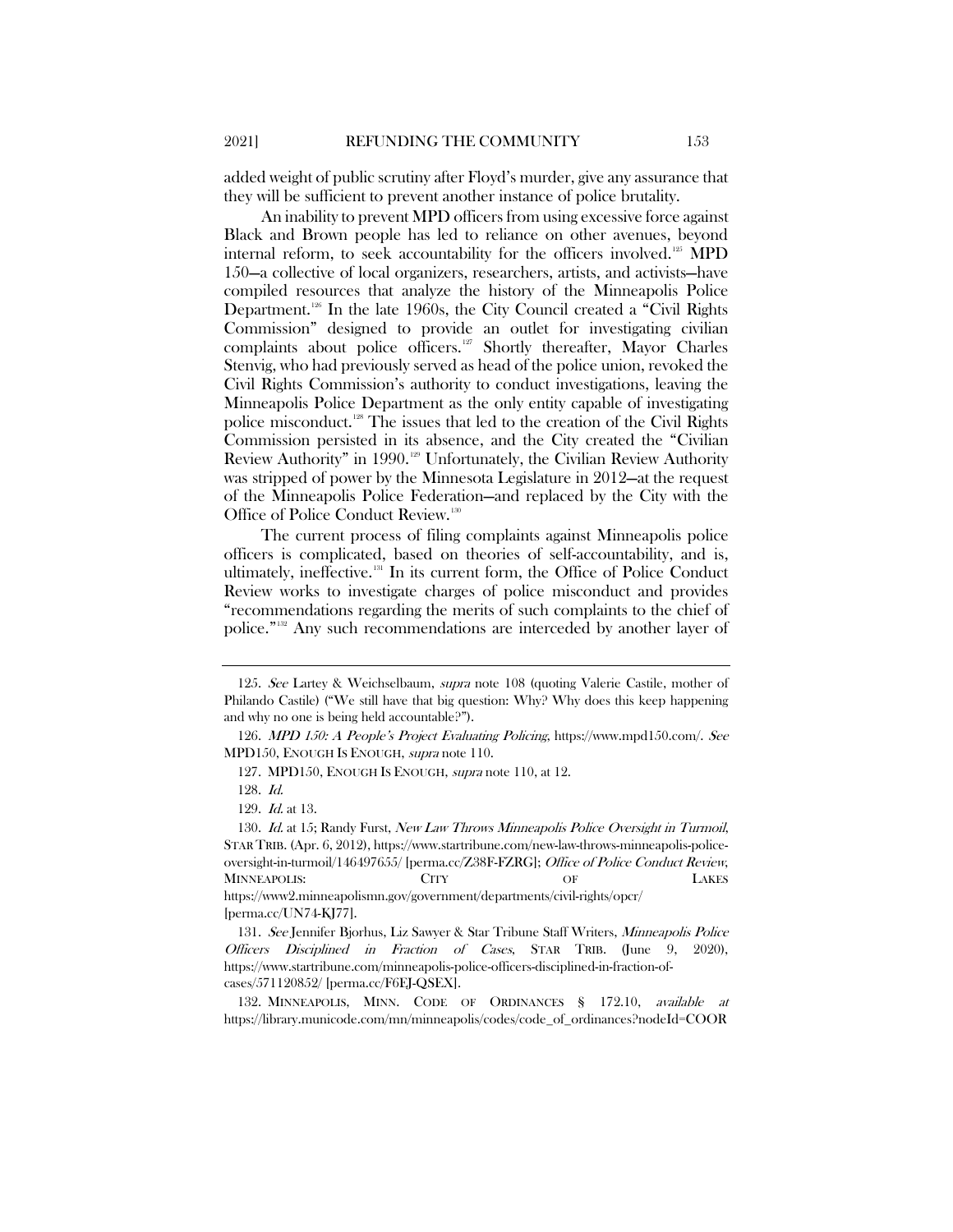review, whereby a review panel composed of two MPD officers and two civilians provides an opportunity for MPD to prevent issues from reaching the Chief's desk.[133](#page-17-0) Despite the fact that hundreds of police misconduct complaints against the MPD are brought each year, only three percent of complaints result in discipline, and the vast majority of complaints result in no action, while a moderate corrective action of "coaching" serves as an alternative.<sup>[134](#page-17-1)</sup>

Even if a complaint does reach a recommendation of officer discipline, another obstacle looms: arbitration. Internal disciplinary decisions are finalized after binding arbitration, which regularly reverses firings and other punishments.[135](#page-17-2) Between 2013 and 2018, MPD fired five officers and demoted one officer from its 800-person force.<sup>[136](#page-17-3)</sup> When asked to comment or respond to these jarring numbers, MPD did not respond,<sup>[137](#page-17-4)</sup> apparently running from scrutiny rather than facing it. In more recent years, some have observed the Minneapolis Police Department engaging in a pattern of "stonewalling, evading and deflecting the slightest suggestion of police brutality" in response to racially discriminatory policing.[138](#page-17-5) Although there are a host of reasons why racially discriminatory policing continues in Minneapolis, lack of accountability is a common thread.

The inability or unwillingness to hold MPD accountable or prevent its officers from using excessive force has damaging consequences for Black Minneapolitans and other minorities. According to a 2015 report from the American Civil Liberties Union, Black people in Minneapolis were 8.7 times more likely than White people to be arrested for low-level offenses and 25 times more likely to be arrested for "loitering with intent to commit a narcotics offense."[139](#page-17-6) Despite constituting only 6 percent of the population

<span id="page-17-3"></span>136. Bjorhus et al., *supra* note [131](#page-16-8) ("Of the 1,600 police misconduct complaints filed in Minneapolis from 2013 through  $2018...$  only 45 resulted in an officer being disciplined... . Five officers were successfully fired during that six-year period, and one was demoted."); Furber et al., supra not[e 76](#page-10-7) (referring to Minneapolis' "800-plus officer force").

137. Bjorhus et al., supra not[e 131.](#page-16-8)

<span id="page-17-5"></span><span id="page-17-4"></span>138. Todd Baer, Opinion, The Minneapolis Police Department Has a Long History of Brutality, AL JAZEERA (June 11, 2020), https://www.aljazeera.com/opinions/ 2020/6/11/the-minneapolis-police-department-has-a-long-history-of-brutality/ [perma.cc/42YU-BUTE].

<span id="page-17-6"></span>139. Picking Up the Pieces: A Minneapolis Case Study, ACLU (Apr. 15, 2015), https://www.aclu.org/issues/racial-justice/race-and-criminal-justice/pickingpieces?redirect=feature/picking-pieces [perma.cc/ZP5M-YSTZ].

<span id="page-17-0"></span>\_TIT9FIPOPR\_CH172POCOOV.

<sup>133.</sup> *Id.* at § 172.40.

<sup>134.</sup> Bjorhus et al., *supra* not[e 131,](#page-16-8) tbl.

<span id="page-17-2"></span><span id="page-17-1"></span><sup>135.</sup> Solomon Gustavo, *What We Know (and Don't Know) So Far About the Effort to* Dismantle the Minneapolis Police Department, MINNPOST (July 9, 2020), https://www.minnpost.com/metro/2020/07/what-we-know-and-dont-know-so-far-about-theeffort-to-dismantle-the-minneapolis-police-department/ [perma.cc/5M7T-T6CW].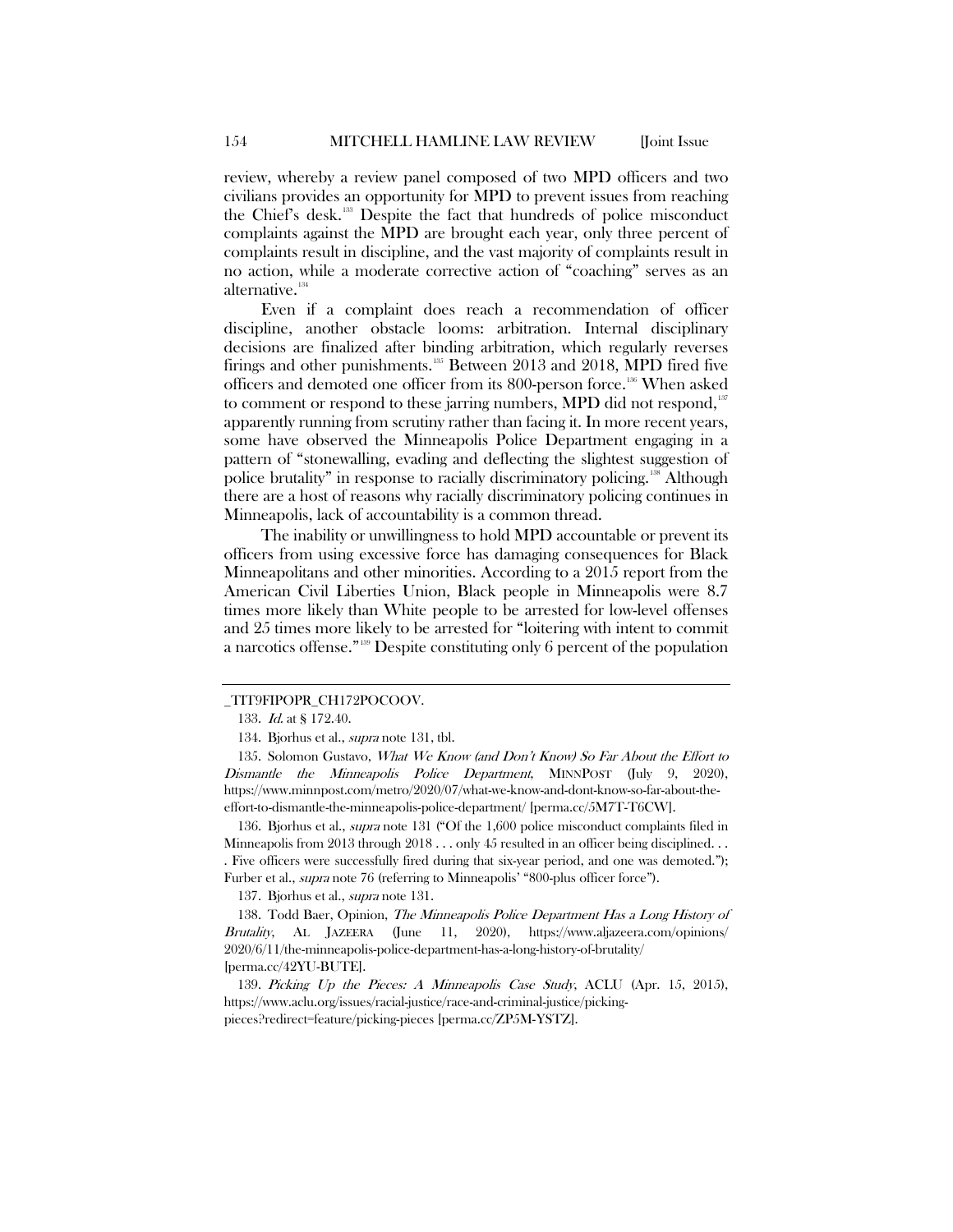2021] REFUNDING THE COMMUNITY 155

of Minneapolis, "Black people accounted for more than 60 percent of the victims in Minneapolis police shootings from late 2000 through  $2018.^{140}$  $2018.^{140}$  $2018.^{140}$ Carrying on with the status quo is an act of complicity to the cruelty Black people in Minneapolis experience on a daily basis.<sup>[141](#page-18-1)</sup>

# B. Recent Attempts at Reform Demonstrate the Difficulty of Achieving Substantive and Meaningful Change

The killing of George Floyd, an unarmed Black man, by a White Minneapolis police officer on May 25, 2020, fueled renewed outrage towards the racist policing of the MPD. Floyd was murdered with a knee to his neck as onlookers pleaded for his release and captured a video that would spur protests in at least 140 cities across the United States.<sup>[142](#page-18-2)</sup> In Minneapolis, the reaction to the death was swift: thousands gathered in protest the next day, the four officers involved were fired, the protests grew rapidly, Governor Walz declared a peacetime emergency, and for over a week crowds swelled, shutting down the city and demanding change.<sup>[143](#page-18-3)</sup> The officer who had forced his knee on Floyd's neck was charged with third degree murder just four days after Floyd's death.<sup>[144](#page-18-4)</sup> This powerful reaction suggested that substantive change of the MPD might finally be in reach.

<span id="page-18-0"></span><sup>140.</sup> Montgomery & Noor, supra note [95](#page-12-11) (citing Jeff Hargarten, Minneapolis Police Shootings Since 2000: A Deeper Look at Who and Where, STAR TRIB. (July 15, 2018), https://www.startribune.com/minneapolis-police-shootings-since-2000-a-deeper-look-atwho-and-where/435882213/ [perma.cc/QDZ5-45RV]).

<span id="page-18-1"></span><sup>141.</sup> See Audrey McNamara, Minneapolis Declares Racism a Public Health Emergency, CBS NEWS (July 17, 2020), https://www.cbsnews.com/news/minneapolis-racism-publichealth-emergency/ [perma.cc/3MDW-8U64] ("The resolution notes that 'the killings of unarmed Black men are associated with an increase in depression and emotional issues for Black people.' Dr. Jess Clemons . . . told 'CBS This Morning' . . . 'We're expected to not only present with symptoms, but also have nowhere to go, because lack of access, the stigma, and barriers associated with it.'"); RESOLUTION BY JENKINS AND CUNNINGHAM, DECLARING RACISM A PUBLIC HEALTH EMERGENCY IN THE CITY OF MINNEAPOLIS, https://lims.minneapolismn.gov/Download/RCA/

<sup>14012/</sup>Declaring%20Racism%20a%20Public%20Health%20Emergency%20Resolution.pdf [perma.cc/DB3E-QJ7D].

<span id="page-18-2"></span><sup>142.</sup> See Derrick Bryson Taylor, Floyd Protests: A Timeline, N.Y. TIMES (Mar. 28, 2021), https://www.nytimes.com/article/george-floyd-protests-timeline.html [perma.cc/DK92-2WH3].

<span id="page-18-3"></span><sup>143.</sup> See Greta Kaul, Seven Days in Minneapolis: A Timeline of What We Know About the Death of George Floyd and Its Aftermath, MINNPOST (June 1, 2020), https://www.minnpost.com/metro/2020/05/what-we-know-about-the-events-surroundinggeorge-floyds-death-and-its-aftermath-a-timeline/ [perma.cc/3XG2-E7DK].

<span id="page-18-4"></span><sup>144.</sup> See Jeannie Suk Gersen, How the Charges Against Derek Chauvin Fit into a Vision of Criminal-Justice Reform, NEW YORKER (June 17, 2020), https://www.newyorker.com/news/our-columnists/how-the-charges-against-derek-chauvin-fitinto-a-vision-of-criminal-justice-reform [perma.cc/WWW4-AG9S] ("After criminal charges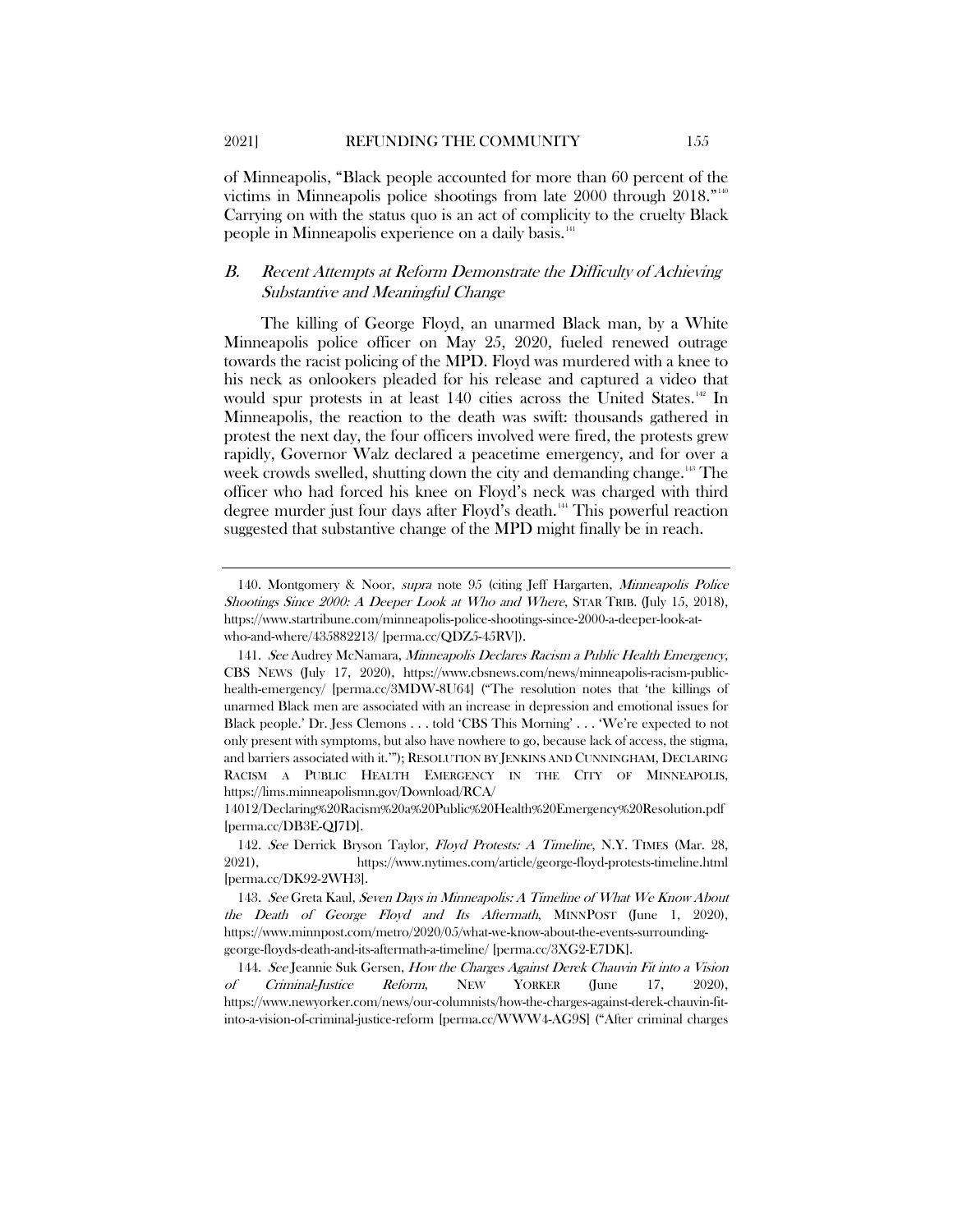The cause advanced by the protesters was distilled by their rallying cries to abolish the police and defund  $MPD$ ,<sup>155</sup> a cause that community groups such as Black Visions<sup>[146](#page-19-1)</sup> and Reclaim the Block<sup>[147](#page-19-2)</sup> have been championing for several years. As pressure mounted to take action, the Minneapolis City Councilors responded. On June 7, 2020, a majority of City Councilors pledged to dismantle the MPD in its current form  $\frac{148}{148}$  $\frac{148}{148}$  $\frac{148}{148}$  and on June 26, the Council unanimously passed an ordinance seeking an amendment to the City Charter.<sup>[149](#page-19-4)</sup> The City Charter currently contains a provision, § 7.3(c), requiring that a police department be funded by the Council in an amount proportional to the City's population.<sup>[150](#page-19-5)</sup> The amendment, which would need approval by the Charter Commission, Mayor, and voters of Minneapolis, would mark a major transition from how the MPD is currently funded and change the shape of policing in the city.

The charter amendment process hit immediate hurdles, showing the difficulty of sustaining momentum for change. The Charter Commission, an unelected body whose members skew White, stymied any hope of having the amendment appear on the November 3, 2020 ballot.<sup>[151](#page-19-6)</sup> They voted to take the full 150 days to review the City Council's proposed amendment, meaning that the multi-stage process was stalled while the energy from the summer protests dissipated. [152](#page-19-7) The Commission rejected the Council's

<span id="page-19-1"></span>146. See Values, BLACK VISIONS, https://www.blackvisionsmn.org/values [perma.cc/8PX6-ZGGL].

<span id="page-19-2"></span>147. See RECLAIM THE BLOCK, https://www.reclaimtheblock.org/ [perma.cc/U2YE-F9WC].

<span id="page-19-3"></span>148. Dionne Searcey & John Eligon, Minneapolis Will Dismantle Its Police Force, Council Members Pledge, N.Y. TIMES (June 7, 2020), https://www.nytimes.com/ 2020/06/07/us/minneapolis-police-abolish.html [perma.cc/FTN7-GJAD].

<span id="page-19-4"></span>149. David Schuman, Mpls. City Council Votes Unanimously to Dismantle MPD, CBS MINN. (June 26, 2020), https://minnesota.cbslocal.com/2020/06/26/minneapolis-citycouncil-takes-another-step-toward-dismantling-police-department/ [perma.cc/4JJE-4JAN].

<span id="page-19-5"></span>150. MINNEAPOLIS, MINN. CODE OF ORINANCES, CHARTER § 7.3(c), available at https://library.municode.com/mn/minneapolis/codes/code\_of\_ordinances?nodeId=CH\_A RTVIIAD.

<span id="page-19-7"></span><span id="page-19-6"></span>151. See Andrew Hazzard, Minneapolis Charter Commission's Slow-Rolling of Public Safety Amendment Follows Pattern, SW. J. (Aug. 19, 2020), https://www.southwestjournal.com/news/2020/08/minneapolis-charter-commissions-slowrolling-of-public-safety-amendment-follows-pattern/ [perma.cc/4TDY-WLSJ].

152. Id.

against Chauvin were announced, on May 29th, protesters decried their insufficient severity.").

<span id="page-19-0"></span><sup>145.</sup> See Miguel Otárola, Movement to Defund Police Sees Minneapolis as Proving Ground, STAR TRIB. (June 9, 2020), https://www.startribune.com/movement-to-defundpolice-sees-minneapolis-as-proving-ground/571116932/?refresh=true [perma.cc/M8HJ-C7ED].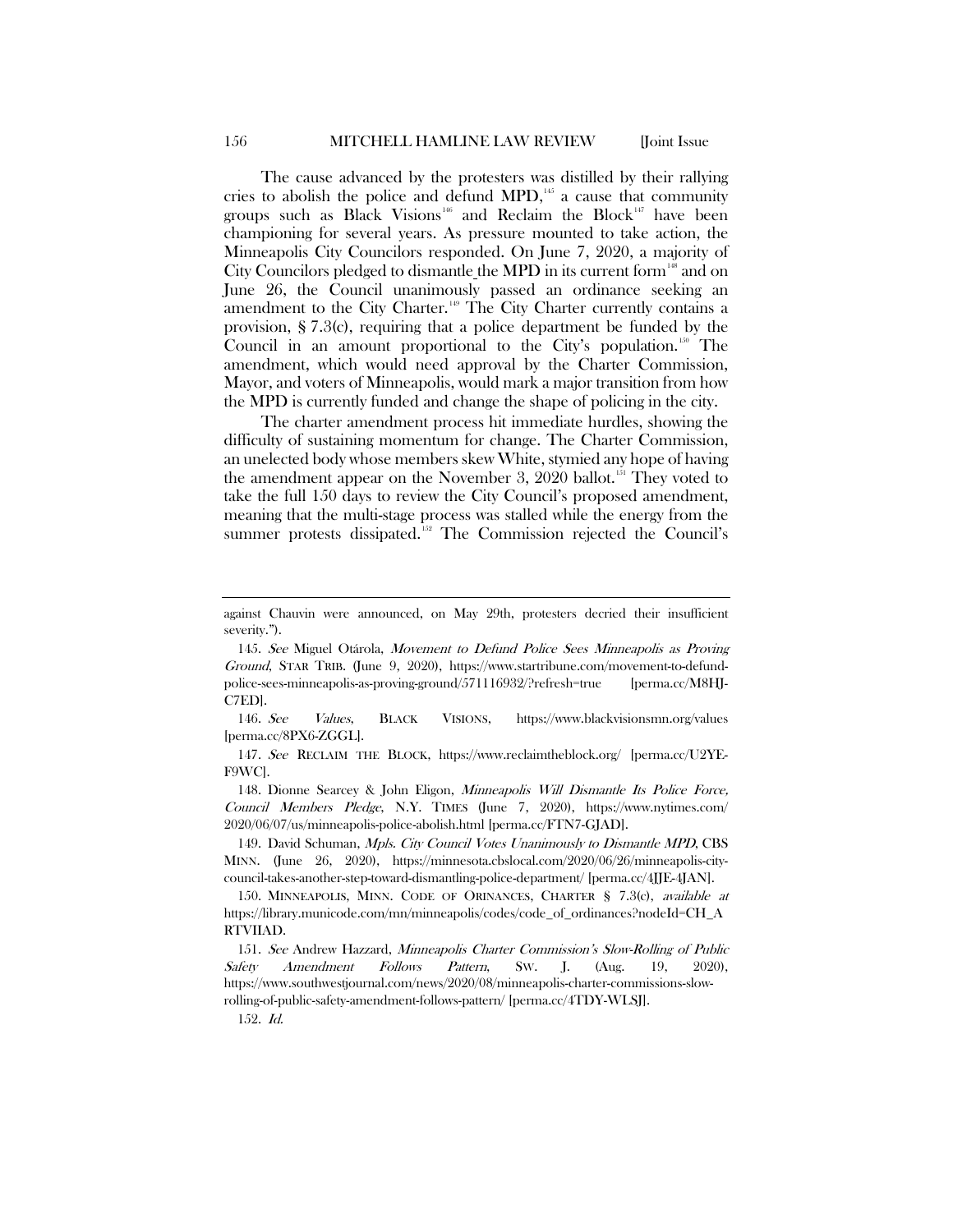proposal in November.[153](#page-20-0) In December 2020, the City Council voted to divert \$8 million from the MPD to the Office of Violence Prevention and other city services.<sup>[154](#page-20-1)</sup> This amount reflects just 4.5% of MPD's budget.<sup>[155](#page-20-2)</sup> The City Council narrowly voted to not diminish the size of the police force, keeping it above the threshold size required by the City Charter.<sup>[156](#page-20-3)</sup> These acts are a far cry from the expansive vision of reform demanded after Floyd's killing.

Monumental change to the MPD was never going to be easy. Though protests suggested mass support for the idea of defunding the police, a local poll found that 44% of residents oppose a reduction in the size of the force, while  $40\%$  support it.<sup>[157](#page-20-4)</sup> There are legitimate concerns regarding changing the current mechanisms of public safety, and those concerns are not only expressed by White suburbanites. The [same poll](https://www.startribune.com/minnesota-poll-full-results-minneapolis-defund-police-department-city-council-mayor-jacob-frey-dismantle-reform-george-floyd-mpd/572109911/?refresh=true) found that residents who identify as Black were more likely to oppose the reduction than their White counterparts.[158](#page-20-5) Black residents of Minneapolis' North Side report mixed feelings about the proposal; some acknowledge the need to have an authority to call when a crime is committed while also having encountered racist policing themselves.[159](#page-20-6) When something goes wrong, people still want someone to count on to protect their families. $160$ 

 $^{\scriptscriptstyle 155}$   $Id.$ 

<span id="page-20-3"></span><span id="page-20-2"></span>156. See MINNEAPOLIS, MINN. CODE OF ORINANCES, CHARTER § 7.3(c); Liz Navratil, With 2021 City Budget, Minneapolis Council Leaves Its Mark on Police and Public Safety, STAR TRIB. (Dec. 10, 2020), https://www.startribune.com/with-2021-city-budgetminneapolis-council-leaves-its-mark-on-police-and-public-safety/573361181/ [perma.cc/R2SP-RMC8].

<span id="page-20-4"></span>157. Star Trib., MPR News & Kare 11 Minn., Poll: Mayor Frey, the City Council and Defunding Minneapolis Police, STAR TRIB. (Aug. 16, 2020), https://www.startribune.com/minnesota-poll-full-results-minneapolis-defund-policedepartment-city-council-mayor-jacob-frey-dismantle-reform-george-floydmpd/572109911/?refresh=true [perma.cc/U7ZK-WQ5T].

158. Id.

<span id="page-20-6"></span><span id="page-20-5"></span>159. John Eligon, Distrust of the Minneapolis Police, and Also the Effort to Defund Them, N.Y. TIMES (Apr. 5, 2021), https://www.nytimes.com/2020/08/04/us/ minneapolis-defund-police.html?auth=linked-google [perma.cc/63BH-EJD3].

<span id="page-20-7"></span>160. Id. (quoting Raeisha Williams, community activist) ("When my house is broken into, I want to be able to call the police. When my security alarm goes off, I want to know they're going to arrive and protect my family.").

<span id="page-20-0"></span><sup>153.</sup> Brandt Williams, Charter Commission Rejects Minneapolis Council's Public Safety Amendment, MPR NEWS (Nov. 5, 2020), https://www.mprnews.org/story/ 2020/11/04/charter-commission-rejects-councils-public-safety-amendment [perma.cc/9RLL-R9WN].

<span id="page-20-1"></span><sup>154.</sup> Jenny Gross & John Eligon, Minneapolis City Council Votes to Remove \$8 Million from Police Budget, N.Y. TIMES (Dec. 10, 2020), https://www.nytimes.com/ 2020/12/10/us/minneapolis-police-funding.html [perma.cc/LH65-AR7Q].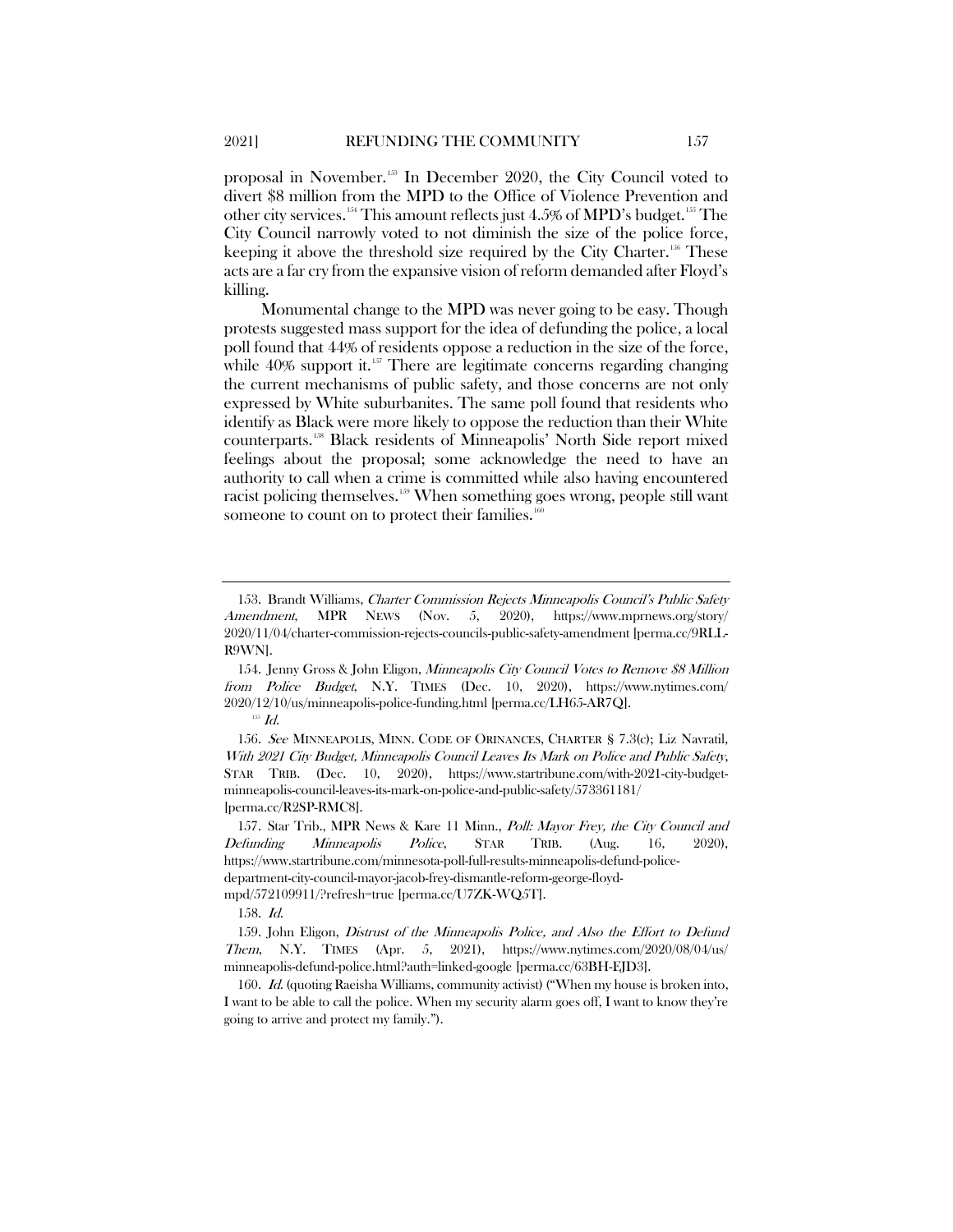One of the major sticking points for residents about the City Council proposal is that it does not map out a vision for what type of services would replace a police department presence.<sup>[161](#page-21-0)</sup> Everyone from Mayor Jacob Frey to the Charter Commission to community activists have expressed frustration and reluctance towards the City Council's lack of a plan. [162](#page-21-1) Members of the Council, however, insist that the lack of detail is part of the design and will allow them to spend time with stakeholders devising a workable replacement.<sup>[163](#page-21-2)</sup>

The national backlash over George Floyd's killing was swift and powerful; the City Council's reaction was equally fast, but progress stalled when anti-democratic barriers emerged. Now residents are left wondering whether change will ever happen and, if so, what it will look like.

#### III. SOLUTIONS

The recent barriers faced by the Minneapolis City Council reveal the difficulties in challenging the MPD's entrenched power. Throughout the history of the MPD, systemic hurdles have prevented progress, societal racism has hindered change, and community concerns about alternative safety strategies have cast doubt on new proposals. Yet, since 2000, the officers tasked with protecting and serving Minneapolis residents have killed 34 individuals, 22 of whom were Black.<sup>16</sup>

Compounding the statistics about loss of life is real concern about the effectiveness of the MPD. Statistics cited after the killing of George Floyd show the MPD has cleared only 56% of homicide cases in 2019, along with just  $22\%$  of rapes in  $2016$ .<sup>[165](#page-21-4)</sup> These clearance rates trend lower than those nationally, where, in corresponding years,  $61\%$  of murder offenses<sup>[166](#page-21-5)</sup> and  $41\%$  of rape offenses<sup>[167](#page-21-6)</sup> were cleared. Additionally, we should be able to

163. Id.

164. Hargarten et al., supra not[e 107.](#page-14-10)

<sup>161.</sup> Id.

<span id="page-21-1"></span><span id="page-21-0"></span><sup>162.</sup> Emily Haavik, Public Can Now Weight In on City Council Plan to Replace the Minneapolis Police Department, KARE 11 (June 29, 2020), https://www.kare11.com/article/news/local/minneapolis-city-council-plan-to-replaceminneapolis-police-department-open-for-public-comment/89-8b87a698-29f5-4f56-95ce-895c1127c60e [perma.cc/5FYQ-43XU].

<span id="page-21-4"></span><span id="page-21-3"></span><span id="page-21-2"></span><sup>165.</sup> Susan Du, Emily Cassel & Hannah Jones, *Defund & Dismantle: Minneapolis Looks* Toward a Police-Free Future, CITY PAGES (July 1, 2020), [https://web.archive.org/web/20200824074336/http://www.citypages.com/news/defunddismantle-minneapolis-looks-toward-a-police-free-future/571575191].

<span id="page-21-5"></span><sup>166.</sup> U.S. DEP'T OF JUST., FED'L BUREAU OF INVESTIGATION, UNIFORM CRIME REPORT: CRIME IN THE UNITED STATES, 2019 – OFFENSES CLEARED (2020), https://ucr.fbi.gov/crimein-the-u.s/2019/crime-in-the-u.s.-2019/topic-pages/clearances.pdf [perma.cc/FDB8-Y3CZ].

<span id="page-21-6"></span><sup>167.</sup> Clearances, FBI: UCR: 2016 CRIME IN THE UNITED STATES, https://ucr.fbi.gov/crime-in-the-u.s/2016/crime-in-the-u.s.-2016/topic-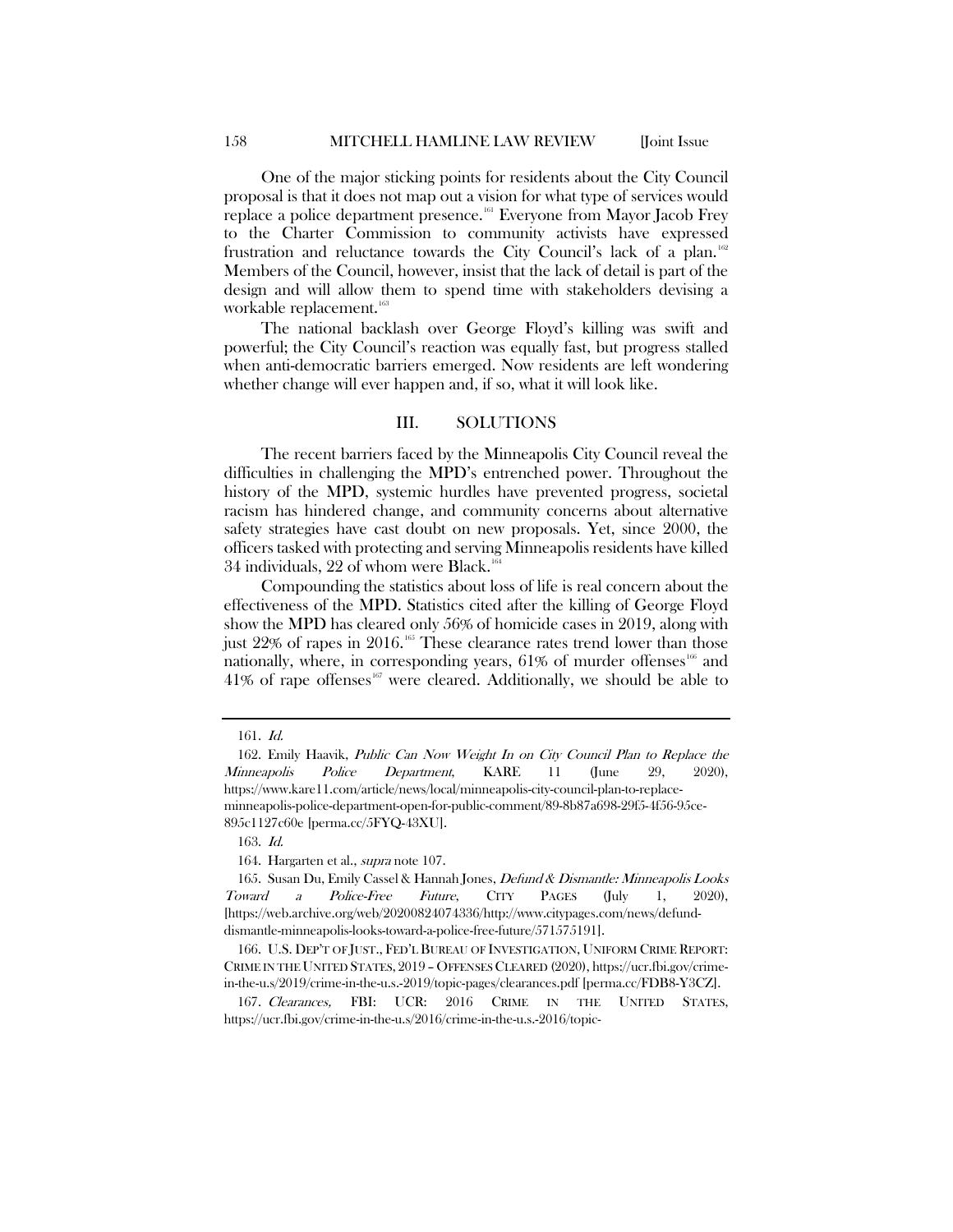"resolve confusion over a \$20 grocery transaction without drawing a weapon or pulling out handcuffs."<sup>[168](#page-22-0)</sup> Clearly, the current system is not working.

We argue for a two-prong response: defund the MPD and decriminalize or legalize certain non-violent offenses. These approaches are feasible and focus on local change. Altering police funding mechanisms and decriminalizing low-level crimes potentially provide the quickest and most direct impact for Minneapolis residents.

#### A. Defund MPD, Refund the Community

Our first proposed change is defunding the MPD. As used in this article, defunding encompasses both reducing the budget of the police and reducing police responsibilities. Common critiques from outside, $169$  as well as inside, $170$  the police force describe the many roles a police officer is expected to play: social worker, mental health practitioner, traffic liaison, investigator, and more. "Unbundling" those roles from a police officer's duties would divert funds from the police department to other city departments or community resources that address housing, mental health, and preventative violence.<sup>[171](#page-22-3)</sup>

Shifting funds to service providers outside of the police department would reduce potential violent interactions between community members and police. It would address societal issues closer to their roots, as opposed to the temporary solutions that the police can provide. While the goal of defunding is to shrink the police department, it would still retain a police force to address serious threats to public safety which would calm the fears of many described above.

pages/clearances#:~:text=Overview,by%20arrest%20or%20exceptional%20means [perma.cc/4KB5-MNNC].

<span id="page-22-0"></span><sup>168.</sup> Steve Fletcher, I'm a Minneapolis City Council Member. We Must Disband the Police–Here's What Could Come Next, TIME (June 5, 2020), https://time.com/5848705/disband-and-replace-minneapolis-police/ [perma.cc/X8RC-GAJE].

<span id="page-22-1"></span><sup>169.</sup> See Opinion, Are We Asking Police to Do Too Much? 7 Experts Debate the Role Cops Should Play in Today's Society, PHILA. INQUIRER (Feb. 28, 2019), https://www.inquirer.com/opinion/commentary/role-of-police-law-enforcement-expertopinion-20190228.html [perma.cc/VM5A-K5FH].

<span id="page-22-2"></span><sup>170.</sup> See, e.g., German Lopez, One of the Biggest Problems with American Policing: We Rely on Cops Way Too Much, VOX (Jan. 24, 2016), https://www.vox.com/ 2016/1/24/10816536/police-reliance-melvin-russell [perma.cc/SV8J-5BJ6] (citing Baltimore Police Lt. Colonel Melvin Russell); CBSDFW, Dallas Police Chief 'We're Asking Cops to Do Too Much in This Country, YOUTUBE (July 11, 2016), https://www.youtube.com/watch?v=3RtnQ2GqBeg.

<span id="page-22-3"></span><sup>171.</sup> Derek Thompson, Unbundle the Police, THE ATLANTIC (June 11, 2020), https://www.theatlantic.com/ideas/archive/2020/06/unbundle-police/612913/ [perma.cc/UL6P-N3PW].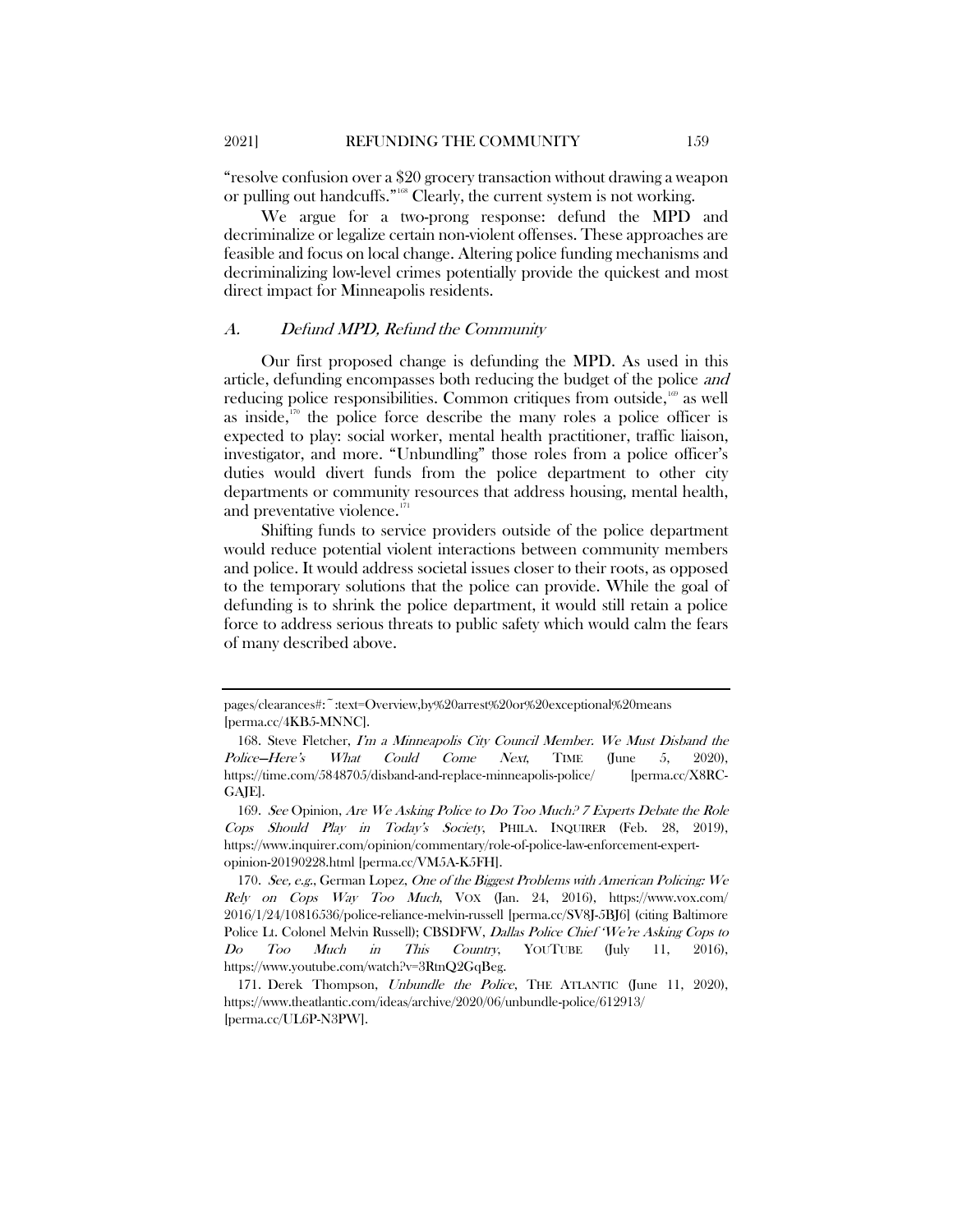#### 1. Redirect MPD Funding

Many cities across the nation have started *defunding* their police departments by funding alternative safety programs. Although Minneapolis may not be able to reduce the size of the police force and thereby dramatically cut funding without a charter amendment, the city had initial success with community safety programs and should build on those successes by shifting more funds from the police department budget. In 2018, the Office of Violence Prevention (OVP) was established within the Minneapolis Health Department (MHD).<sup>[172](#page-23-0)</sup> Since its inception, the OVP has implemented programs which are designed to treat community violence as a public health concern. [173](#page-23-1) Three program highlights include:

- i. Project LIFE, a group violence intervention initiative, focuses its efforts on group-involved gun violence.[174](#page-23-2) The program serves individuals with prior exposure to violence and provides them with wrap-around support services that address health, housing, and other basic needs. Since the start of the program in 2016, non-fatal gang affiliated shootings in Minneapolis have dropped from 93 to 27. [175](#page-23-3)
- ii. Next Step, a program in partnership with Hennepin Healthcare, seeks to interrupt community violence by connecting young people who have suffered a violent injury to resources such as job training, educational support, or housing.[176](#page-23-4) Since 2016, the program has helped

<span id="page-23-0"></span><sup>172.</sup> History of the Office of Violence Prevention, MINNEAPOLIS: CITY OF LAKES (May 17, 2021), https://www2.minneapolismn.gov/government/departments/health/ office-violence-prevention/violence-prevention-history/ [perma.cc/HKT7-4ZFJ].

<span id="page-23-1"></span><sup>173.</sup> See Phillipe Cunningham, Reimagination of Public Safety Should Start with This Principle, STAR TRIB. (July 18, 2020), https://www.startribune.com/ reimagination-of-public-safety-should-start-with-this-principle/571809282/ [perma.cc/2AAK-6XS9].

<span id="page-23-2"></span><sup>174.</sup> See Project Life - Lifestyle Intervention for Empowerment, NORTHPOINT HEALTH & WELLNESS CENTER, https://northpointhealth.org/project-life [perma.cc/725W-24TB]; Jessica Lee, After Positive Results, Minneapolis Looks to Expand Anti-Violence Program, MINNPOST (Nov. 18, 2019), https://www.minnpost.com/metro/ 2019/11/after-positive-results-minneapolis-looks-to-expand-anti-violence-program/ [perma.cc/D9FR-QUZZ].

<span id="page-23-3"></span><sup>175.</sup> Minneapolis City Council Meeting, Policy & Government Oversight: Community Safety Workgroup Presentation (Aug. 6, 2020) (presentation of Sasha Cotton, Dir. of Minneapolis Off. of Violence Prevention), recording available at https://mpls.dev.implex.net/?p=9460 (2:33:20).

<span id="page-23-4"></span><sup>176.</sup> Next Step Program, HENNEPIN HEALTHCARE, https://www.hennepin healthcare.org/support-services/next-step-program/ [perma.cc/DSG7-PV7B].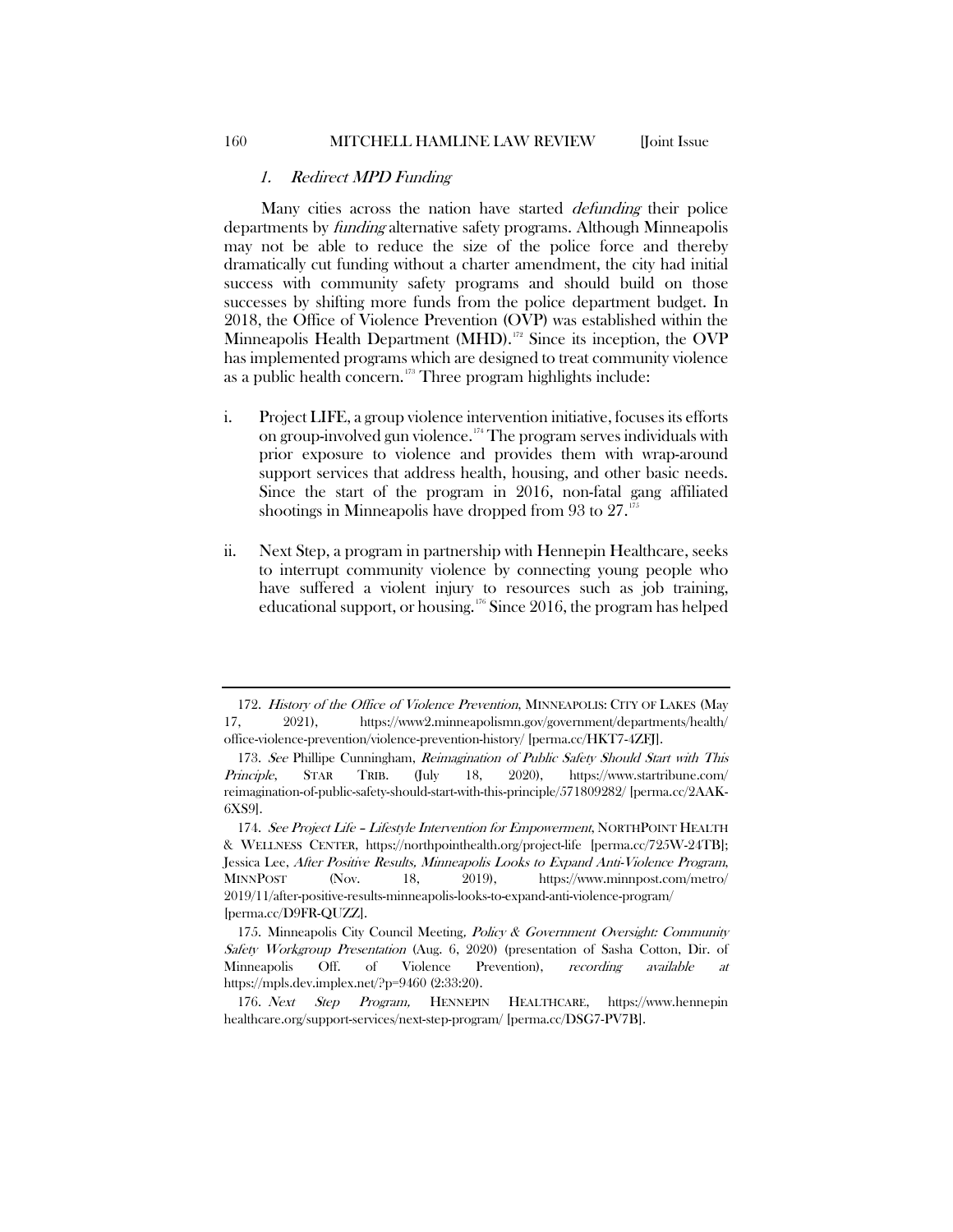400 individuals connect with community support, and less than 7% have returned to a partner hospital with the same or similar injuries.<sup>[177](#page-24-0)</sup>

iii. Most recently, the OVP rolled out MinneaplUs.<sup>[178](#page-24-1)</sup> Modeled after Cure Violence, [179](#page-24-2) a successful nationwide community safety program, MinneapolUs staff members act as violence interrupters. The program will provide informal mediation and de-escalation, while offering connections for community support.

Additionally, the OVP has helped to fund<sup>[180](#page-24-3)</sup> successful community programs such as MAD DADS,<sup>[181](#page-24-4)</sup> St. Stephen's Homeless Outreach,<sup>182</sup> and the Domestic Abuse Project.[183](#page-24-6) Yet the OVP received roughly \$3.7 million in funding from the city in 2020 compared to the MPD's \$192 million. Though OVP resources are slated to substantially increase in 2021,<sup>[184](#page-24-7)</sup> Minneapolis should more aggressively fund and expand OVP programming. While "there are not deep literatures on [community safety programs] individually, there is evidence that combinations of these programs are under appreciated causes of reduced crime over the past several decades."<sup>[185](#page-24-8)</sup> The recent movement of \$8 million from the MPD's

179. CURE VIOLENCE GLOBAL, https://cvg.org/ [perma.cc/V7WA-YEPY].

<span id="page-24-0"></span><sup>177.</sup> Minneapolis City Council Meeting, Policy & Government Oversight: Community Safety Workgroup Presentation (Aug. 6, 2020) (presentation of Sasha Cotton, Dir. of Minneapolis Off. of Violence Prevention), recording available at https://mpls.dev.implex.net/?p=9460 (2:28:50).

<span id="page-24-1"></span><sup>178.</sup> See Liz Navratil, Outreach Workers in Minneapolis Walk a Beat to Turn People Away from Violence, STAR TRIB. (Oct. 13, 2020), https://www.startribune.com/ new-minneapolis-outreach-workers-walk-a-beat-to-turn-people-away-fromviolence/572733161/ [perma.cc/E9XV-PKVP].

<span id="page-24-3"></span><span id="page-24-2"></span><sup>180.</sup> See Violence Prevention Initiatives, MINNEAPOLIS: CITY OF LAKES (May 17, 2021), https://www2.minneapolismn.gov/government/departments/health/office-violenceprevention/violence-prevention-initiatives/ [perma.cc/GL56-DSVD].

<span id="page-24-4"></span><sup>181.</sup> MAD DADS OF MINNEAPOLIS, http://minneapolismaddads.org/ [perma.cc/GB5Z-HZC9].

<span id="page-24-5"></span><sup>182.</sup> What We Do, ST. STEPHENS, https://ststephensmpls.org/our-programs [perma.cc/46F4-FSCB].

<sup>183.</sup> DOMESTIC ABUSE PROJECT, https://www.mndap.org/ [perma.cc/PZ6U-7PTC].

<span id="page-24-7"></span><span id="page-24-6"></span><sup>184.</sup> CITY OF MINNEAPOLIS, 2021 MAYOR'S RECOMMENDED BUDGET 365–71 (2020) [https://web.archive.org/web/20201103075652/https://www2.minneapolismn.gov/www/grou ps/public/@finance/documents/webcontent/wcmsp-226229.pdf].

<span id="page-24-8"></span><sup>185.</sup> Center for Policing Equity Releases Critical Steps for Exploring How Public Safety Resources Are Allocated, CTR. FOR POLICING EQUITY (July 27, 2020), https://policingequity.org/newsroom/press-releases/critical-steps-exploring-public-safetyresources-allocation [perma.cc/3LYB-TRSA].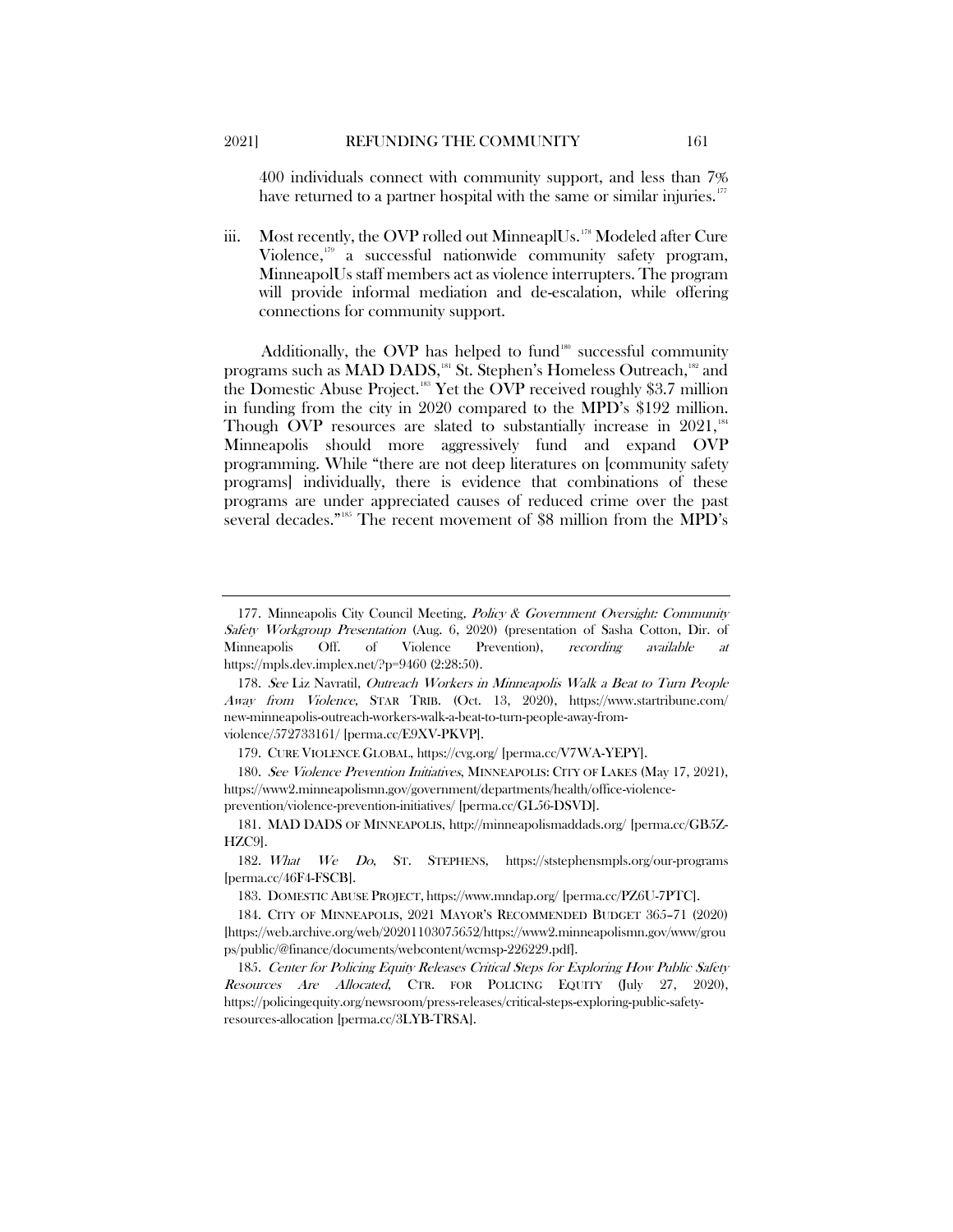2021 budget to violence prevention still leaves a police force with a suspect community safety culture largely intact.<sup>[186](#page-25-0)</sup>

In addition to violence prevention initiatives, increased funding should be directed to programs which bolster the ability of mental health practitioners to respond to those in crisis. A robust mental health response beyond current police capabilities is imperative, as "the risk of being killed during a police incident is 16 times greater for individuals with untreated mental illness than for other civilians approached or stopped by officers." [187](#page-25-1) Since 2006, Hennepin County, in which Minneapolis is located, has offered direct support for adults with mental health crises through Community Outreach for Psychiatric Emergencies.<sup>[188](#page-25-2)</sup> Increased funding through Hennepin County and structural changes to the 911 response framework could help Minneapolis mirror the results seen in Oregon's much lauded CAHOOTS program, which responded to roughly 17 percent of Eugene's emergency calls in 2019.<sup>[189](#page-25-3)</sup>

Programs without city connections are also important to the promotion of a changed relationship with community safety. Black Visions, a leader in the Minneapolis abolition movement, has coordinated "Peace Walks"<sup>[190](#page-25-4)</sup> throughout Minneapolis neighborhoods and hosted teach-ins about community safety.[191](#page-25-5) The American Indian Movement (AIM) has long engaged in informal community security initiatives, one being AIM

<span id="page-25-1"></span>187. TREATMENT ADVOCACY CTR., OFF. OF RSCH. & PUB. AFFS., OVERLOOKED IN THE UNDERCOUNTED: THE ROLE OF MENTAL ILLNESS IN FATAL LAW ENFORCEMENT ENCOUNTERS 1 (Dec. 2015), https://www.treatmentadvocacycenter.org/storage/ documents/overlooked-in-the-undercounted.pdf [perma.cc/U4BB-6KD8].

<span id="page-25-2"></span>188. Hope from COPE, HEALTHY HENNEPIN (Aug. 2015), https://www.healthy hennepin.org/stories/cope [perma.cc/X8EZ-2G3V].

<span id="page-25-0"></span><sup>186.</sup> See Solomon Gustavo, What Minneapolis' Budget Debate Actually Means-for the City, the MPD, and Future of Policing in the City, MINNPOST (Dec. 14, 2020), https://www.minnpost.com/metro/2020/12/what-minneapolis-budget-debate-actuallymeans-for-the-city-the-mpd-and-future-of-policing-in-the-

city/#:~:text=In%20response%2C%20Frey%20proposed%20a,cuts%20for%20almost%20ev ery%20department. [perma.cc/6EML-ABKC]; Shannon Gibney, A Black Mother Contemplates What It Means to Defund the Police, TWIN CITIES PBS: ORIGINALS, https://www.tptoriginals.org/a-black-mother-contemplates-what-it-means-to-defund-thepolice/ [perma.cc/9NAK-JYDT].

<span id="page-25-3"></span><sup>189.</sup> WHITE BIRD CLINIC, CRISIS ASSISTANCE HELPING OUT ON THE STREETS (CAHOOTS), MEDIA GUIDE 2020, at 1 (2020), https://whitebirdclinic.org/wpcontent/uploads/2020/07/CAHOOTS-Media.pdf [perma.cc/5UCD-CXVA].

<span id="page-25-4"></span><sup>190.</sup> See, e.g., @BlackVisionsMN, TWITTER (Sept. 3, 2020, 1:00 PM), https://twitter.com/BlackVisionsMN/status/1301580785674223621 [perma.cc/3PK2- F8A6].

<span id="page-25-5"></span><sup>191.</sup> See, e.g., Black Visions, Online Event, National Night Out Teach In, FACEBOOK (Sept. 15, 2020), https://www.facebook.com/events/320339325858939/ [perma.cc/C4CW-NMNL].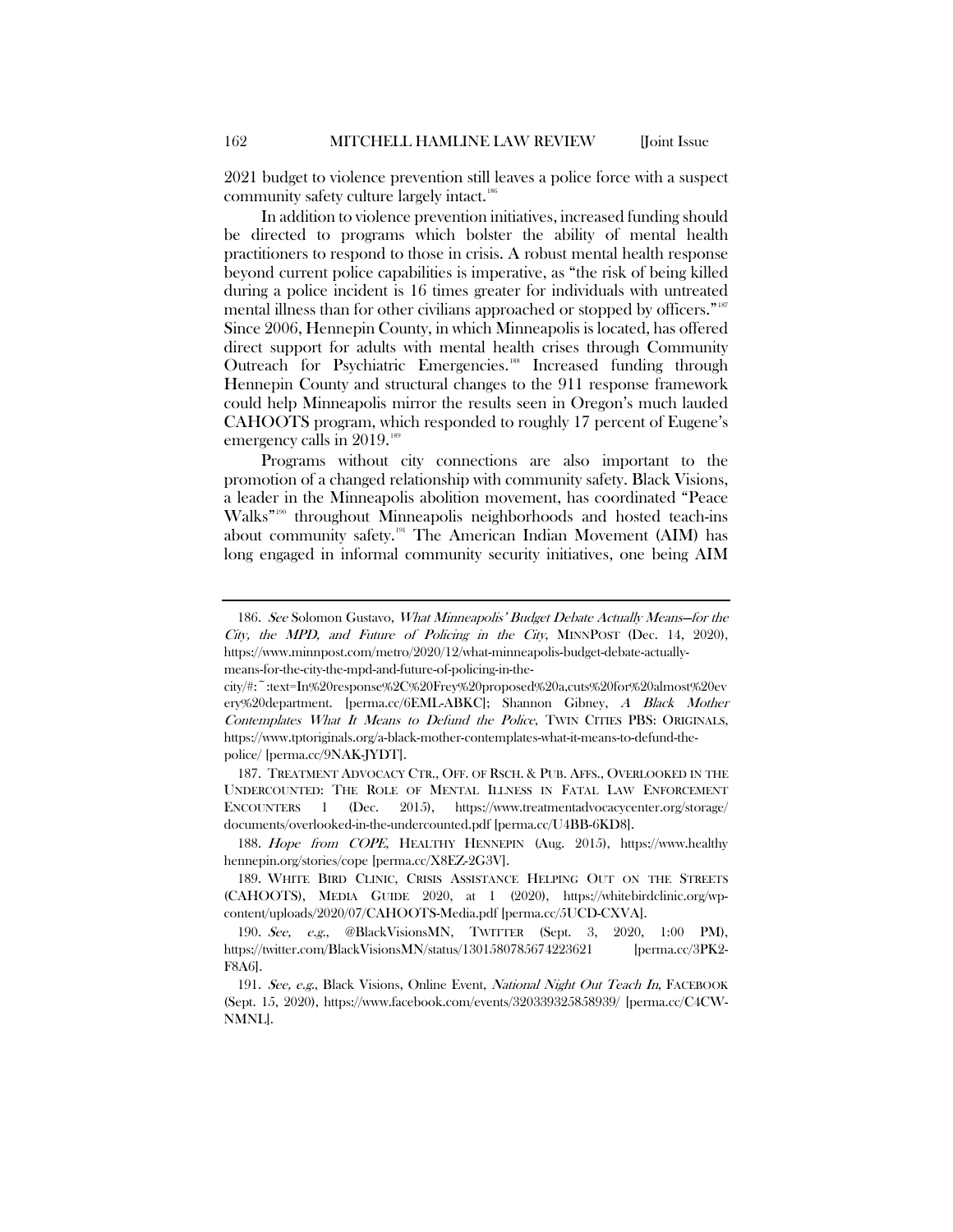Patrol.<sup>[192](#page-26-1)</sup> Bolstering the funding of these non-city associated organizations through fundraising or grants will not only serve as a continued check on systemic safety powers, but also support a more community-based understanding of what safety is.

#### 2. Disaggregate MPD Functions

<span id="page-26-0"></span>In addition to redirecting funds away from the MPD, certain responsibilities should be redirected as well. Specifically, MPD officers should not be conducting traffic stops. While this article was prompted by the killing of George Floyd, the role of police in traffic stops was questioned after another tragic and unnecessary killing in Minnesota: that of Philando Castile.[193](#page-26-2) In 2016, Philando Castile, a nutrition services supervisor at a local elementary school, was pulled over for a broken taillight. After notifying the officer of his legally possessed firearm, Castile was shot and killed. Castile's girlfriend and her daughter were also in the car. [194](#page-26-3) In the years leading up to his shooting, Castile had been pulled over fifty-two times for traffic violations.[195](#page-26-4) Removing armed police officers from these types of routine interactions could prevent the deadly escalation of commonplace encounters.<sup>[196](#page-26-5)</sup>

194. Louwagie, supra note [193.](#page-26-0)

<span id="page-26-1"></span><sup>192.</sup> See Delilah Friedler, *What Will Replace the Minneapolis Police? The City's Native* American Community Has Some Ideas, MOTHER JONES (June 13, 2020), https://www.motherjones.com/politics/2020/06/american-indian-movement-patrol-defundpolice-minneapolis/ [perma.cc/8JUF-6QHM].

<span id="page-26-2"></span><sup>193.</sup> See Pam Louwagie, Falcon Heights Police Shooting Reverberates Across the Nation, STAR TRIB. (July 8, 2016), https://www.startribune.com/falcon-heights-police-shootingreverberates-across-the-nation/385861101/ [perma.cc/LZ9C-C5NM]; Jessica Lussenhop, Philando Castile Death: 'I Lost My Best Friend in a Police Shooting', BBC NEWS (June 3, 2020), https://www.bbc.com/news/world-us-canada-52896872 [perma.cc/B69Q-T3GM]. This Article was drafted before police in Brooklyn Center, an inner-ring suburb of Minneapolis, shot and killed Daunte Wright in the course of a traffic stop in April 2021. See Denise Lavoie, Daunte Wright: Doting Dad, Ballplayer, Slain by Police, ASSOCIATED PRESS (Apr. 14, 2021), https://apnews.com/article/daunte-wright-shooting-minnesotaf70fb7fc4c205740507b7ec53d7315f0 [perma.cc/DL4P-EGCY].

<span id="page-26-4"></span><span id="page-26-3"></span><sup>195.</sup> Philando Castile Had Been Stopped 52 Times by Police, CBS MINN. (July 9, 2016), https://minnesota.cbslocal.com/2016/07/09/philando-stops/ [perma.cc/7DN4-8QFD].

<span id="page-26-5"></span><sup>196.</sup> See Jordan Blair Woods, Policing, Danger Narratives, and Routine Traffic Stops, 117 MICH. L. REV. 635 (2019); Julianne Cuba, Vision Zero Cities: Removing Police from Traffic Enforcement Is Crucial, STREETSBLOG NYC (Oct. 21, 2020), https://nyc.streetsblog.org/2020/10/21/vision-zero-cities-removing-police-from-trafficenforcement-and-self-enforced-streets/ [perma.cc/ZTR8-GRUR].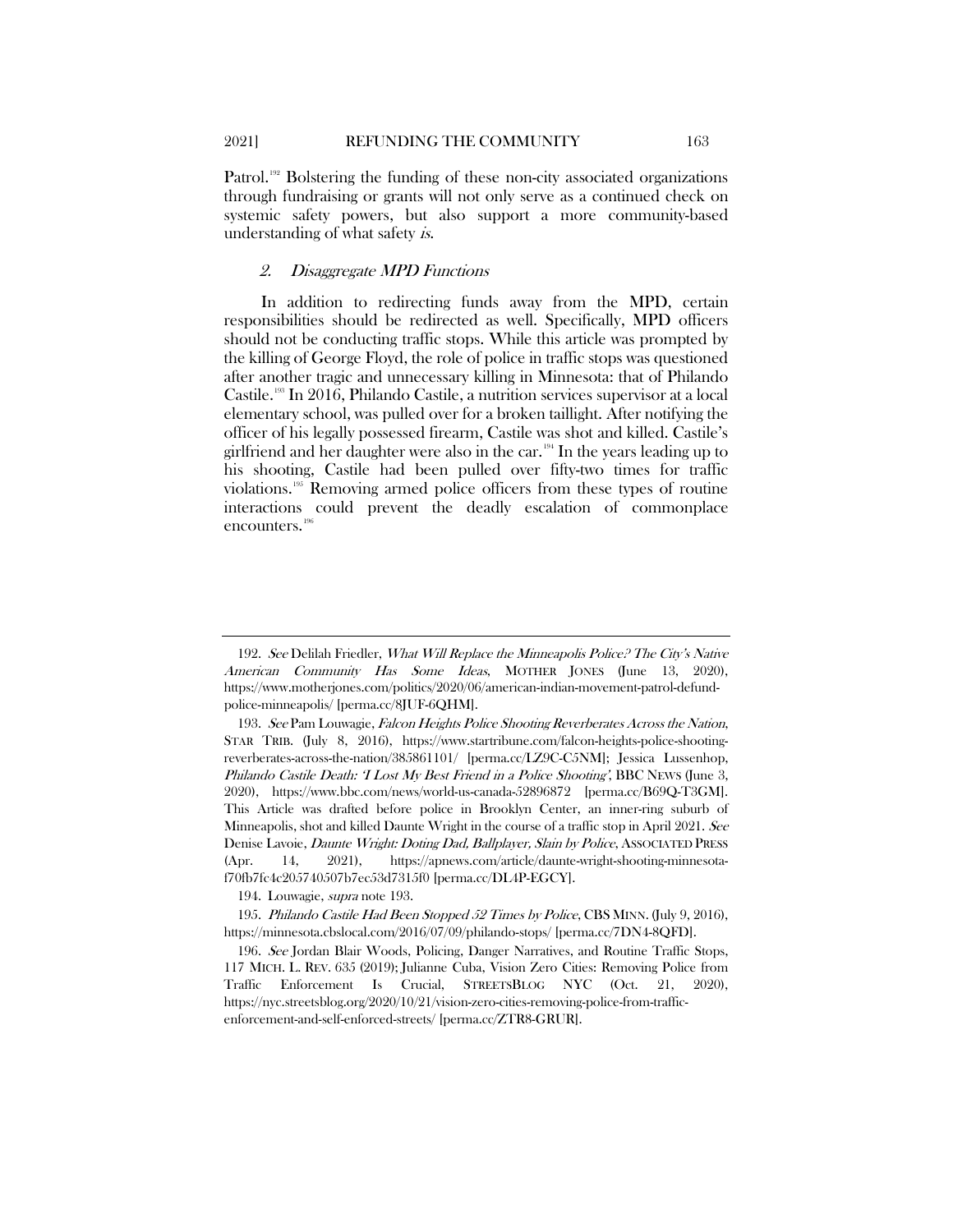Other cities within the nation have proposed moving towards police-less traffic stops, including Berkley<sup>[197](#page-27-1)</sup> and Cambridge.<sup>[198](#page-27-2)</sup> Minneapolis should follow their lead and implement a non-police traffic enforcement system. This system could be staffed with civilian employees and housed within the Minneapolis Regulatory Services Department,<sup>[199](#page-27-3)</sup> a division which already manages Minneapolis Traffic Control.<sup>[200](#page-27-4)</sup>

<span id="page-27-0"></span>Demographic data shows the need for traffic stop reform. In 2019, Minneapolis was over 60 percent White, $201$  yet 70 percent of traffic stops were of non-Whites.<sup>302</sup> If a traffic stop progressed to a search of the vehicle, 78 percent of those searches were of Black individuals' vehicles.<sup>[203](#page-27-7)</sup> These extreme disparities mandate a system overhaul.

Reinforcing this need for a drastic shift in the traffic safety system is the fact that Minneapolis has attempted elements of traffic stop reform. This reform has not worked. "Lights On!," a program which allowed police officers to hand out vouchers to fix minor equipment violations, was adopted after Castile's death.<sup>[204](#page-27-8)</sup> Yet Minneapolis police "issued White drivers the vouchers at a rate three times higher than Black and East African ones in equipment stops."[205](#page-27-9) The outcome of the voucher disbursement is

<span id="page-27-1"></span><sup>197.</sup> California City Moves Toward Removing Police from Traffic Stops, NBC NEWS (July 15, 2020), https://www.nbcnews.com/news/us-news/berkeley-california-police-reformrcna48 [perma.cc/2YPB-HFQF].

<span id="page-27-2"></span><sup>198.</sup> Cambridge Proposal: Let Unarmed City Employees Make Traffic Stops Instead of Police, CBS BOSTON (July 29, 2020), https://boston.cbslocal.com/2020/ 07/29/cambridge-police-officers-traffic-stops-proposal-city-employees/ [perma.cc/UQN9- 4LNR].

<span id="page-27-3"></span><sup>199.</sup> Regulatory Services, MINNEAPOLIS: CITY OF LAKES (May 3, 2021), https://www2.minneapolismn.gov/government/departments/reg-services/ [perma.cc/8R2E-53K4].

<span id="page-27-4"></span><sup>200.</sup> Traffic Control Services, MINNEAPOLIS: CITY OF LAKES (May 3, 2021), https://www2.minneapolismn.gov/government/departments/reg-services/divisions/trafficcontrol/ [perma.cc/55Y5-CMHF].

<span id="page-27-5"></span><sup>201.</sup> QuickFacts: Minneapolis city, Minnesota, U.S. CENSUS BUREAU (July 1, 2019), https://www.census.gov/quickfacts/minneapoliscityminnesota [perma.cc/ F6AX-XN2K].

<span id="page-27-6"></span><sup>202.</sup> Andy Mannix, Black Drivers Make Up Majority of Minneapolis Police Searches During Routine Traffic Stops, STAR TRIB. (Aug. 7, 2020), https://www.startribune.com/black-drivers-make-up-majority-of-minneapolis-policesearches-during-routine-traffic-stops/572029792/ [perma.cc/8WPE-52DH] (select

<sup>&</sup>quot;Stopped" from drop-down menu on the table in the article).

<sup>203.</sup> Id.

<span id="page-27-9"></span><span id="page-27-8"></span><span id="page-27-7"></span><sup>204.</sup> LIGHTS ON!: A PROGRAM OF MICROGRANTS, https://www.lightsonus.org/ [perma.cc/S6VP-Y8FL].

<sup>205.</sup> Mannix, supra not[e 202.](#page-27-0)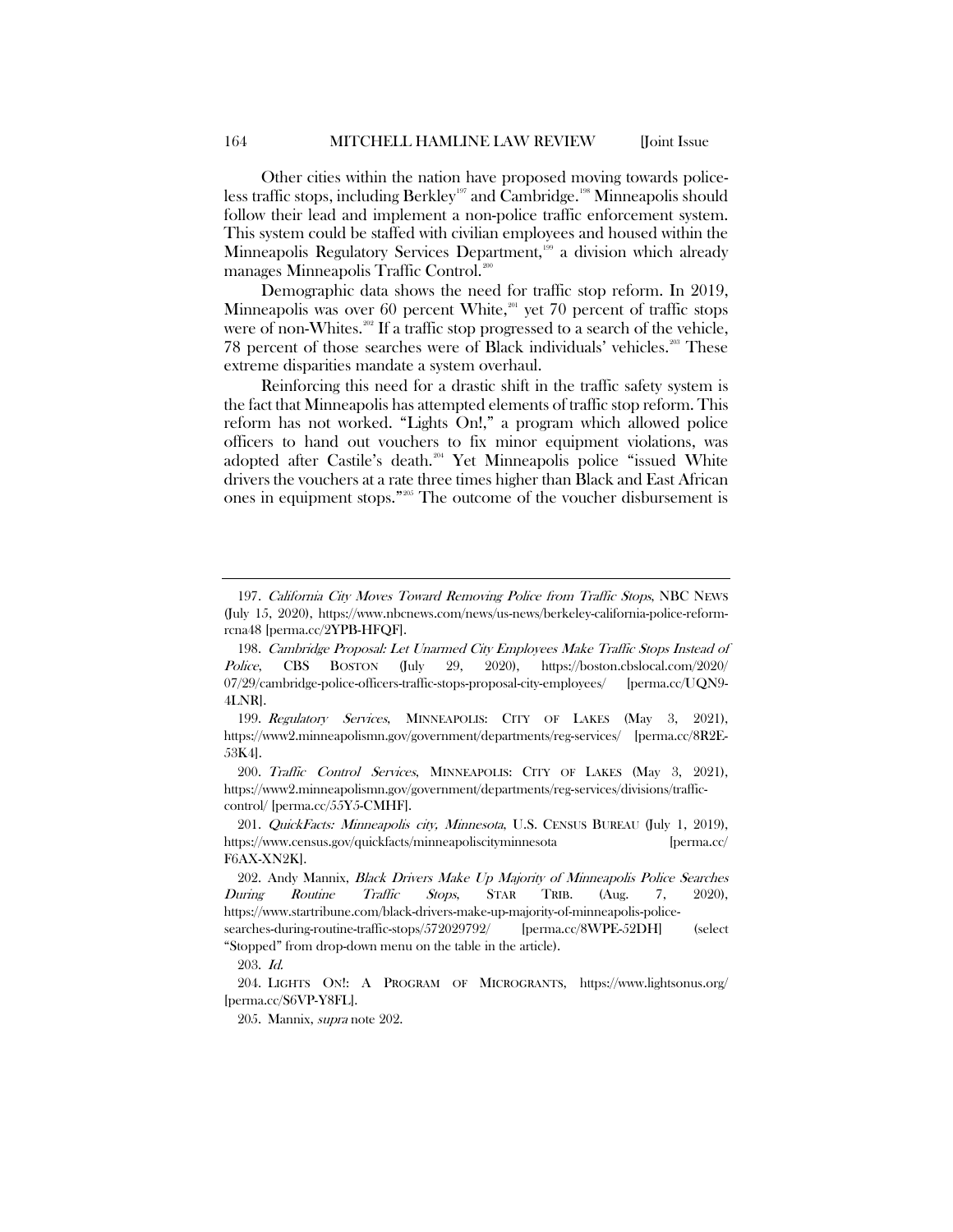The removal of traffic safety responsibilities from the MPD offers an opportunity to restructure safety regulations. At a minimum, removal of armed officers correspondingly removes the potential for officer-associated violence stemming from traffic stops. At a higher level, reassigning traffic enforcement duties to a separate department would allow Minneapolis to define policies of enforcement that actively counteract operational biases produced by racism.

#### B. Rethink What We See as a Threat in Society

In order to change the way police interact with citizens, it is necessary to re-evaluate which situations warrant armed police intervention. Disaggregating current police functions, as discussed above, is part of the solution. But disaggregation must be accompanied by the decriminalization and legalization of activities that our society no longer views as a threat to community safety and which produce racial disparities in our criminal justice system. By both disaggregating police functions and decriminalizing certain low-level, non-violent offenses—such as legalizing recreational marijuana use for adults—high-risk interactions between police and community will decrease, and police officers and prosecutors will be able to focus on more substantial threats to community safety.

Although broad decriminalization and legalization requires legislative action, prosecutorial discretion allows for change at the local level. Prosecutors in both Hennepin and Ramsey counties have implemented policies aimed at reducing the prosecution of certain low-level crimes such as drug possession. In 2019, the Hennepin County Attorney's Office announced that it would no longer be prosecuting those in possession of small amounts of marijuana.<sup>[207](#page-28-1)</sup> According to Hennepin County Attorney Mike Freeman, the policy change was motivated by a flawed Minnesota law with "grossly inappropriate" penalties that result in racial disparities in the criminal justice system.<sup>[208](#page-28-2)</sup> However, the policy contains exceptions that allow for charges in situations where a person also possesses trace amounts of

<span id="page-28-0"></span><sup>206.</sup> See Sarah Holder, Rachael Dottle & Marie Patino, The Precipitous Drop of Police Traffic Stops in Minneapolis, BLOOMBERG: CITYLAB (Sept. 14, 2020), https://www.bloomberg.com/graphics/2020-minneapolis-police-stops/ [perma.cc/RE5Y-LDGL] (noting the disparties in the voucher program and traffic stops generally, but also an 80 percent decrease in traffic stops following George Floyd's death).

<span id="page-28-2"></span><span id="page-28-1"></span><sup>207.</sup> David Chanen, Hennepin County Prosecutor Won't Charge People Caught with Small Amounts of Marijuana, STAR TRIB. (Mar. 15, 2019), https://www.startribune.com/hennepin-county-attorney-won-t-prosecute-people-caught-withsmall-amounts-of-marijuana/507174002/ [perma.cc/JU8C-66PM].

<sup>208.</sup> Id.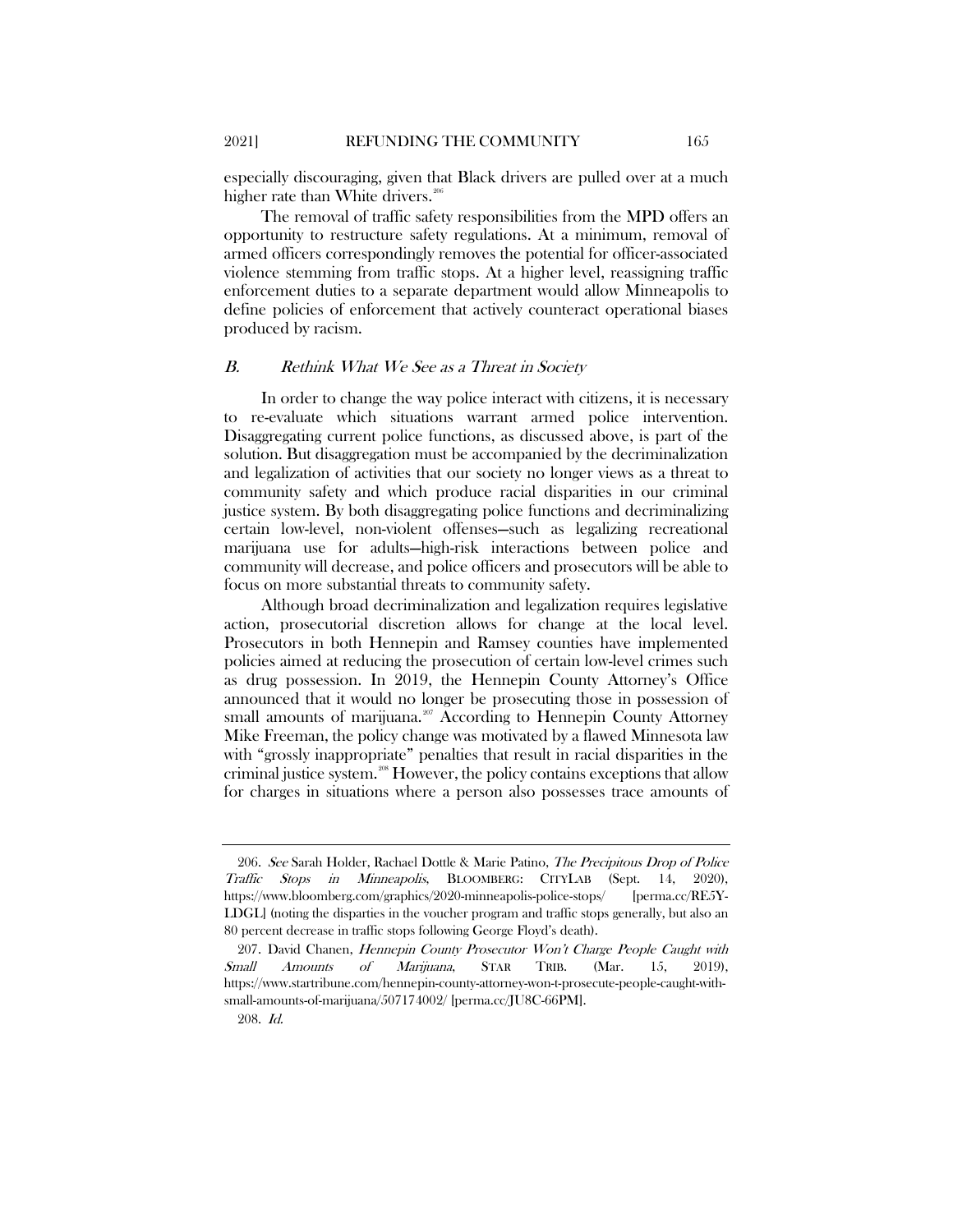another illegal substance (like THC oil or wax) or a firearm.<sup>200</sup> Previous drug possession convictions, or allegations of gang activity, can also lead to charges.<sup>[210](#page-29-1)</sup>

Ramsey County Attorney John Choi also implemented a similar policy regarding marijuana possession in 2019.<sup>[211](#page-29-2)</sup> More recently, prosecutors in Ramsey County have opted not to pursue charges for all fifth-degree drug possession cases throughout the COVID-19 pandemic in order to ease the burden on an already backlogged court system and to ensure the right to a speedy trial in more serious cases.<sup>[212](#page-29-3)</sup> Ramsey County Sheriff Bob Fletcher expressed his support for the policy, noting that his department had already moved away from pursuing small possession cases because "[w]e need to be thinking about where we can do the most good to keep the community safe."[213](#page-29-4) Despite some flaws, policies that give prosecutors and police the discretion to eliminate charges for low-level drug possession crimes are a step in the right direction in the face of legislative inaction. These policies should be expanded to cover more low-level non-violent crimes and implemented with accompanying tools to track the impact on reducing racial disparities in the criminal justice system.

Prosecutorial discretion and decriminalization must be accompanied by legalization of marijuana use for adults. In every state, Black people are arrested for marijuana possession at higher rates than White people, despite the fact that Blacks and Whites use marijuana at essentially the same rate. $214$ Although possession of a small amount of marijuana in Minnesota is not technically a criminal offense, Minnesota has the eighth largest racial disparity in the United States in arrests for marijuana possession: Black people are over five times more likely than White people to be arrested.<sup>215</sup> Despite broad public support<sup>[216](#page-29-7)</sup> and recent federal action towards

<sup>209.</sup> Id.

<sup>210.</sup> Id.

<span id="page-29-2"></span><span id="page-29-1"></span><span id="page-29-0"></span><sup>211.</sup> Memorandum from John J. Choi, Ramsey Cnty. Att'y, to All Assistant Ramsey Cnty. Att'ys in the Crim. Div. & Juv. Div. (Feb. 28, 2019), https://www.ramseycounty.us/sites/default/files/County%20Attorney/Charging%20Policy%2 0Regarding%20the%20Sale%20of%20a%20Small%20Amount%20of%20Marijuana%203.1. 19.pdf [perma.cc/DCT2-G7PN].

<span id="page-29-3"></span><sup>212.</sup> Sarah Horner, Ramsey County Attorney's Office Stops Charging 5th-Degree Drug Possession Cases During Coronavirus Pandemic, TWINCITIES.COM: PIONEER PRESS (June 28, 2020), https://www.twincities.com/2020/06/28/coronavirus-ramsey-county-mn-attorneydrops-5th-degree-drug-possession-cases/ [perma.cc/BG3E-HN52].

<sup>213.</sup> Id.

<span id="page-29-5"></span><span id="page-29-4"></span><sup>214.</sup> ACLU, A TALE OF TWO COUNTRIES: RACIALLY TARGETED ARRESTS IN THE ERA OF MARIJUANA REFORM 5 (2020), https://www.aclu.org/sites/default/files/field\_ document/marijuanareport\_03232021.pdf [perma.cc/6EXK-HPKX].

<sup>215.</sup> Id. at 70 (state profile).

<span id="page-29-7"></span><span id="page-29-6"></span><sup>216.</sup> Andrew Daniller, Two-Thirds of Americans Support Marijuana Legalization, PEW RSCH. CTR. (Nov. 14, 2019), https://www.pewresearch.org/fact-tank/2019/11/14/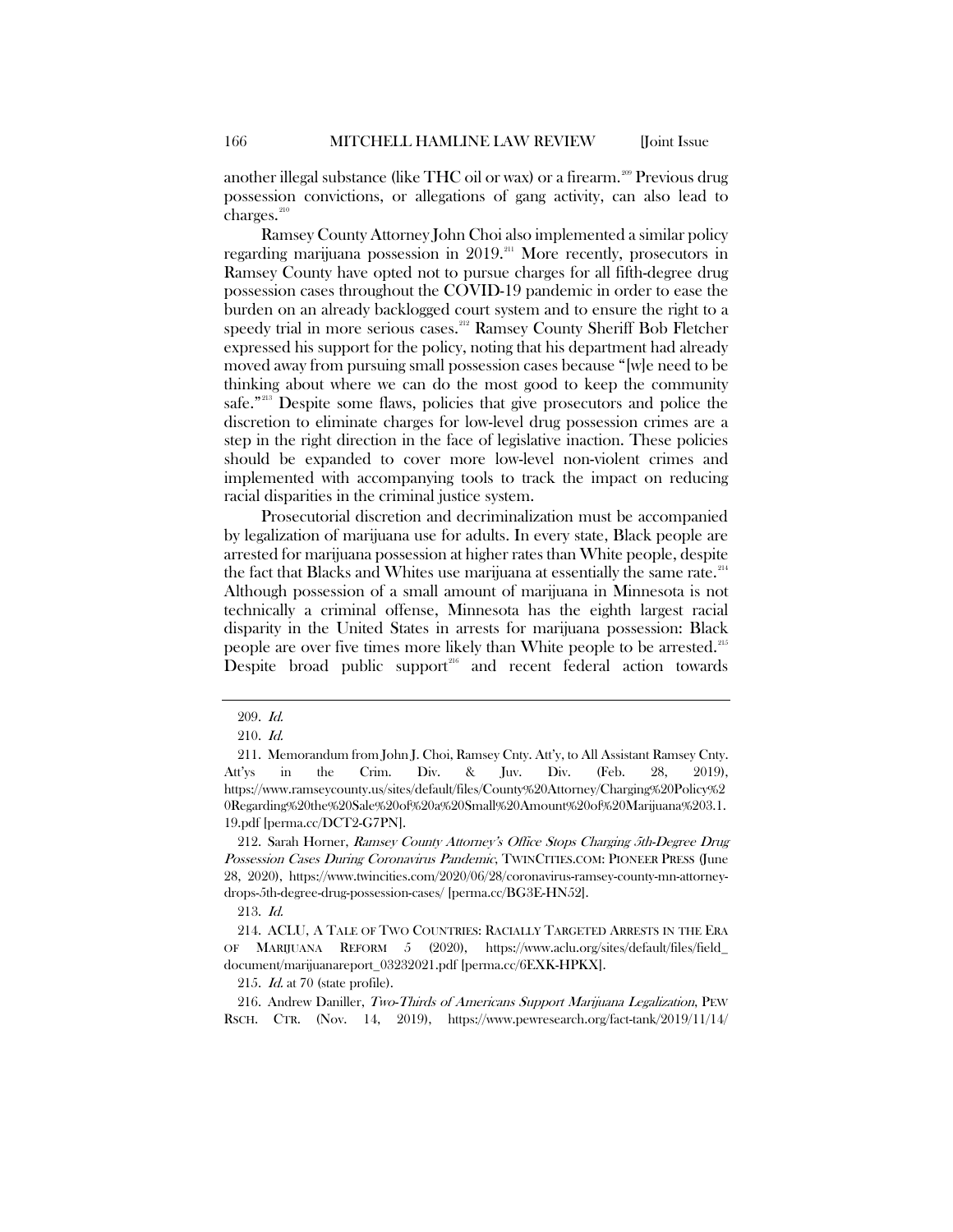decriminalization, [217](#page-30-0) legislative pushes for legalization of recreational marijuana in Minnesota have failed.<sup>[218](#page-30-1)</sup> Legalizing recreational marijuana use for adults in Minnesota would result in fewer arrests, [219](#page-30-2) which in turn would reduce the number of potentially high risk interactions between armed police and community members. It would assist in addressing the racial disparities within the criminal justice system and promote community safety by allowing police and prosecutors to focus on more significant threats.

#### **CONCLUSION**

Over the past year, "Defund the Police" became a rallying cry for racial justice activists in the United States. However, liberal establishment figures such as President Barack H. Obama<sup>[220](#page-30-3)</sup> and Representative James E. Clyburn, [221](#page-30-4) the highest-ranking Black member of Congress and a veteran of the civil rights movement, have acknowledged the political costs of calling for what many see as a radical response. But the severity of the problem necessitates an extreme solution. The politicization of the language of defunding obscures the end goal of this process, which is as much about funding community safety programs as defunding militarized police departments. Although the popularity of the rallying cry has garnered national attention, the important debate is not whether to use the language of defunding, but how to prevent the continuing subjugation of Black people by the police.

As a legal journal that focuses its scholarship on how the existing legal system oppresses, exploits, and discriminates against marginalized communities, we believe that the response should be multifaceted. In Section I, we traced the history of policing in the United States since its

americans-support-marijuana-legalization/ [perma.cc/X4TU-5ASK].

<span id="page-30-0"></span><sup>217.</sup> Catie Edmondson, House Passes Landmark Bill Decriminalizing Marijuana, N.Y. TIMES (Dec. 6, 2020), https://www.nytimes.com/2020/12/04/us/politics/housemarijuana.html [perma.cc/9LFY-YXGY].

<span id="page-30-1"></span><sup>218.</sup> J. Patrick Coolican, Minnesota Senate Rejects Legalizing Recreational Marijuana, STAR TRIB. (Mar. 12, 2019), https://www.startribune.com/republican-committee-to-hearmarijuana-legalization-bill-monday-in-minnesota-senate/506978532/ [perma.cc/82B5- 7T7C].

<span id="page-30-2"></span><sup>219.</sup> See, e.g., Christopher Ingraham, After Legalization, Colorado Pot Arrests Plunge, WASH POST. (Mar. 26, 2015), https://www.washingtonpost.com/news/wonk/ wp/2015/03/26/after-legalization-colorado-pot-arrests-plunge/ [perma.cc/V4S7-VUT4].

<span id="page-30-3"></span><sup>220.</sup> Chandelis Duster, Obama Cautions Activists Against Using 'Defund the Police' Slogan, CNN (Dec. 2, 2020), https://www.cnn.com/2020/12/02/politics/barack-obamadefund-the-police/index.html [perma.cc/ULR9-G5RQ].

<span id="page-30-4"></span><sup>221.</sup> Matthew Brown, Democratic Whip James Clyburn: 'Defund the Police' Cost Democrats Seats, Hurt Black Lives Matter Movement, USA TODAY (Nov. 8, 2020), https://www.usatoday.com/story/news/politics/2020/11/08/james-clyburn-defund-policecost-democrats-seats-hurt-black-lives-matter/6216371002/ [perma.cc/B8DQ-8C5A].